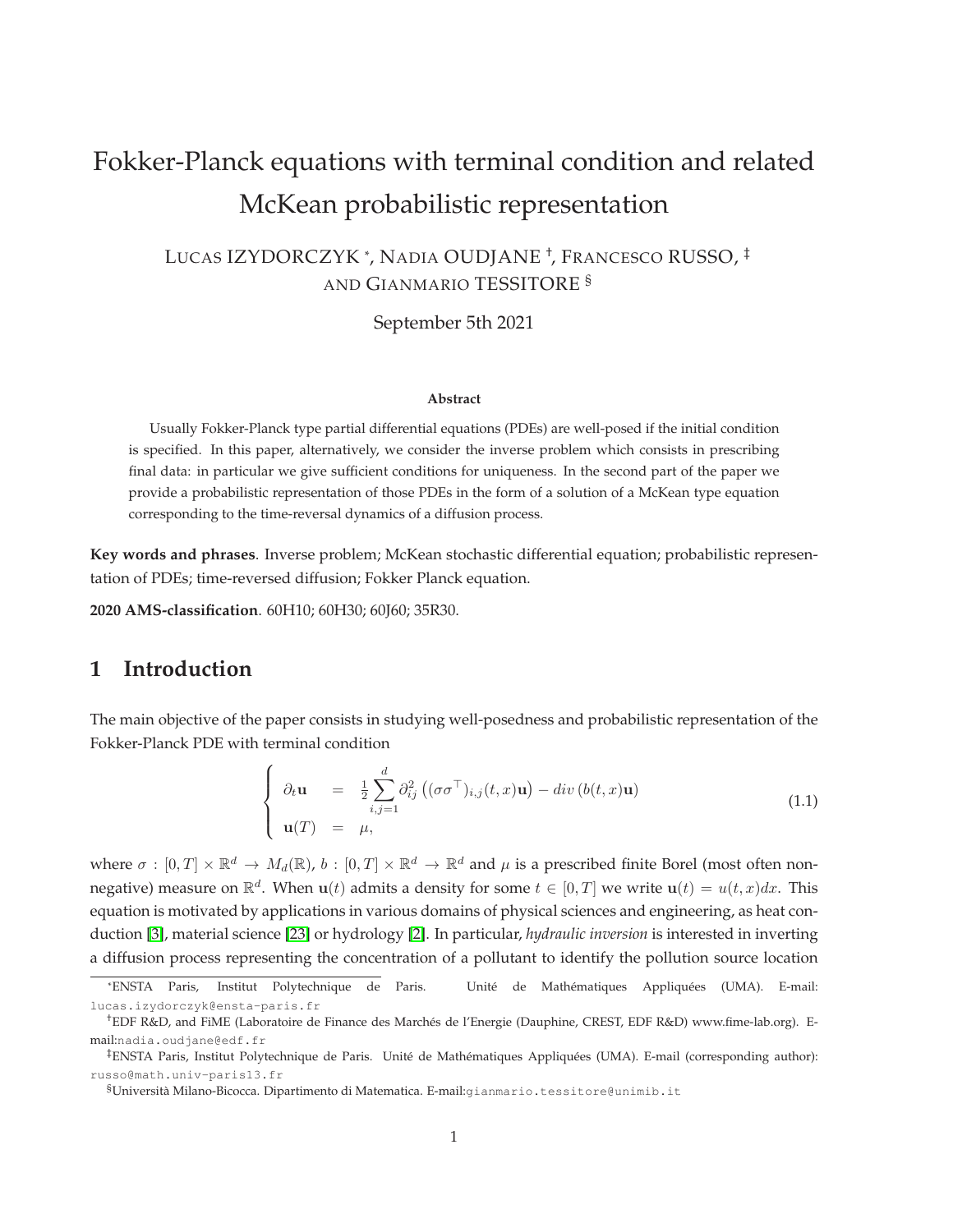when the final concentration profile is observed. Those models give often rise to ill-posed problems because, either the solution is not unique or it is not stable. In this specific case, the existence is ensured by the fact that the observed contaminant is necessarily originated at a given time (as soon as the model is correct). Several authors have handled the lack of uniqueness by introducing regularization methods and approaching the problem using well-posed PDEs, see typically [\[28\]](#page-33-1) and [\[17\]](#page-32-0). In particular for the PDE [\(1.1\)](#page-0-0) there are very few results even concerning existence and uniqueness. The first objective of the paper is precisely to investigate uniqueness for [\(1.1\)](#page-0-0).

The second objective is to propose a probabilistic representation of PDE [\(1.1\)](#page-0-0). Our approach relies on the existence and uniqueness for that PDE. Although it is beyond the scope of this paper, it is important to emphasize the interests of probabilistic representation in possibly bringing new insights in stability analysis or numerical approximation of PDE [\(1.1\)](#page-0-0). For instance, based on probabilistic representation of nonlinear PDEs [\[4,](#page-32-1) [15\]](#page-32-2) have developed stochastic particle methods in the spirit of McKean to provide original Monte Carlo approximation schemes approaching several class of PDEs. For recent contributions in that direction, one can refer to [\[19,](#page-32-3) [18,](#page-32-4) [21,](#page-33-2) [20\]](#page-32-5) and the survey paper [\[13\]](#page-32-6). In the same spirit, one may develop Monte Carlo approximation schemes for PDE [\(1.1\)](#page-0-0) based on the probabilistic representation provided in the present paper, which will be the object of future works. Besides, the probabilistic representation of PDE [\(1.1\)](#page-0-0) has already been exploited in [\[12\]](#page-32-7), in the specific setting of Gaussian diffusions to propose an original approximation scheme for solving semi-linear PDEs with applications to stochastic control.

To realize the probabilistic representation of the PDE [\(1.1\)](#page-0-0), when  $\mu$  is non-negative, we consider the renormalized PDE

<span id="page-1-0"></span>
$$
\begin{cases}\n\partial_t \bar{\mathbf{u}} = \frac{1}{2} \sum_{i,j=1}^d \partial_{ij}^2 \left( (\sigma \sigma^\top)_{i,j}(t,x) \bar{\mathbf{u}} \right) - div \left( b(t,x) \bar{\mathbf{u}} \right) \\
\bar{\mathbf{u}}(T) = \bar{\mu},\n\end{cases} \tag{1.2}
$$

where  $\bar{\mu} = \frac{\mu}{\mu(\mathbb{R}^d)}$  is a probability measure. We remark that the PDEs [\(1.2\)](#page-1-0) and [\(1.1\)](#page-0-0) are equivalent in the sense that a solution to [\(1.2\)](#page-1-0) (resp. [\(1.1\)](#page-0-0)) provides a solution to the other one. The program consists in considering the McKean type stochastic differential equation (SDE)

<span id="page-1-1"></span>
$$
\begin{cases}\nY_t = Y_0 - \int_0^t b(T - r, Y_r) dr + \int_0^t \left\{ \frac{div_y(\Sigma_i (T - r, Y_r) p_r(Y_r))}{p_r(Y_r)} \right\}_{i \in [\![1, d]\!]} dr + \int_0^t \sigma(T - r, Y_r) d\beta_r, \\
p_t \text{ density of } \mathbf{p}_t = \text{law of } Y_t, t \in ]0, T[, \\
Y_0 \sim \bar{\mu},\n\end{cases}
$$
\n(1.3)

where  $\beta$  is a d-dimensional Brownian motion and  $\Sigma = \sigma \sigma^{\top}$ , whose solution is the couple  $(Y, \mathbf{p})$ . Indeed an application of Itô formula (see Proposition [4.3\)](#page-17-0) shows that whenever  $(Y, \mathbf{p})$  is a solution of the SDE [\(1.3\)](#page-1-1) then  $t \mapsto \mathbf{p}_{T-t}$  is a solution of [\(1.2\)](#page-1-0).

The idea of considering [\(1.3\)](#page-1-1) comes from the SDE verified by time-reversal of a diffusion. Time-reversal of Markov processes was explored by several authors: see for instance [\[11\]](#page-32-8) for the diffusion case in finite dimension, [\[9\]](#page-32-9) for the diffusion case in infinite dimension and [\[14\]](#page-32-10) for the jump case. We also mention the two very interesting recent preprints [\[6,](#page-32-11) [7\]](#page-32-12) in relation with entropy.

Consider a *forward* diffusion process X solution of

<span id="page-1-2"></span>
$$
X_t = X_0 + \int_0^t b(s, X_s)ds + \int_0^t \sigma(s, X_s)dW_s, \ t \in [0, T], \tag{1.4}
$$

where  $\sigma$  and  $b$  are Lipschitz coefficients with linear growth and  $W$  is a standard Brownian motion on  $\mathbb{R}^d$ .  $X$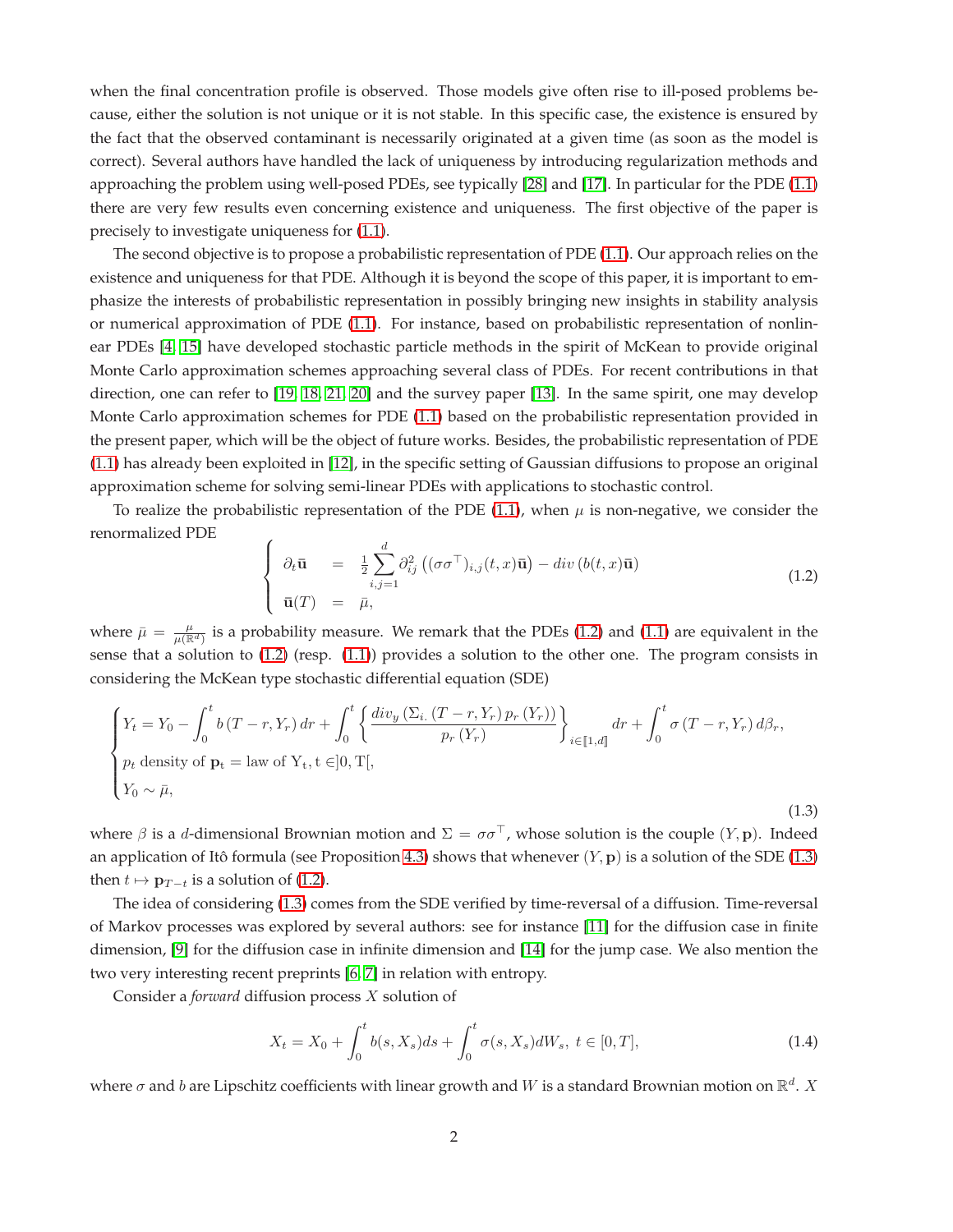is a probabilistic representation of

<span id="page-2-0"></span>
$$
\begin{cases}\n\partial_t \mathbf{u} = \frac{1}{2} \sum_{i,j=1}^d \partial_{ij}^2 \left( (\sigma \sigma^\top)_{i,j}(t,x) \mathbf{u} \right) - div \left( b(t,x) \mathbf{u} \right) \\
\mathbf{u}(0) = \nu,\n\end{cases}
$$
\n(1.5)

where  $X_0 \sim \nu$ . Indeed, whenever X is a solution of the SDE [\(1.4\)](#page-1-2) then the function  $t \mapsto \mathbf{u}(t)$ , where  $\mathbf{u}(t)$  is the law of  $X_t$  is a solution in the sense of distributions of the PDE [\(1.5\)](#page-2-0). We remark also that  $t \mapsto u(t)$  solves the PDE [\(1.1\)](#page-0-0),  $\mu$  being the law of  $X_T$ . Let us now denote  $\hat{X}_t := X_{T-t}, t \in [0,T]$  the time-reversal process of the solution X of [\(1.4\)](#page-1-2). In [\[11\]](#page-32-8) the authors gave sufficient general conditions on  $\sigma$ , b and on the marginal laws  $p_t$  of  $X_t$  so that  $Y := \hat{X}$  is a solution (in law) of the SDE

$$
Y_t = X_T - \int_0^t b(T - r, Y_r) dr + \int_0^t \left\{ \frac{div_y \left( \Sigma_i \left( (T - r, Y_r) p_{T - r} \left( Y_r \right) \right)}{p_{T - r} \left( Y_r \right)} \right\}_{i \in [\![ 1, d]\!]} dr + \int_0^t \sigma \left( (T - r, Y_r) d\beta_r. \right) (1.6)
$$

This constitutes an essential tool that we will exploit to prove existence of the McKean SDE [\(1.3\)](#page-1-1).

As far as uniqueness for [\(1.3\)](#page-1-1) is concerned, we repeat that the key idea relies on uniqueness for the PDE [\(1.2\)](#page-1-0) (or [\(1.1\)](#page-0-0)). First of all Proposition [4.3,](#page-17-0) states the following. If  $(Y, p)$  is a solution of [\(1.3\)](#page-1-1), then  $p(T - \cdot)$  is a solution of the PDE [\(1.1\)](#page-0-0), with  $\mu = p(0)$ . This fact justifies the terminology that [\(1.3\)](#page-1-1) constitutes a probabilistic representation of [\(1.1\)](#page-0-0). Now, if the PDE [\(1.1\)](#page-0-0) admits at most one solution then p is completely identified, so [\(1.3\)](#page-1-1) reduces to an ordinary SDE for which uniqueness in law (resp. pathwise) can be established whenever the coefficients are shown to be locally bounded (resp. locally Lipschitz).

As we have mentioned earlier, there are not many articles analyzing uniqueness for Fokker-Planck PDEs with terminal condition. For introductory purposes, we present two simple situations when this problem can be easily tackled: one by analytical means and one by probabilistic techniques.

a) The heat equation with terminal condition admits uniqueness. Suppose indeed that  $u:[0,T]\mapsto \mathcal S'\left(\mathbb R^d\right)$ solves

$$
\begin{cases}\n\partial_t \mathbf{u} = \Delta \mathbf{u} \\
\mathbf{u}(T) = \mu.\n\end{cases}
$$
\n(1.7)

Then, the Fourier transform of  $u, v(t, \cdot) := \mathcal{F} \mathbf{u}(t, \cdot)$  ,  $t \in [0, T]$  solves the ODE (for fixed  $\xi \in \mathbb{R}^d$ )

<span id="page-2-1"></span>
$$
\begin{cases}\n\frac{d}{dt}v(t,\xi) = -|\xi|^2 v(t,\xi), (t,\xi) \in [0,T] \times \mathbb{R}^d \\
v(T,\cdot) = \mathcal{F}\mu.\n\end{cases}
$$
\n(1.8)

This admits at most one solution, since setting  $\mathcal{F}\mu = 0$  the unique solution of [\(1.8\)](#page-2-1) is the null function.

b) Another relatively simple situation is described below to study uniqueness among the solutions of the PDE [\(1.1\)](#page-0-0) whose initial value belongs to the class of Dirac measures. Consider the example when  $\sigma$ is continuous bounded non-degenerate and the drift b is affine i.e.  $b(s, y) = b_0(s) + b_1(s) y$ ,  $(s, y) \in$  $[0,T] \times \mathbb{R}^d$ ,  $b_0$  (resp.  $b_1$ ) being mappings from  $[0,T]$  to  $\mathbb{R}^d$  (resp. to  $M_d(\mathbb{R})$ ). Suppose for a moment that the PDE in the first line of [\(1.1\)](#page-0-0), but with initial condition (see [\(3.2\)](#page-5-0)) is well-posed. Sufficient conditions for this will be provided in Remark 3.3.

Let  $x \in \mathbb{R}^d$  and  $u$  be a solution of the PDE [\(1.1\)](#page-0-0) such that  $u(0, \cdot) = \delta_x$ . If  $X^x$  is the solution of [\(1.4\)](#page-1-2) with initial condition x, it is well-known that the family of laws of  $X_t^x$ ,  $t \in [0,T]$ , is a solution of [\(1.1\)](#page-0-0). So this coincides with  $u(t, \cdot)$  and in particular  $\mu$  is the law of  $X_T^x$ . To conclude we only need to determine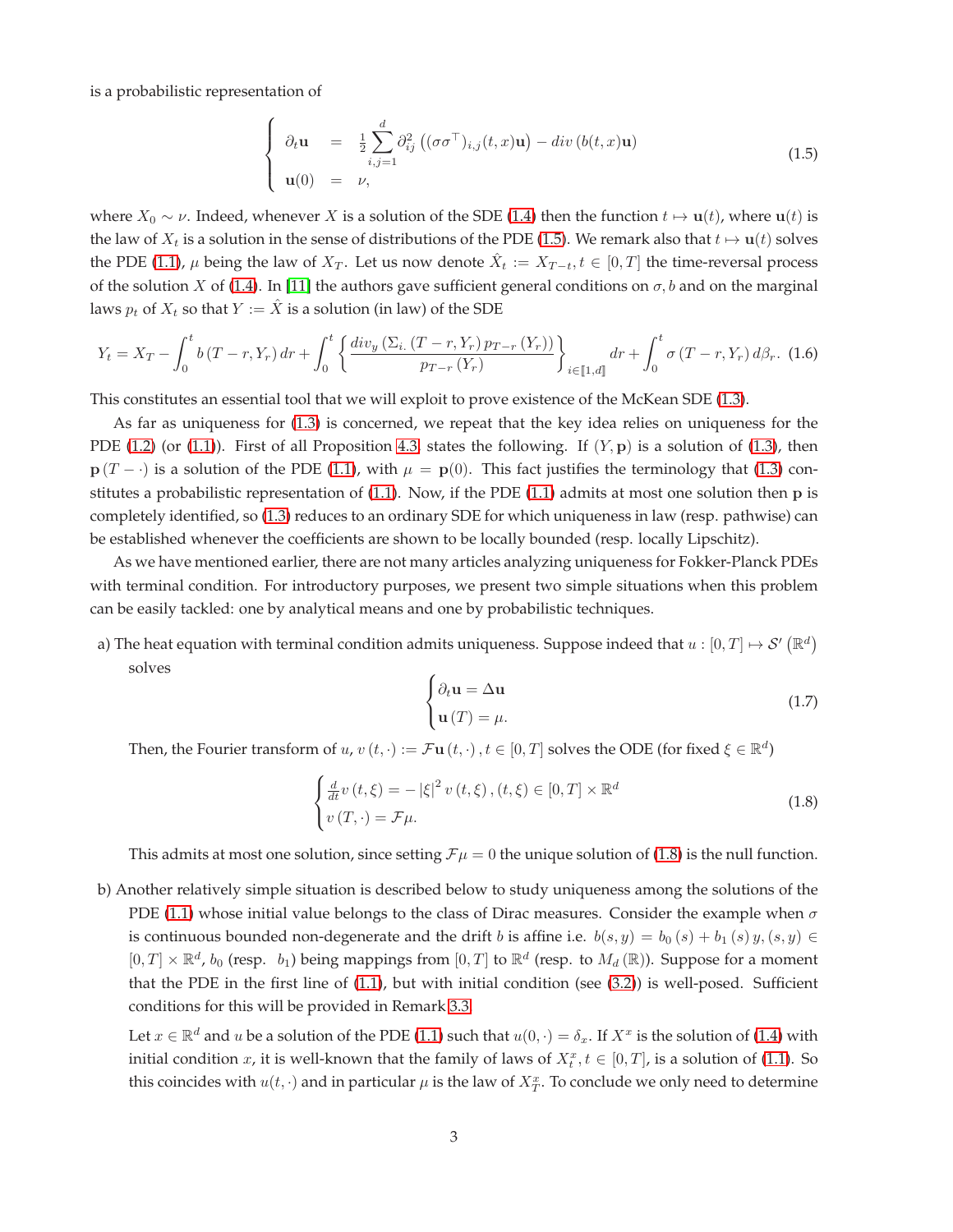x. Taking the expectation in the SDE fulfilled by  $X^x$ , we show that the function  $t \mapsto E^x(t) := \mathbb{E}(X_t^x)$ is solution of

$$
E^{x}(t) = \int_{\mathbb{R}^{d}} y \mu(dy) - \int_{t}^{T} (b_{0}(s) + b_{1}(s)E^{x}(s)) ds.
$$

Previous linear ODE has clearly a unique solution. At this point  $x = E(0)$  is uniquely determined.

Those examples give a flavor of how to tackle the uniqueness issue for the PDE [\(1.1\)](#page-0-0). However, generalizing those approaches is far more complicated and constitutes the first part of the present work. The contributions of the paper are twofold.

- 1. We investigate uniqueness for the Fokker-Planck PDE with terminal condition [\(1.1\)](#page-0-0). This is done in Section [3](#page-4-0) in two different situations: the case when the coefficients are bounded and the situation of a PDE associated with an inhomogeneous Ornstein-Uhlenbeck (OU) semigroup. In Section [3.2](#page-7-0) we show uniqueness for bounded continuous coefficients when solutions start in the class  $C$  of multiples of Dirac measures. In Proposition [3.9](#page-7-1) we discuss dimension  $d = 1$ . Theorem [3.10](#page-8-0) is devoted to the case  $d \geq 2$ . We distinguish the non-degenerate case from the possibly degenerate case but with smooth coefficients proving uniqueness for small time horizon  $T$ . In Section [3.3](#page-10-0) we show uniqueness when the coefficients are stepwise time-homogeneous. In Theorem [3.13](#page-11-0) the coefficients are time-homogeneous, bounded and Hölder, with non-degenerate diffusion. Corollary [3.16](#page-13-0) extends previous results to the case of stepwise time-inhomogeneous coefficients. In Section [3.4,](#page-13-1) Theorem [3.19](#page-16-0) treats the Ornstein-Uhlenbeck case.
- 2. We study existence and uniqueness in law for the McKean SDE [\(1.3\)](#page-1-1), with some specific remarks concerning strong existence and pathwise uniqueness. After some preliminary considerations in Section [4.1,](#page-17-1) Proposition [4.10](#page-21-0) and Theorem [4.12](#page-22-0) discuss the case of bounded coefficients. Theorem [4.15](#page-24-0) is devoted to the case of Ornstein-Uhlenbeck (with not necessarily Gaussian terminal condition), where strong existence and pathwise uniqueness are established.

# **2 Notations and preliminaries**

Let us fix  $d \in \mathbb{N}^*$ ,  $T > 0$ .  $\mathcal{C}_c^{\infty}(\mathbb{R}^d)$  is the linear space of smooth functions with compact support. For a given  $p \in \mathbb{N}^*$ ,  $[1,p]$  denotes the set of all integers between 1 and p included.  $M_d(\mathbb{R})$  stands for the set of  $d \times d$  matrices.  $\langle, \rangle$  denotes the usual scalar product on  $\mathbb{R}^d$ , with associated norm  $|.|$ . For a given  $A \in M_d(\mathbb{R})$ ,  $Tr(A)$  (resp.  $A^{\top}$ ) symbolizes the trace (resp. the transpose) of the matrix A. ||A|| denotes the usual Frobenius norm. We also introduce the function  $Jf$  from  $\mathbb{R}^p$  to  $M_d(\mathbb{R})$  such that  $Jf : z \mapsto$  $\left(\partial_j f^i(z)\right)_{(i,j)\in \llbracket 1,d\rrbracket \times \llbracket 1,d\rrbracket}.$ 

Let  $\alpha \in ]0,1[, n \in \mathbb{N}$ .  $\mathcal{C}_b(\mathbb{R}^d)$  (resp.  $\mathcal{C}_b^n(\mathbb{R}^d)$ ) indicates the space of bounded continuous functions (resp. bounded functions of class  $C^n$  such that all the derivatives are bounded).  $C^{\alpha}(\mathbb{R}^d)$ ,  $0<\alpha<1$ , is the Banach space of bounded  $\alpha$ -Hölder functions  $\R^d\to\R$  equipped with the norm  $|.|_\alpha:=||.||_\infty+[.]_\alpha$  , where

$$
[f]_{\alpha} := \sup_{x,y \in \mathbb{R}^d, x \neq y} \frac{|f(x) - f(y)|}{|x - y|^{\alpha}} < \infty
$$

and  $\|\cdot\|_{\infty}$  is the sup-norm. If n is some integer  $C^{\alpha+n}(\mathbb{R}^d)$  is the Banach space of bounded functions  $f$ :  $\mathbb{R}^d\to\mathbb{R}$  such that all its derivatives up to order  $n$  are bounded and such that the derivatives of order  $n$  are α-Hölder continuous. This is equipped with the norm obtained as the sum of the  $C_b^n(\mathbb{R}^d)$ -norm plus the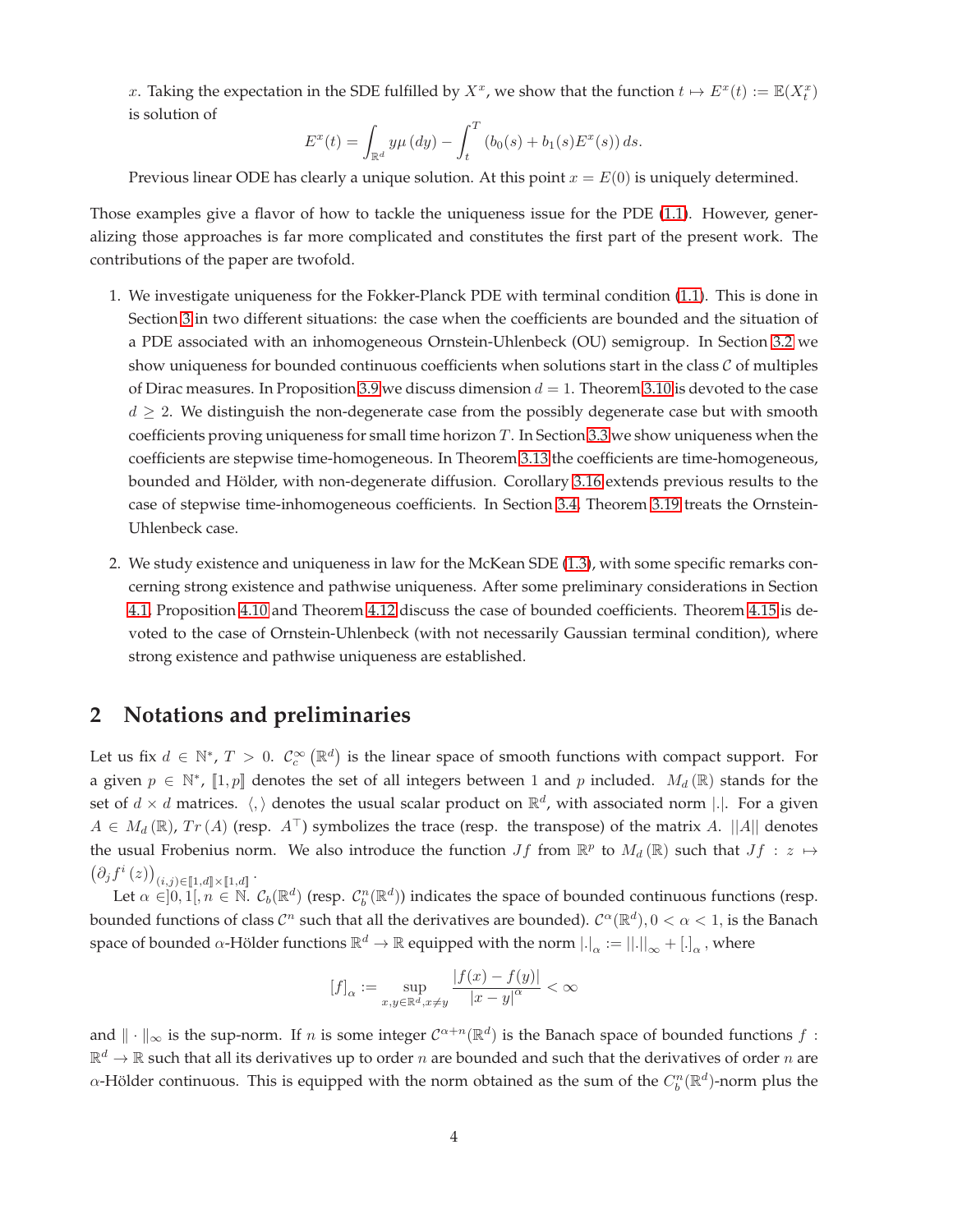sum of the quantities  $[g]_{\alpha}$  where g is an n-order derivative of f. For more details, see Section 0.2 of [\[22\]](#page-33-3). If E is a linear Banach space, we denote by  $||.||_E$  the associated operator norm and by  $\mathcal{L}(E)$  the space of linear bounded operators  $E \to E$ . Often in the sequel we will have  $E = C^{2\alpha}(\mathbb{R}^d)$ .

 $\mathcal{P}\left(\mathbb{R}^d\right)$  (resp.  $\mathcal{M}_+ \left(\mathbb{R}^d\right),\mathcal{M}_f\left(\mathbb{R}^d\right))$  denotes the set of probability (resp. non-negative finite valued, finite signed) measures on  $(\mathbb{R}^d,\mathcal{B}\,(\mathbb{R}^d))$ . We also denote by  $\mathcal{S}\,(\mathbb{R}^d)$  the space of Schwartz functions and by  $\mathcal{S}'\,(\mathbb{R}^d)$ the space of tempered distributions. For all  $\phi\in\mathcal{S}\left(\mathbb{R}^d\right)$  and  $\mu\in\mathcal{M}_f\left(\mathbb{R}^d\right)$ , we set the notations

$$
\mathcal{F}\phi:\xi\mapsto\int_{\mathbb{R}^d}e^{-i\langle\xi,x\rangle}\phi(x)\,dx,\,\mathcal{F}\mu:\xi\mapsto\int_{\mathbb{R}^d}e^{-i\langle\xi,x\rangle}\mu\left(dx\right).
$$

Given a mapping  $\mathbf{u}:[0,T]\to \mathcal{M}_f(\mathbb{R}^d)$ , we convene that when for  $t\in [0,T]$ ,  $\mathbf{u}(t)$  has a density, this is denoted by  $u(t, \cdot)$ . Recalling  $\Sigma = \sigma \sigma^{\top}$ , let us introduce, for a given t in [0, T], the differential operator,

<span id="page-4-6"></span>
$$
L_t f := \frac{1}{2} \sum_{i,j=1}^d \Sigma_{ij}(t,\cdot) \partial_{ij} f + \sum_{i=1}^d b_i(t,\cdot) \partial_i f,
$$
\n(2.1)

 $f\in C^2(\mathbb{R}^d)$  and denote by  $L^*_t$  its formal adjoint, which means that for a given signed measure  $\eta$ 

$$
L_t^* \eta := \frac{1}{2} \sum_{i,j=1}^d \partial_{ij}^2 (\Sigma_{i,j}(t,x)\eta) - div(b(t,x)\eta) . \tag{2.2}
$$

With this notation, the PDE [\(1.1\)](#page-0-0) rewrites

$$
\begin{cases}\n\partial_t \mathbf{u} = L_t^* \mathbf{u} \\
\mathbf{u}(T) = \mu.\n\end{cases}
$$
\n(2.3)

In the sequel we will often make use of the following assumptions.

<span id="page-4-4"></span>**Assumption 1.** b, σ *are Lipschitz in space uniformly in time, with linear growth.*

<span id="page-4-1"></span>**Assumption 2.** b *and* Σ *are bounded.*

<span id="page-4-3"></span>**Assumption 3.** Σ *is continuous.*

<span id="page-4-2"></span>**Assumption 4.** *There exists*  $\epsilon > 0$  *such that for all*  $t \in [0, T]$ ,  $\xi \in \mathbb{R}^d$ ,  $x \in \mathbb{R}^d$ 

$$
\langle \Sigma(t, x)\xi, \xi \rangle \ge \epsilon |\xi|^2. \tag{2.4}
$$

For a given random variable X on a probability space  $(\Omega, \mathcal{F}, \mathbb{P})$ ,  $\mathcal{L}_{\mathbb{P}}(X)$  denotes its law under  $\mathbb{P}$  and  $\mathbb{E}_{\mathbb{P}}(X)$  its expectation under  $\mathbb{P}$ . When self-explanatory, the subscript will be omitted in the sequel.

# <span id="page-4-0"></span>**3 A Fokker-Planck PDE with terminal condition**

#### **3.1 Preliminary results on uniqueness**

In this section, we consider a Fokker-Planck type PDE with terminal condition for which the notion of solution is clarified in the following definition.

<span id="page-4-5"></span>**Definition 3.1.** *Fix*  $\mu \in M_f(\mathbb{R}^d)$ . We say that a mapping **u** from  $[0,T]$  to  $\mathcal{M}_f(\mathbb{R}^d)$  solves the PDE [\(1.1\)](#page-0-0), if for all  $\phi \in \mathcal{C}^{\infty}_c\left(\mathbb{R}^d\right)$  and all  $t \in [0,T]$ 

$$
\int_{\mathbb{R}^d} \phi(y) \mathbf{u}(t) (dy) = \int_{\mathbb{R}^d} \phi(y) \mu(dy) - \int_t^T \int_{\mathbb{R}^d} L_s \phi(y) \mathbf{u}(s) (dy) ds.
$$
\n(3.1)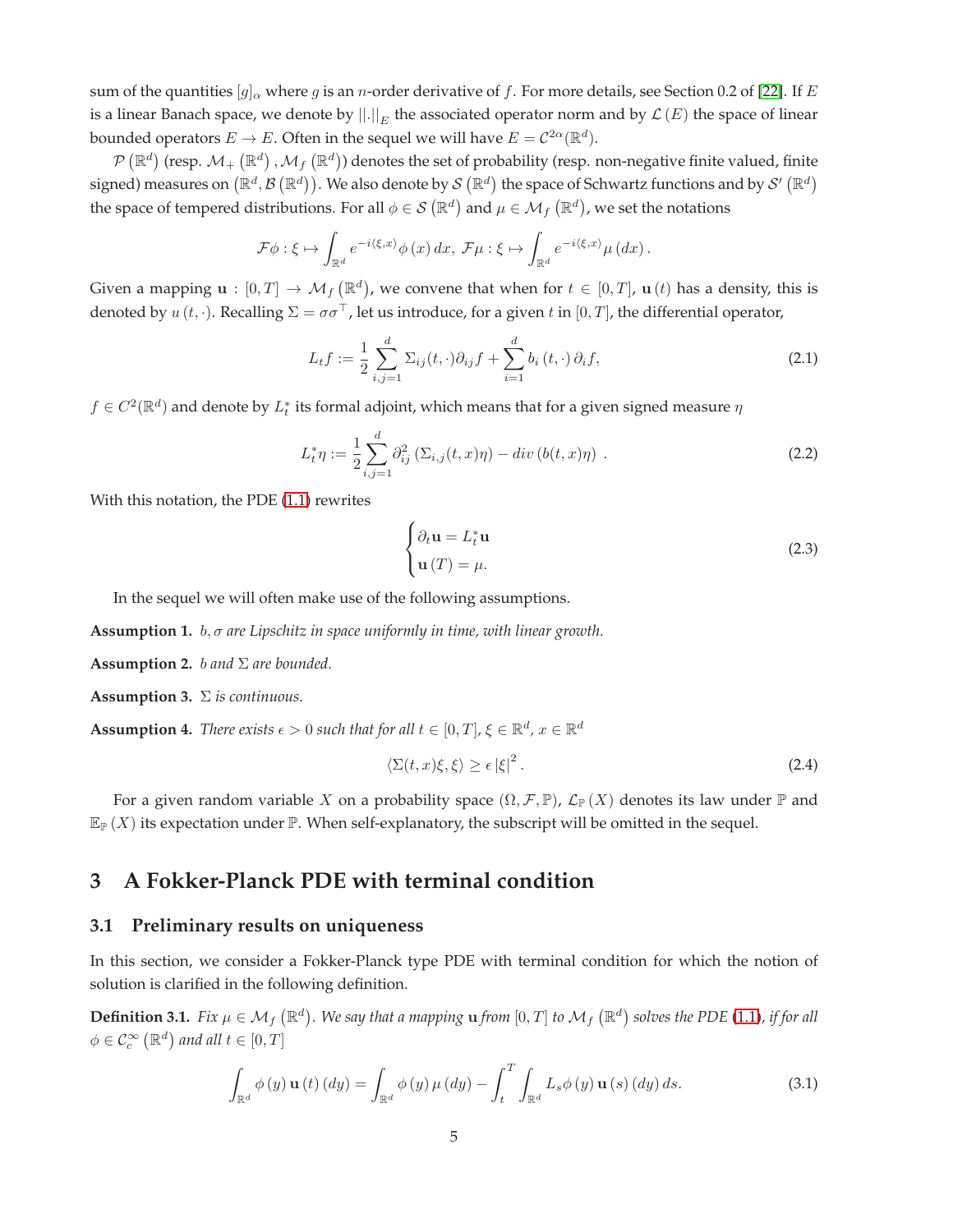We consider the following property related to a given class  $\mathcal{C} \subseteq \mathcal{M}_{+}\left(\mathbb{R}^d\right)$ . Later we will establish uniqueness results for  $(1.1)$  provided that the solution starts in  $C$ .

<span id="page-5-1"></span>**Property 1.** *For all*  $\nu \in \mathcal{C}$ *, the PDE* 

<span id="page-5-0"></span>
$$
\begin{cases}\n\partial_t \mathbf{u} = L_t^* \mathbf{u} \\
\mathbf{u}(0) = \nu\n\end{cases}
$$
\n(3.2)

*admits at most one solution*  $\mathbf{u}:[0,T]\rightarrow \mathcal{M}_{+}\left(\mathbb{R}^{d}\right)$ .

We recall that, for a given  $\nu \in \mathcal{M}_f(\mathbb{R}^d)$ ,  $\mathbf{u}:[0,T] \to \mathcal{M}_f(\mathbb{R}^d)$  is a solution of the PDE [\(3.2\)](#page-5-0) if for all  $\phi \in \mathcal{C}^{\infty}_c\left(\mathbb{R}^d\right)$  and all  $t \in [0,T]$ ,

<span id="page-5-4"></span>
$$
\int_{\mathbb{R}^d} \phi(y) \mathbf{u}(t) (dy) = \int_{\mathbb{R}^d} \phi(y) \nu(dy) + \int_0^t \int_{\mathbb{R}^d} L_s \phi(y) \mathbf{u}(s) (dy) ds.
$$
\n(3.3)

Suppose there is an  $\mathcal{M}_+\left(\R^d\right)$ -valued solution u of [\(3.2\)](#page-5-0) such that  $\mathbf{u}(0)\in\mathcal{C}$  for some class  $\mathcal{C}.$  We also suppose that Property [1](#page-5-1) holds with respect to C. Then this unique solution will be denoted by  $u^{\nu}$  in the sequel. We remark that, whenever Property [1](#page-5-1) holds with respect to a given  $C\subseteq \mathcal{P}(\mathbb{R}^d)$ , then the PDE [\(3.2\)](#page-5-0) admits at most one  $\mathcal{M}_+\left(\mathbb{R}^d\right)$ -valued solution with any initial value belonging to  $\mathbb{R}_+^*\mathcal{C} := (\alpha \nu)_{\alpha>0, \nu \in \mathcal{C}}$ .

We start with a simple but fundamental observation.

<span id="page-5-2"></span>**Proposition 3.2.** Let us suppose  $\sigma$ , b to be locally bounded,  $\nu$  be a Borel probability on  $\mathbb{R}^d$ ,  $\alpha > 0$ ,  $\xi$  be a r.v. *distributed according to* ν*. Suppose that there is a solution* X *of SDE*

<span id="page-5-3"></span>
$$
X_t = \xi + \int_0^t b(r, X_r) dr + \int_0^t \sigma(r, X_r) dW_r, \ t \in [0, T], \ \mathbb{P}-\text{a.s.}, \tag{3.4}
$$

where  $W$  is a d-dimensional standard Brownian motion. Then the  $\mathcal{M}_+\left(\R^d\right)$ -valued function  $t\mapsto\alpha\mathcal{L}\left(X_t\right)$  is a *solution of the PDE* [\(3.2\)](#page-5-0) *with initial value*  $\alpha \nu$ *.* 

*Proof.* One first applies Itô formula to  $\varphi(X_t)$ , where  $\varphi$  is a smooth function with compact support and then one takes the expectation.  $\Box$ 

- **Remark 3.3. 1.** Suppose that the coefficients  $b, \Sigma$  are bounded. Property [1](#page-5-1) holds with respect to  $C := \mathcal{M}_+ (\mathbb{R}^d)$ *as soon as the martingale problem associated with* b, Σ *admits uniqueness for all initial condition of the type*  $\delta_x, x \in \mathbb{R}^d$ . Indeed, this is a consequence of Lemma 2.3 in [\[8\]](#page-32-13).
	- 2. Suppose b and  $\sigma$  with linear growth. Let  $\nu\in\mathcal{M}_+$   $(\mathbb{R}^d)$  not trivially null (resp.  $\nu\in\mathcal{P}$   $(\mathbb{R}^d)$ ). By Proposition [3.2,](#page-5-2) the existence of an  $\mathcal{M}_+\left(\mathbb{R}^d\right)$ -valued (resp.  $\mathcal{P}\left(\mathbb{R}^d\right)$ -valued) solution for the PDE [\(3.2\)](#page-5-0) (even on  $t\geq 0$ ) *is ensured when the martingale problem associated to* b *and* Σ *admits existence (and consequently when the SDE* [\(3.4\)](#page-5-3) admits weak existence) with initial condition  $\frac{\nu}{\|\nu\|}$ . We remark that, for example, this happens when *the coefficients* b, σ *are continuous with linear growth: see Theorem 12.2.3 in [\[27\]](#page-33-4) for the case of bounded coefficients, the unbounded case can be easily obtained by truncation.*
	- *3. The martingale problem associated to* b *and* Σ *is well-posed for all deterministic initial condition, for instance in the following cases.*
		- *When* Σ, b *have linear growth and* Σ *is continuous and non-degenerate (i.e. Assumptions [2](#page-4-1) and [4](#page-4-2) hold), see [\[27\]](#page-33-4) Corollary 7.1.7 and Theorem 10.2.2.*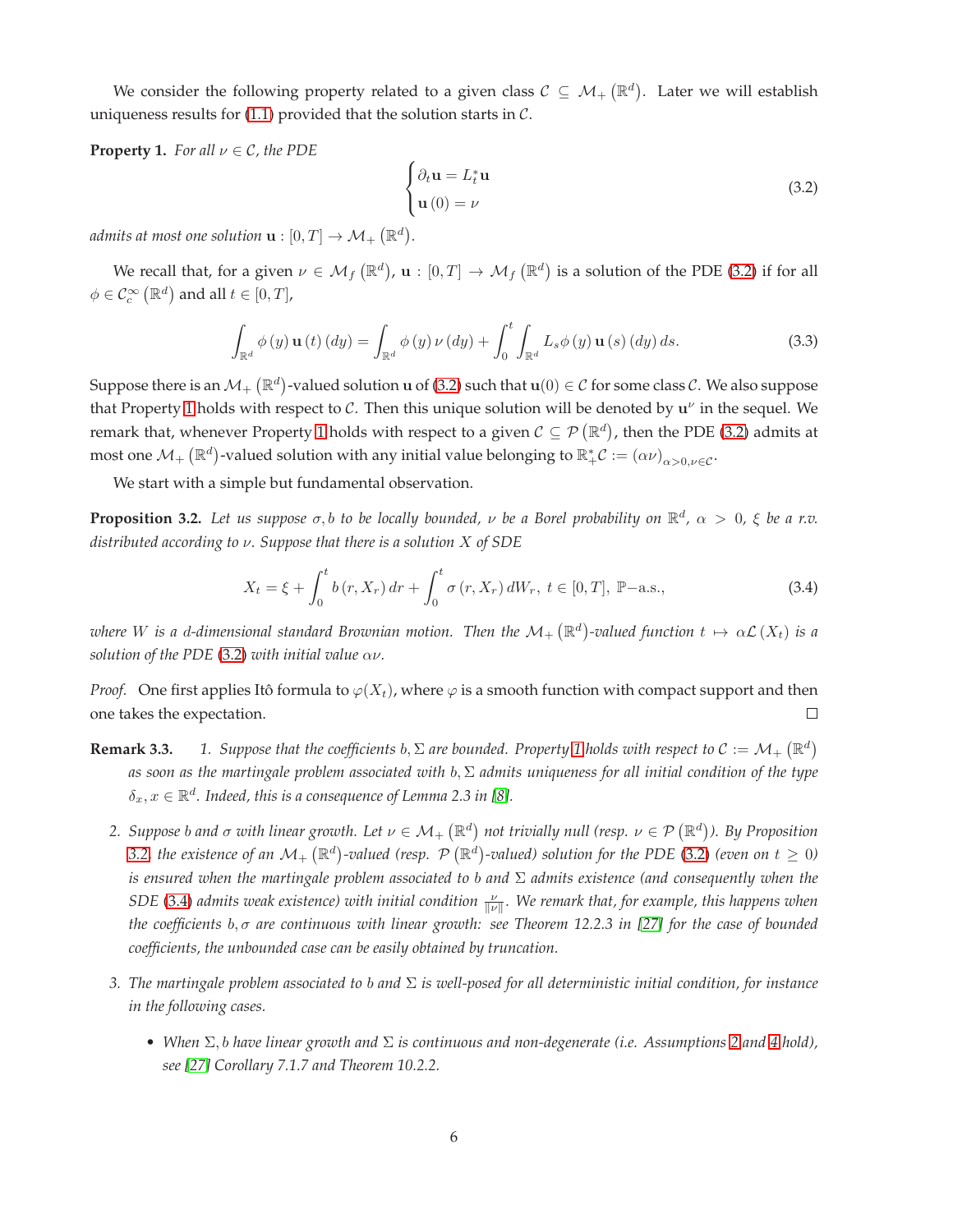- *Suppose*  $d = 1$  *and*  $\sigma$  *is bounded. When*  $\sigma$  *is lower bounded by a positive constant on each compact set, see [\[27\]](#page-33-4), Exercise 7.3.3.*
- *When*  $d = 2$ ,  $\Sigma$  *is non-degenerate and*  $\sigma$  *and*  $b$  *are time-homogeneous and bounded, see* [\[27\]](#page-33-4), *Exercise 7.3.4.*
- *When* σ, b *are Lipschitz with linear growth (with respect to the space variable); in this case one obtains even strong solutions of the corresponding stochastic differential equation.*

*The lemma below provides in particular sufficient conditions for the validity of Property [1.](#page-5-1)*

- **Lemma [3](#page-4-3).4.**  $1.$  Let  $\nu \in \mathcal{P}(\mathbb{R}^d)$ . We suppose Assumptions [2,](#page-4-1) 3 and [4.](#page-4-2) Then there is a unique  $\mathcal{M}_+(\mathbb{R}^d)$ -valued  $s$ olution **u** to the PDE [\(3.2\)](#page-5-0) with  $\mathbf{u}(0) = \nu$ . Moreover  $\mathbf{u}^{\nu}$  takes values in  $\mathcal{P}(\mathbb{R}^d)$ . In particular Property [1](#page-5-1) *related to the class*  $C = \mathcal{P}(\mathbb{R}^d)$  *is verified.* 
	- 2. Under Assumptions [1](#page-5-1) and [2,](#page-4-1) Property 1 is fulfilled for  $C = \mathcal{M}_+ \left( \mathbb{R}^d \right)$ .

*Proof.*

- 1. Existence follows by items 2. and 3. of Remark 3.3. Uniqueness is a consequence of items 1. and 3. of the same Remark.
- 2. Since  $b$  and  $\sigma$  are Lipschitz, Property [1](#page-5-1) is fulfilled, see items 1. and 3. of Remark 3.3.

 $\Box$ 

In Propositions [3.5](#page-6-0) and [3.6](#page-7-2) below we give two equivalent formulations for uniqueness of PDE [\(1.1\)](#page-0-0).

<span id="page-6-0"></span>**Proposition 3.5.** Suppose Property [1](#page-5-1) holds with respect to a given  $C \subseteq M_+(\mathbb{R}^d)$ . Suppose that for all  $\nu \in C$  there *exists an* M+(R d )*-valued solution of* [\(3.2\)](#page-5-0) *with initial value* ν*. Then, the following properties are equivalent.*

- *1. The mapping from C to*  $\mathcal{M}_+(\mathbb{R}^d)$   $\nu \mapsto \mathbf{u}^{\nu}(T)$  *is injective.*
- $2.$  For all  $\mu\in\mathcal{M}_{+}(\R^d)$ , the PDE [\(1.1\)](#page-0-0) with terminal value  $\mu$  admits at most a solution in the sense of Definition [3.1,](#page-4-5) among all  $\mathcal{M}_{+}\left(\mathbb{R}^{d}\right)$ -valued solutions starting in the class C.

*Proof.* Concerning the converse implication, suppose that uniqueness holds for equation [\(1.1\)](#page-0-0) in the sense of Definition [3.1,](#page-4-5) among non-negative measure-valued solutions starting in the class C. Consider  $\nu, \nu' \in \mathcal{C}$  such that  $\mathbf{u}^{\nu}(T) = \mathbf{u}^{\nu'}(T)$ . We remark that  $\mathbf{u}^{\nu}, \mathbf{u}^{\nu'}$  are such solutions of PDE [\(1.1\)](#page-0-0) with same terminal condition. Uniqueness gives  $\mathbf{u}^{\nu} = \mathbf{u}^{\nu'}$  and in particular  $\nu = \nu'$  and the injectivity stated in item 1. holds.

Concerning the direct implication, consider  $\mathbf{u}^1, \mathbf{u}^2$  two non-negative measure-valued solutions of equa-tion [\(1.1\)](#page-0-0) in the sense of Definition [3.1,](#page-4-5) with the same terminal value in  $\mathcal{M}_+$   $(\mathbb{R}^d)$ , such that  $\mathbf{u}^i(0)$  ,  $i\in\{1,2\}$  , belong to  $\mathcal C$  and suppose that  $\nu \mapsto \mathbf u^\nu(T)$  is injective from  $\mathcal C$  to  $\mathcal M_+\left(\mathbb R^d\right)$ . Setting  $\nu^i:=\mathbf u^i(0)$ , we remark that for a given  $i \in \{1, 2\}$  we have

$$
\begin{cases}\n\partial_t \mathbf{u}^i = L_t^* \mathbf{u}^i \\
\mathbf{u}^i (0) = \nu_i,\n\end{cases}
$$
\n(3.5)

in the sense of equation [\(3.3\)](#page-5-4). Then, the fact  ${\bf u}^1(T)={\bf u}^2(T)$  gives  ${\bf u}^{\nu_1}(T)={\bf u}^{\nu_2}(T)$  . By injectivity  $\nu_1=\nu_2$ and the statement 2. follows by Property [1.](#page-5-1)  $\Box$ 

Proceeding in the same way as for the proof of Proposition [3.5,](#page-6-0) for the case of signed measures, we obtain the following.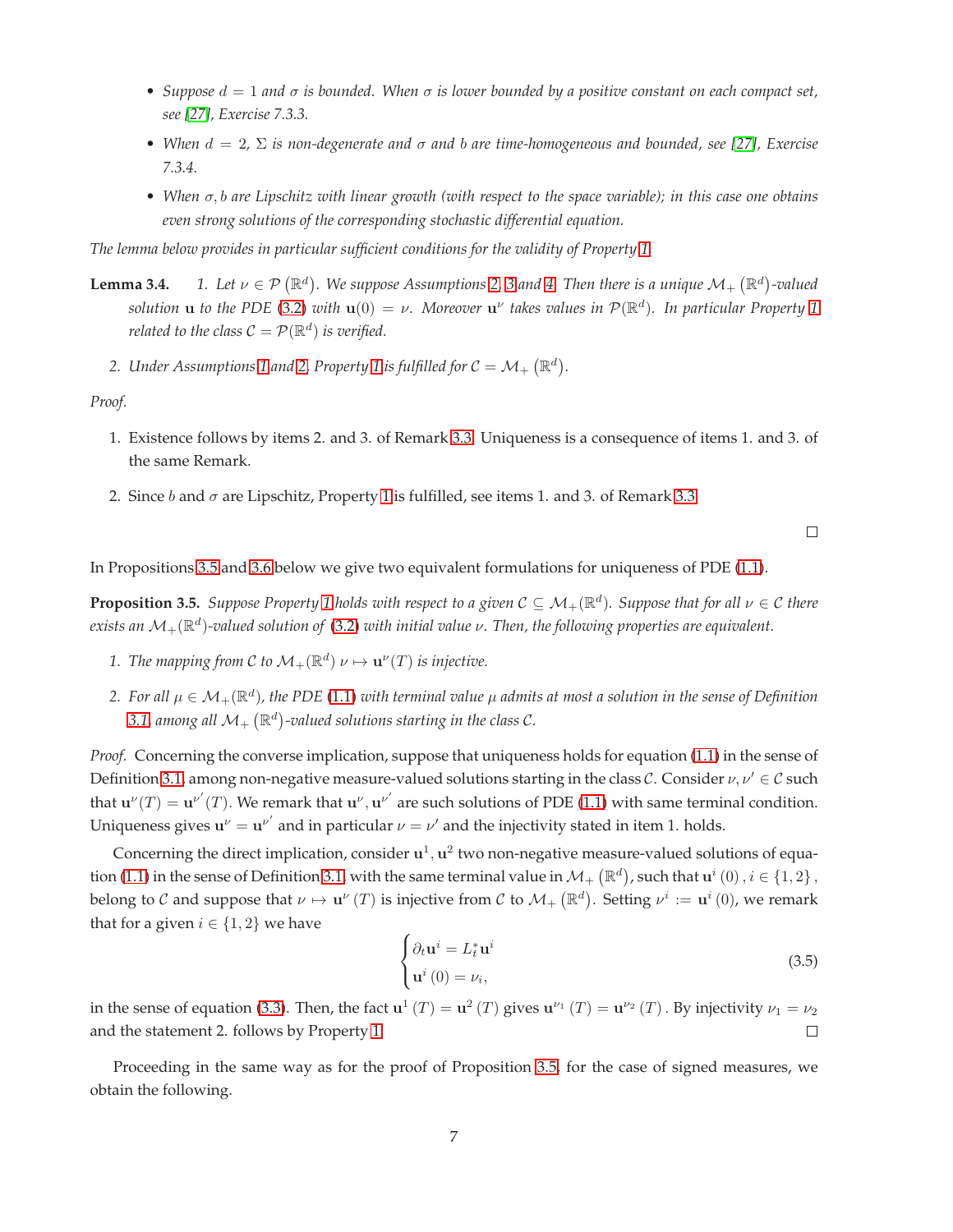<span id="page-7-2"></span>**Proposition 3.6.** Suppose that for all  $\nu \in M_f(\mathbb{R}^d)$ , there exists a unique solution  $\mathbf{u}^\nu:[0,T] \to M_f(\mathbb{R}^d)$  of the *PDE* [\(3.2\)](#page-5-0) *with initial value* ν*. Then, the following properties are equivalent.*

- *1. The function*  $\nu \mapsto \mathbf{u}^{\nu}(T)$  *is injective.*
- $2.$  For all  $\mu\in\mathcal{M}_f(\R^d)$ , the PDE [\(1.1\)](#page-0-0) with terminal value  $\mu$  admits at most a solution in the sense of Definition *[3.1.](#page-4-5)*
- **Remark 3.7. 1.** Suppose that the coefficients  $\Sigma$ , b are bounded. Then, any measure-valued solution  $\mathbf{u} : [0, T] \rightarrow$  $\mathcal{M}_+(\mathbb{R}^d)$  of the PDE [\(3.2\)](#page-5-0) such that  $\mathbf{u}(0)\in\mathcal{P}(\mathbb{R}^d)$  takes values in  $\mathcal{P}(\mathbb{R}^d)$ . Indeed, this can be shown approach*ing the function*  $\varphi \equiv 1$  *from below by smooth functions with compact support.* 
	- 2. Replacing  $\mathcal{M}_+(\R^d)$  with  $\mathcal{P}(\R^d)$  in Property [1,](#page-5-1) item 2. in Proposition [3.5](#page-6-0) can be stated also replacing  $\mathcal{M}_+(\R^d)$ with  $\mathcal{P}(\mathbb{R}^d)$ .

## <span id="page-7-0"></span>**3.2 Uniqueness: the case of Dirac initial conditions**

In this section we will make use of a probabilistic technique for discussing uniqueness of the PDE [\(1.1\)](#page-0-0) among  $\mathcal{M}_+(\mathbb{R}^d)$ -valued solutions starting in  $\mathcal{C} := (\alpha \delta_x)_{\alpha>0, x\in \mathbb{R}^d}$ . We will make use of a probabilistic technique. Given a solution u of  $(1.1)$ , we associate a process X being a solution of the SDE  $(1.4)$  whose (marginal) law is  $u(t)$ . The idea consists in identifying uniquely the law of  $X_0$ . That approach only works with multiple Dirac initial conditions.

<span id="page-7-3"></span>**Remark 3.8.** Let  $\alpha \geq 0$  and  $x \in \mathbb{R}^d$ . Suppose that there is a solution  $X^x$  of SDE [\(3.4\)](#page-5-3) with  $\xi = x$ .

- 1. By Proposition [3.2,](#page-5-2) the  $\mathcal{M}_+(\mathbb{R}^d)$ -valued mapping  $t\mapsto \alpha\mathcal{L}(X_t^x)$  is a solution of the PDE [\(3.2\)](#page-5-0) with initial *value*  $\alpha \delta_r$ *.*
- 2. Under Property [1](#page-5-1) (with respect to C),  $t\mapsto\alpha\mathcal{L}\left(X_t^x\right)$  can be identified with  ${\bf u}^{\alpha\delta_x}$  and in particular

$$
\int_{\mathbb{R}^d} \mathbf{u}^{\alpha \delta_x} (t) (dy) = \alpha, \ \forall t \in [0, T].
$$

In the sequel, whenever Assumption [1](#page-4-4) holds,  $X^x$  denotes the unique solution of the SDE [\(3.4\)](#page-5-3) with initial value  $x \in \mathbb{R}^d$ .

We start with the case of dimension  $d = m = 1$ .

#### <span id="page-7-1"></span>**Proposition 3.9.** *(***Uniqueness: Dirac initial conditions, one-dimensional case***).*

*We set*  $C = (\alpha \delta_x)_{\alpha > 0, x \in \mathbb{R}}$ *. Suppose the validity of Assumption* [1](#page-4-4) with  $d = m = 1$ *. We moreover suppose the validity of one of the two hypotheses below.*

- *1. Assumption [2.](#page-4-1)*
- *2. Property [1](#page-5-1) holds with respect to* C*.*

*Then, for all*  $\mu \in \mathcal{M}_+ (\mathbb{R})$ , the PDE [\(1.1\)](#page-0-0) *with terminal value*  $\mu$  *admits at most one solution in the sense of Definition* [3.1](#page-4-5) among the  $\mathcal{M}_+$  ( $\mathbb{R}$ )-valued solutions starting in C.

*Proof.* By Lemma 3.4 item 2. Property [1](#page-5-1) is fulfilled with respect to  $C$ . Fix  $(x, y) \in \mathbb{R}^2$  and  $\alpha, \beta \geq 0$  such that

$$
\mathbf{u}^{\alpha\delta_x} \left( T \right) = \mathbf{u}^{\beta\delta_y} \left( T \right). \tag{3.6}
$$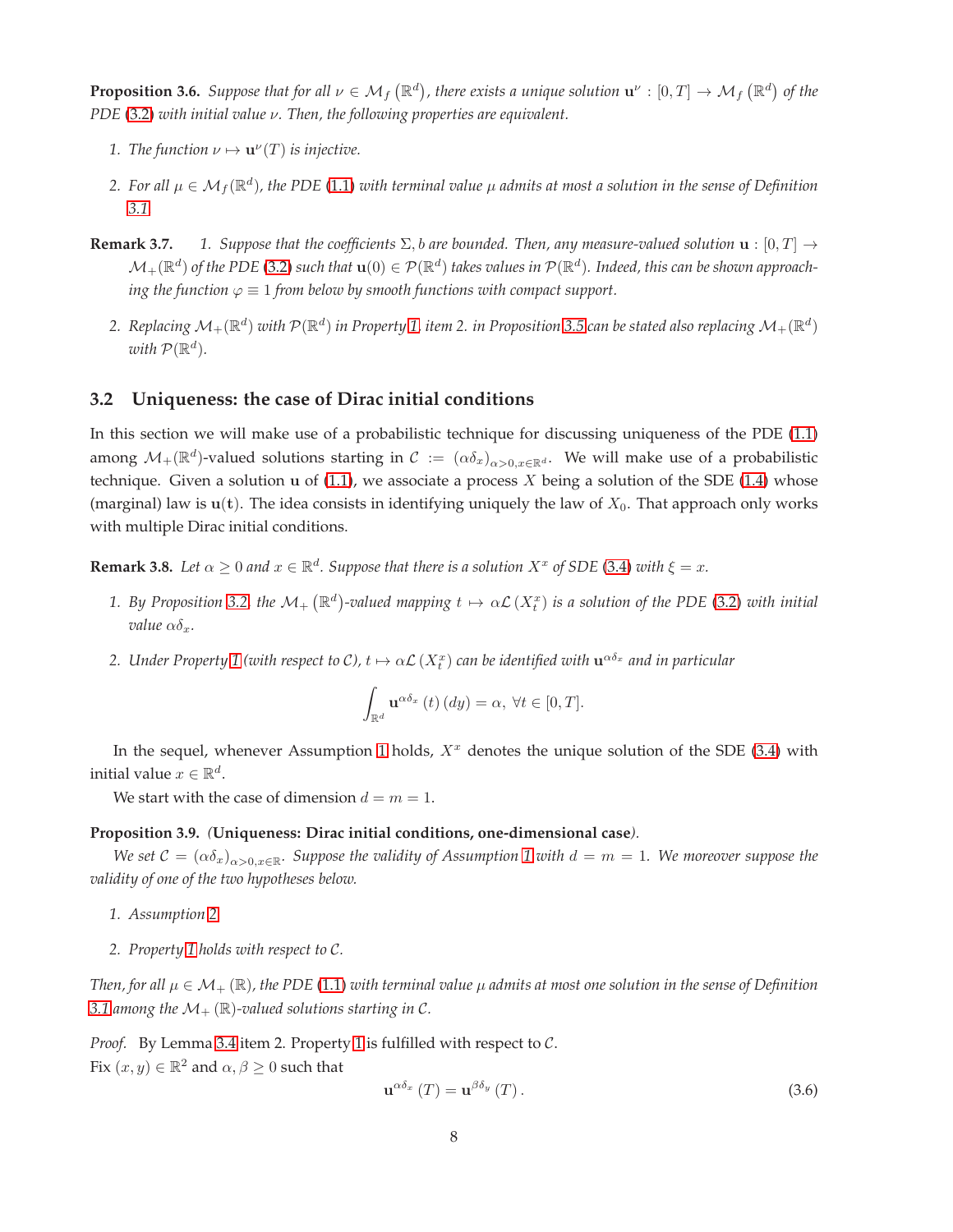Thanks to Proposition [3.5,](#page-6-0) to conclude, it suffices to show that  $\alpha = \beta$  and  $x = y$ . By item 2. of Remark [3.8,](#page-7-3) we have  $\alpha = \beta$  and consequently  $\mathcal{L}(X_T^x) = \mathcal{L}(X_T^y)$ . In particular  $\mathbb{E}(X_T^x) = \mathbb{E}(X_T^y)$ . Since  $b, \sigma$  are Lipschitz in space, they have bounded derivatives in the sense of distributions that we denote by  $\partial_x b$  and  $\partial_x \sigma$ . Set  $Z^{x,y} := X^y - X^x$ . We have

<span id="page-8-1"></span>
$$
Z_t^{x,y} = (y-x) + \int_0^t b_s^{x,y} Z_s^{x,y} ds + \int_0^t \sigma_s^{x,y} Z_s^{x,y} dW_s, \forall t \in [0, T],
$$
\n(3.7)

where for a given  $s \in [0, T]$ 

$$
b_s^{x,y} = \int_0^1 \partial_x b \left( s, a X_s^y + (1 - a) X_s^x \right) da, \ \sigma_s^{x,y} = \int_0^1 \partial_x \sigma \left( s, a X_s^y + (1 - a) X_s^x \right) da.
$$

The unique solution of [\(3.7\)](#page-8-1) is well-known to be

$$
Z^{x,y} = \exp\left(\int_0^{\cdot} b_s^{x,y} ds\right) \mathcal{E}\left(\int_0^{\cdot} \sigma_s^{x,y} dW_s\right) (y-x),
$$

where  $\mathcal{E}(\cdot)$  denotes the Doléans exponential. Finally, we have

$$
\mathbb{E}\left(\exp\left(\int_0^T b_s^{x,y} ds\right) \mathcal{E}\left(\int_0^{\cdot} \sigma_s^{x,y} dW_s\right)_T\right) (y-x) = 0.
$$

Since the quantity appearing in the expectation is strictly positive, we conclude  $x = y$ .

We continue now with a discussion concerning the multidimensional case  $d \geq 2$ . The uniqueness result below only holds when the time-horizon is small enough. Theorem [3.10](#page-8-0) distinguishes two cases: the first one with regular, possibly degenerate, coefficients, the second one with non-degenerate, possibly irregular, coefficients. Later, in Section [3.3,](#page-10-0) we will present in a framework of piecewise time-homogeneous coefficients results which are valid for any time-horizon.

## <span id="page-8-0"></span>**Theorem 3.10.** *(***Uniqueness: Dirac initial conditions, multi-dimensional case***).*

- *We set*  $C = (\alpha \delta_x)_{\alpha > 0}$   $_{x \in \mathbb{R}^d}$ *. We suppose the validity of either item (a) or (b) below.*
- *(a) Assumptions [1](#page-4-4) and Property [1](#page-5-1) (for instance if Assumption [2](#page-4-1) holds) with respect to* C*.*
- *(b) Assumptions [2,](#page-4-1) [3](#page-4-3) and [4.](#page-4-2)*

There is  $T>0$  small enough such that the following holds. For all  $\mu\in\mathcal{M}_+$   $(\mathbb{R}^d)$ , the PDE  $(1.1)$  admits at most one solution in the sense of Definition [3.1](#page-4-5) among the  $\mathcal{M}_{+}\left(\mathbb{R}^{d}\right)$ -valued solutions starting in C.

The proof of Theorem [3.10](#page-8-0) in case (a) relies on a basic lemma of moments estimates.

<span id="page-8-2"></span>Lemma 3.11. We suppose Assumption [1.](#page-4-4) Let  $(x, y) \in \mathbb{R}^d \times \mathbb{R}^d$ . Then,  $\sup_{t \in [0, T]} \mathbb{E} \left( \left| X_t^x - X_t^y \right|^2 \right) \leq |y - x|^2 \, e^{KT}$ , with  $K:=2K^b+\sum_{j=1}^d\left(K^{\sigma,j}\right)^2$  , where

$$
K^b:=\sup_{s\in[0,T]}\left\vert\left\vert\,\right\vert\left\vert Jb\left(s,\cdot\right)\right\vert\right\vert\left\vert\right\vert_{\infty}
$$

*and for all*  $j \in [\![1, d]\!]$ 

$$
K^{\sigma,j} := \sup_{s \in [0,T]} || \, ||J\sigma_{.j}(s,\cdot)|| \, ||_{\infty},
$$

*where*  $\|\cdot\|$  *stands for the sup-norm.* 

 $\Box$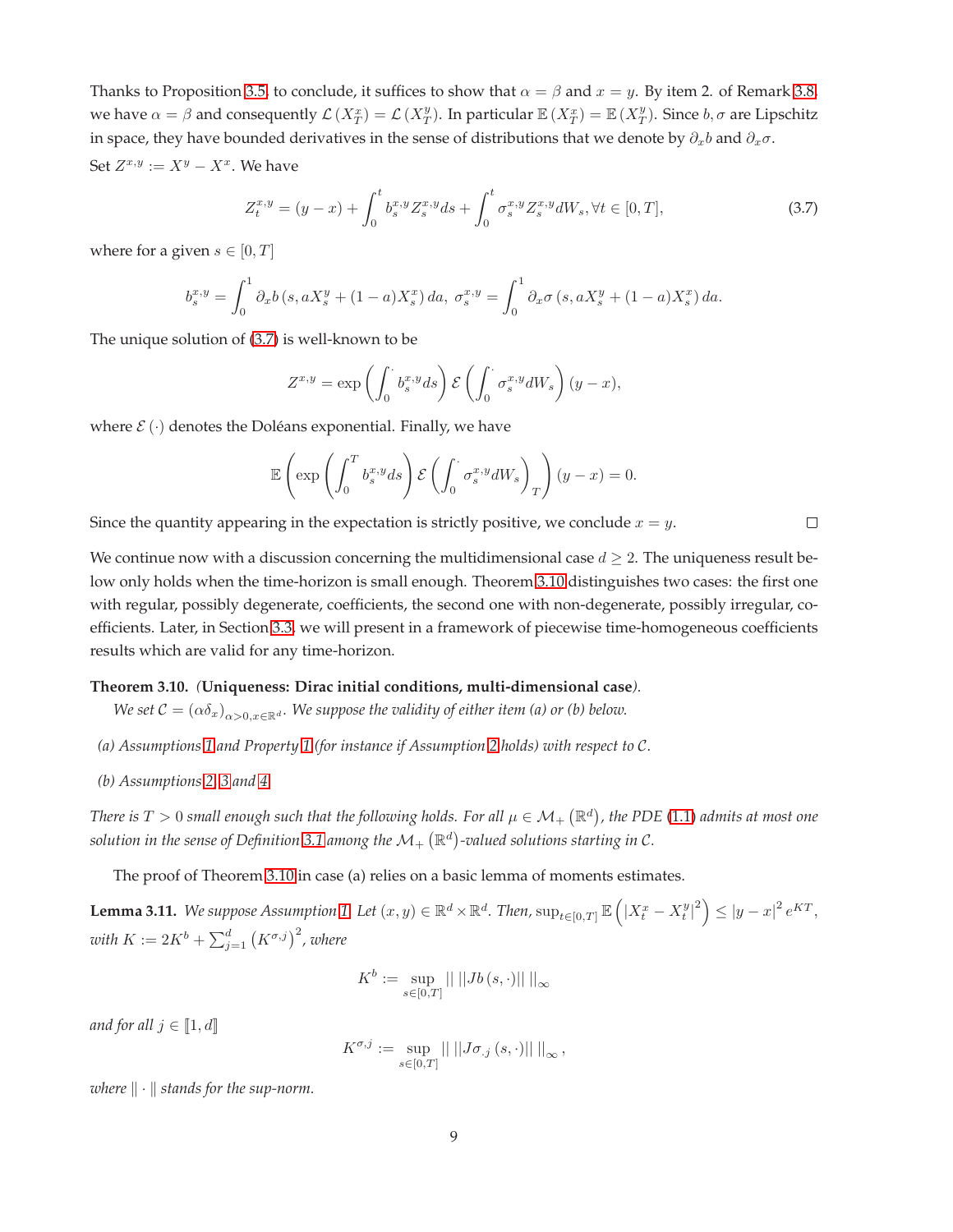**Proof** (of Theorem [3.10\)](#page-8-0).

Taking into account Property [1](#page-5-1) we fix  $(x_1,x_2)\in\mathbb{R}^d\times\mathbb{R}^d, \alpha,\beta\geq 0$  such that

$$
\mathbf{u}^{\alpha\delta_{x_1}}\left(T\right) = \mathbf{u}^{\beta\delta_{x_2}}\left(T\right). \tag{3.8}
$$

To conclude, by Proposition [3.5,](#page-6-0) it suffices again to show  $\alpha = \beta$  and  $x_1 = x_2$ .

1. We write the proof in the case (a), in particular under Assumption [1.](#page-4-4) Once again, item 2. of Remark [3.8](#page-7-3) gives  $\alpha = \beta$  and

<span id="page-9-0"></span>
$$
\mathbb{E}\left(X_T^{x_1}\right) = \mathbb{E}\left(X_T^{x_2}\right). \tag{3.9}
$$

Adopting the same notations as in the proof of Lemma [3.11,](#page-8-2) a similar argument as in [\(5.12\)](#page-28-0), together with [\(5.10\)](#page-28-1) (in the Appendix) allows to show that the local martingale part of  $Z^{x_1,x_2} = X^{x_2} - X^{x_1}$ defined in [\(5.8\)](#page-28-2) is a true martingale. So, taking the expectation in [\(5.12\)](#page-28-0) with  $x = x_1, y = x_2$ , by Lemma [3.11](#page-8-2) we obtain

$$
|\mathbb{E}\left(X_T^{x_2} - X_T^{x_1}\right) - (x_2 - x_1)| \le K_b \int_0^T \mathbb{E}|X_r^{x_2} - X_r^{x_1}| dr
$$
  

$$
\le K_b \int_0^T \sqrt{\mathbb{E}\left(|X_r^{x_2} - X_r^{x_1}|\right)^2} dr
$$
  

$$
\le \frac{K}{2} T e^{\frac{K}{2}T} |x_2 - x_1|.
$$

Remembering [\(3.9\)](#page-9-0), this implies

$$
\left(1 - \frac{K}{2} T e^{\frac{K}{2}T}\right)|x_2 - x_1| \leq 0.
$$

Taking T such that  $\frac{K}{2}T < M$  with  $Me^{M} < 1$ , we have  $1 - \frac{K}{2}Te^{\frac{K}{2}T} > 0$ , which implies  $|x_2 - x_1| = 0$ .

2. We discuss the case (b), i.e. we suppose Assumptions [2,](#page-4-1) [3,](#page-4-3) and [4.](#page-4-2) Firstly, point 1. of Theorem 1. in [\[29\]](#page-33-5) ensures the existence of probability spaces  $(\Omega^i, \mathcal{F}^i, \mathbb{P}^i)$ ,  $i \in \{1, 2\}$  on which are defined respectively two *m*-dimensional Brownian motions  $W^1, W^2$  and two processes  $X^1, X^2$  such that

$$
X_t^i = x_i + \int_0^t b(s, X_s^i) ds + \int_0^t \sigma(s, X_s^i) dW_s^i, \mathbb{P}^i - \text{a.s., } t \in [0, T].
$$

Again item 2. of Remark [3.8](#page-7-3) implies  $\alpha_1 = \alpha_2$  and

<span id="page-9-2"></span>
$$
\mathcal{L}_{\mathbb{P}^1}\left(X_T^1\right) = \mathcal{L}_{\mathbb{P}^2}\left(X_T^2\right). \tag{3.10}
$$

Secondly, point b. of Theorem 3 in [\[29\]](#page-33-5) shows that for every given bounded  $D \subset \mathbb{R}^d$ , for all  $\phi : [0, T] \times$  $\R^d\to\R^d$  belonging to  $W^{1,2}_p\left([0,T]\times D\right)$  (see Definition of that space in [\[29\]](#page-33-5)) for a given  $p>d+2$ , for all  $t \in [0, T], i \in \{1, 2\}$ , we have

<span id="page-9-1"></span>
$$
\phi(t, X_t^i) = \phi(0, x_i) + \int_0^t (\partial_t + L_s) \phi(s, X_s^i) ds + \int_0^t J\phi(s, X_s^i) \sigma(s, X_s^i) dW_s^i, \mathbb{P}^i-\text{a.s.}
$$
 (3.11)

where the application of  $\partial_t + L_t, t \in [0, T]$  has to be understood componentwise.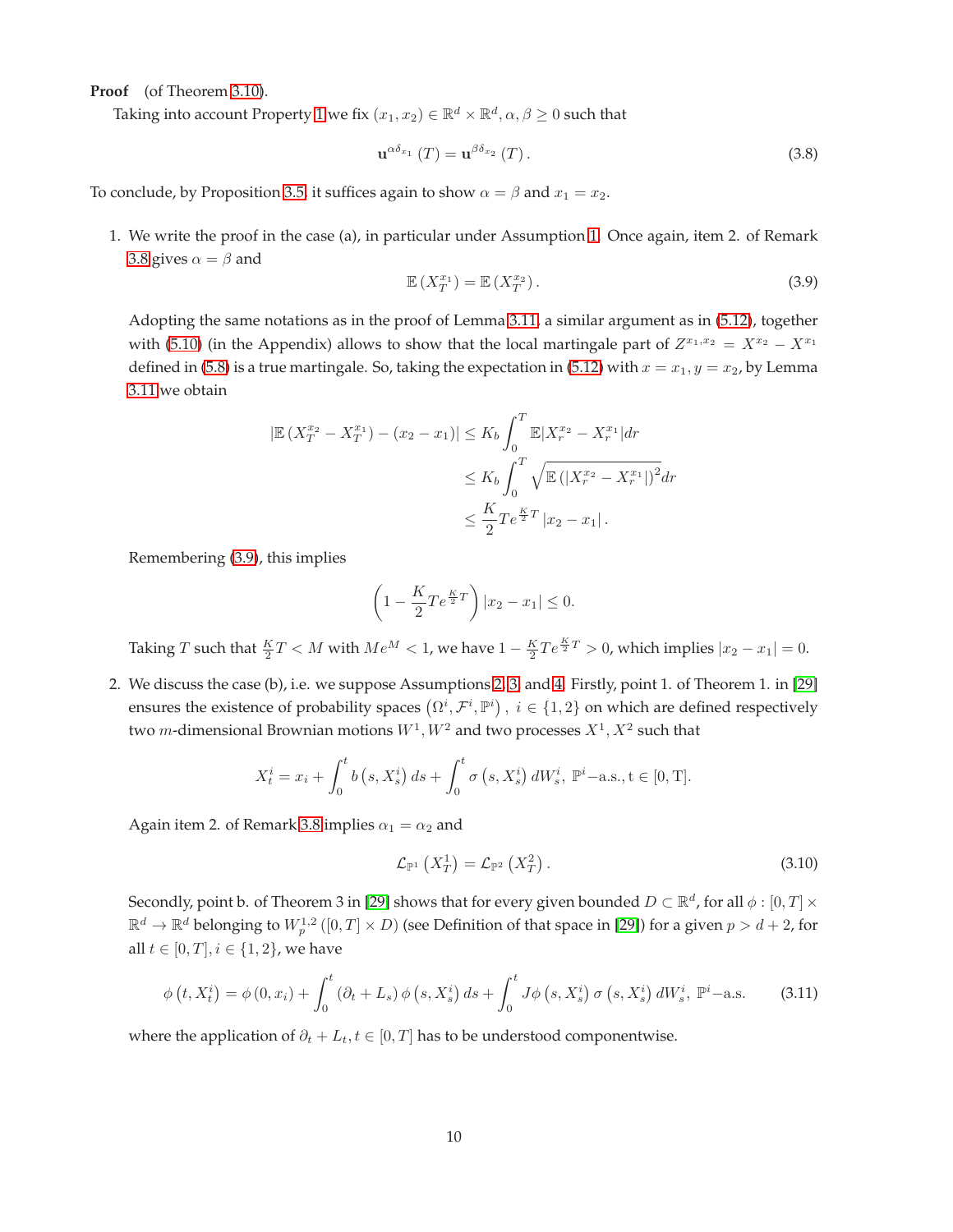Thirdly, Theorem 2. in [\[29\]](#page-33-5) shows that if  $T$  is sufficiently small, then the system of  $d$  PDEs

<span id="page-10-1"></span>
$$
\forall (t, x) \in [0, T] \times \mathbb{R}^d, \begin{cases} \partial_t \phi(t, x) + L_t \phi(t, x) = 0, \\ \phi(T, x) = x, \end{cases}
$$
\n(3.12)

admits a solution  $\phi$  in  $W^{1,2}_p([0,T]\times D)$  for all  $p>1$  and all bounded  $D\subset \mathbb{R}^d.$  Moreover the partial derivatives of  $\phi$  in space are bounded (in particular  $J\phi$  is bounded) and  $\phi(t, \cdot)$  is injective for all  $t \in [0, T].$ 

Combining now [\(3.12\)](#page-10-1) with identity [\(3.11\)](#page-9-1), we observe that  $\phi(., X^i)$  ,  $i \in \{1, 2\}$ , are local martingales. Using additionally the fact that  $J\phi$  and  $\sigma$  are bounded, it is easy to show that they are true martingales. Taking the expectation in [\(3.11\)](#page-9-1) with respect to  $\mathbb{P}^i$ ,  $i = 1, 2$ , gives

$$
\phi(0, x_i) = \mathbb{E}_{\mathbb{P}^i} \left( \phi(T, X_T^i) \right), i \in \{1, 2\}.
$$

In parallel, identity [\(3.10\)](#page-9-2) gives

$$
\mathbb{E}_{\mathbb{P}^1}\left(\phi\left(T,X_T^1\right)\right)=\mathbb{E}_{\mathbb{P}^2}\left(\phi\left(T,X_T^2\right)\right).
$$

So,  $\phi(0, x_1) = \phi(0, x_2)$ . We conclude that  $x_1 = x_2$  since  $\phi(0, \cdot)$  is injective.

 $\Box$ 

## <span id="page-10-0"></span>**3.3 Uniqueness: the case of bounded non-degenerate coefficients**

In this section we consider the case of (possibly piecewise) time-homogeneous coefficients in dimension  $d \geq 1$ . We make use of an analytic technique based on semigroups which requires bounded coefficients (Assumption [2\)](#page-4-1), non-degeneracy (Assumption [4\)](#page-4-2) and an additional Hölder regularity assumption of the coefficients.

We start with the time-homogeneouse case stating the following.

**Assumption 5.** *1.* b, Σ *are time-homogeneous.*

2. For all  $(i, j) \in [\![1, d]\!]^2$ ,  $b_i, \Sigma_{ij} \in C^{2\alpha} (\mathbb{R}^d)$ , for a given  $\alpha \in ]0, \frac{1}{2}[$ .

We refer to the differential operator  $L_t$  introduced in [\(2.1\)](#page-4-6) and we simply set here  $L \equiv L_t$ .

<span id="page-10-2"></span>**Remark 3.12.** *Suppose the validity of Assumptions [2,](#page-4-1) [4,](#page-4-2) 5.*

1. Let  $T>0$ . Proposition 4.2 in [\[8\]](#page-32-13) implies that, for every  $\nu\in\mathcal{M}_f\left(\mathbb{R}^d\right)$ , there exists a unique  $\mathcal{M}_f\left(\mathbb{R}^d\right)$ -valued *solution of the PDE* [\(3.2\)](#page-5-0) *with initial value* ν*, which will be again denoted by* u ν *. We notice in particular that Property [1](#page-5-1) holds.*

*In the sequel* T *will be omitted.*

- *2. We remark that the uniqueness result mentioned in item 1. is unknown in the case of general bounded coefficients. In the general framework, only a uniqueness result for non-negative solutions is available, see Remark 3.3 point 1.*
- *3. Since* L *is time-homogeneous, taking into account Assumptions [4,](#page-4-2) 5, operating a shift, uniqueness for the PDE* [\(3.2\)](#page-5-0) also holds replacing the initial time 0 by any other initial time, for every initial value in  $\mathcal{M}_f$   $(\mathbb{R}^d)$ , with *any other maturity* T*.*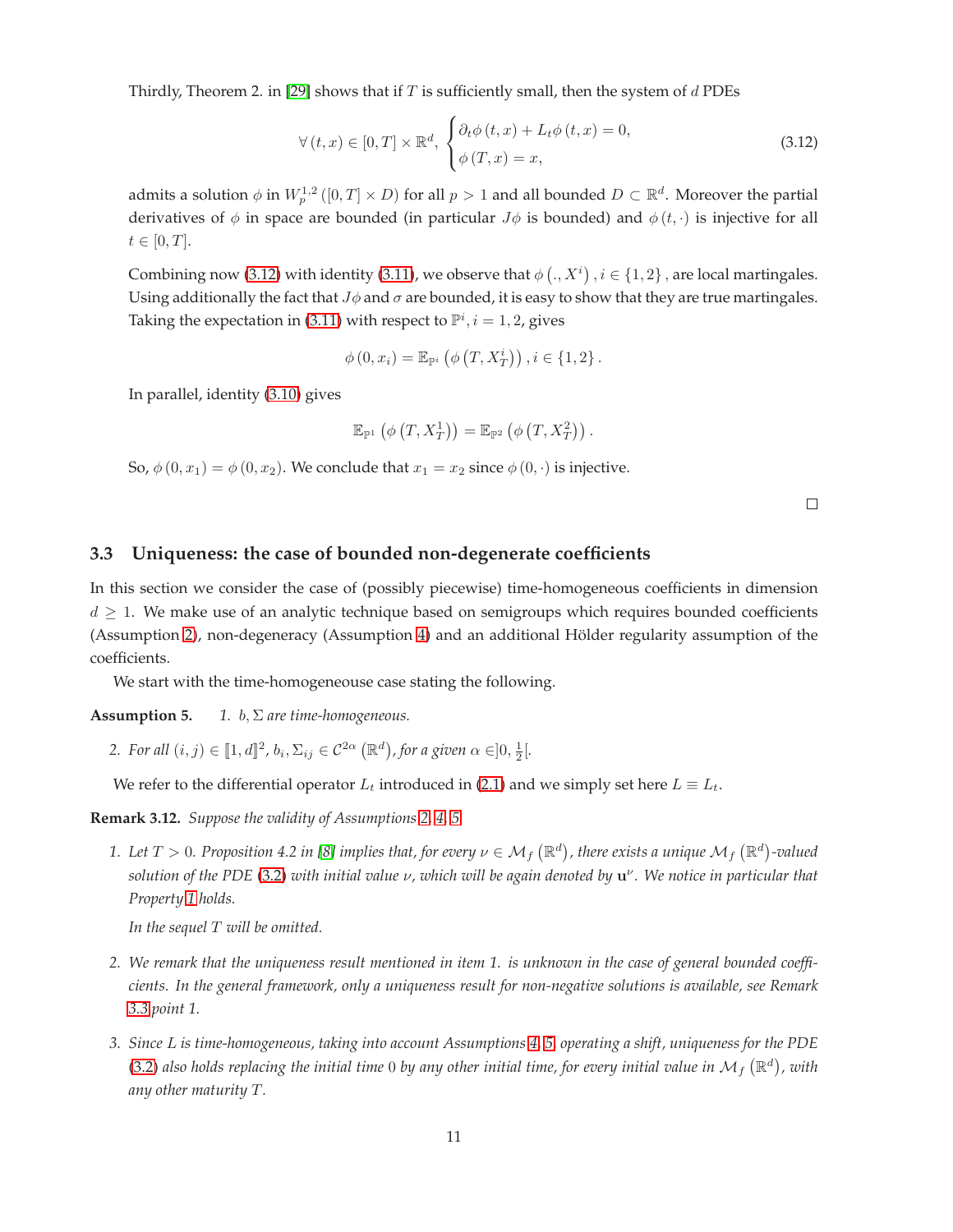It is significant to remark that the uniqueness theorem below holds in the class finite signed measures valued functions.

## <span id="page-11-0"></span>**Theorem 3.13.** *(***Uniqueness: the case of non-degenerate time-homogeneous coefficients***).*

Suppose the validity of Assumptions [2,](#page-4-1) [4](#page-4-2) and 5. Then, for all  $\mu \in M_f(\mathbb{R}^d)$ , the PDE [\(1.1\)](#page-0-0) with terminal value  $\mu$  admits at most one  $\mathcal{M}_f\left(\mathbb{R}^d\right)$ -valued solution in the sense of Definition [3.1.](#page-4-5)

By Theorems 3.1.12, 3.1.14 and Corollary 3.1.16 in [\[22\]](#page-33-3) the differential operator  $L$  suitably extends as a map  $\mathcal{D}(L) = C^{2\alpha+2}(\mathbb{R}^d) \subset C^{2\alpha}(\mathbb{R}^d) \mapsto C^{2\alpha}(\mathbb{R}^d)$  and that extension is sectorial, see Definition 2.0.1 in [\[22\]](#page-33-3). We set  $E := C^{2\alpha}(\mathbb{R}^d)$ . By the considerations below that Definition, in (2.0.2) and (2.0.3) therein, one defines  $P_t:=e^{tL}, P_t:E\to E, t\geq 0.$  By Proposition 2.1.1 in [\[22\]](#page-33-3),  $(P_t)_{t\geq 0}$  is a semigroup and  $t\mapsto P_t$  is analytical on  $]0,+\infty[$  with values in  $\mathcal{L}\left( E\right)$ , with respect to  $||.||_{E}.$ 

Before proving the theorem, we provide two lemmata.

<span id="page-11-3"></span>**Lemma 3.14.** Suppose the validity of Assumptions [2,](#page-4-1) [4](#page-4-2) and 5. Then, for all  $\phi \in E$  and all  $\nu \in \mathcal{M}_f(\mathbb{R}^d)$ , the *function from* R ∗ <sup>+</sup> *to* R

$$
t \mapsto \int_{\mathbb{R}^d} P_t \phi(x) \nu(dx)
$$

*is analytic.*

*Proof.* The result can be easily established using the fact that  $\phi \mapsto P_t\phi$  with values in  $\mathcal{L}(E)$  is analytic and the fact that the map  $\psi \mapsto \int_{\mathbb{R}^d} \psi(x) \nu(dx)$  is linear and bounded.

<span id="page-11-4"></span>**Lemma 3.15.** Suppose the validity of Assumptions [2,](#page-4-1) [4](#page-4-2) and 5. Let  $T > 0$ . Then for all  $\nu \in M_f(\mathbb{R}^d)$ ,  $t \in [0,T]$  and  $\phi \in E$  *we have the identity* 

<span id="page-11-1"></span>
$$
\int_{\mathbb{R}^d} P_t \phi(x) \nu(dx) = \int_{\mathbb{R}^d} \phi(x) \mathbf{u}^\nu(t) (dx), \qquad (3.13)
$$

 $\Box$ 

*where* u <sup>ν</sup> *was defined in point 1. of Remark [3.12.](#page-10-2)*

*Proof.* Let  $\nu \in \mathcal{M}_f(\mathbb{R}^d)$ . We denote by  $\mathbf{v}^\nu$  the mapping from  $[0,T]$  to  $\mathcal{M}_f(\mathbb{R}^d)$  such that  $\forall t \in [0,T]$ ,  $\forall \phi \in E$ 

$$
\int_{\mathbb{R}^d} \phi(x) \mathbf{v}^\nu(t) \, dx = \int_{\mathbb{R}^d} P_t \phi(x) \nu(dx). \tag{3.14}
$$

Previous expression defines the measure  $\mathbf{v}^{\nu}(t,\cdot)$  since  $\phi \mapsto \int_{\mathbb{R}^d} P_t \phi(x) \nu(dx)$  is continuous with respect to the sup-norm, using  $||P_t\phi||_{\infty} \le ||\phi||_{\infty}$ , and Lebesgue's dominated convergence theorem. By approximating the elements of  $E$  with elements of  $\mathcal{C}^\infty_c\left(\mathbb{R}^d\right)$ , it will be enough to prove [\(3.13\)](#page-11-1) for  $\phi\in\mathcal{C}^\infty_c\left(\mathbb{R}^d\right)$ .

Our idea is to show that  $v^\nu$  is an  $\mathcal M_f\left(\mathbb R^d\right)$ -valued solution of [\(3.2\)](#page-5-0) with initial value  $\nu$ , so that  ${\bf v}^\nu={\bf u}^\nu$ via point 1. of Remark [3.12.](#page-10-2) This will prove [\(3.13\)](#page-11-1) for  $\phi \in \mathcal{C}_c^\infty(\mathbb{R}^d)$ . Let  $t \in [0,T]$  and  $\phi \in \mathcal{C}_c^\infty(\mathbb{R}^d)$ . On the one hand, point (i) of Proposition 2.1.1 in [\[22\]](#page-33-3) gives

<span id="page-11-2"></span>
$$
LP_t \phi = P_t L \phi, \tag{3.15}
$$

since  $\mathcal{C}^\infty_c\left(\mathbb{R}^d\right)\subset\mathcal{D}\left(L\right)=\mathcal{C}^{2\alpha+2}\left(\mathbb{R}^d,\mathbb{R}\right)$ . On the other hand, for all  $s\in[0,t]$ , we have

$$
|LP_s \phi|_E = |P_s L \phi|_{2\alpha}
$$
  
\n
$$
\leq ||P_s||_E |L \phi|_E
$$
  
\n
$$
\leq M_0 e^{\omega s} |L \phi|_E,
$$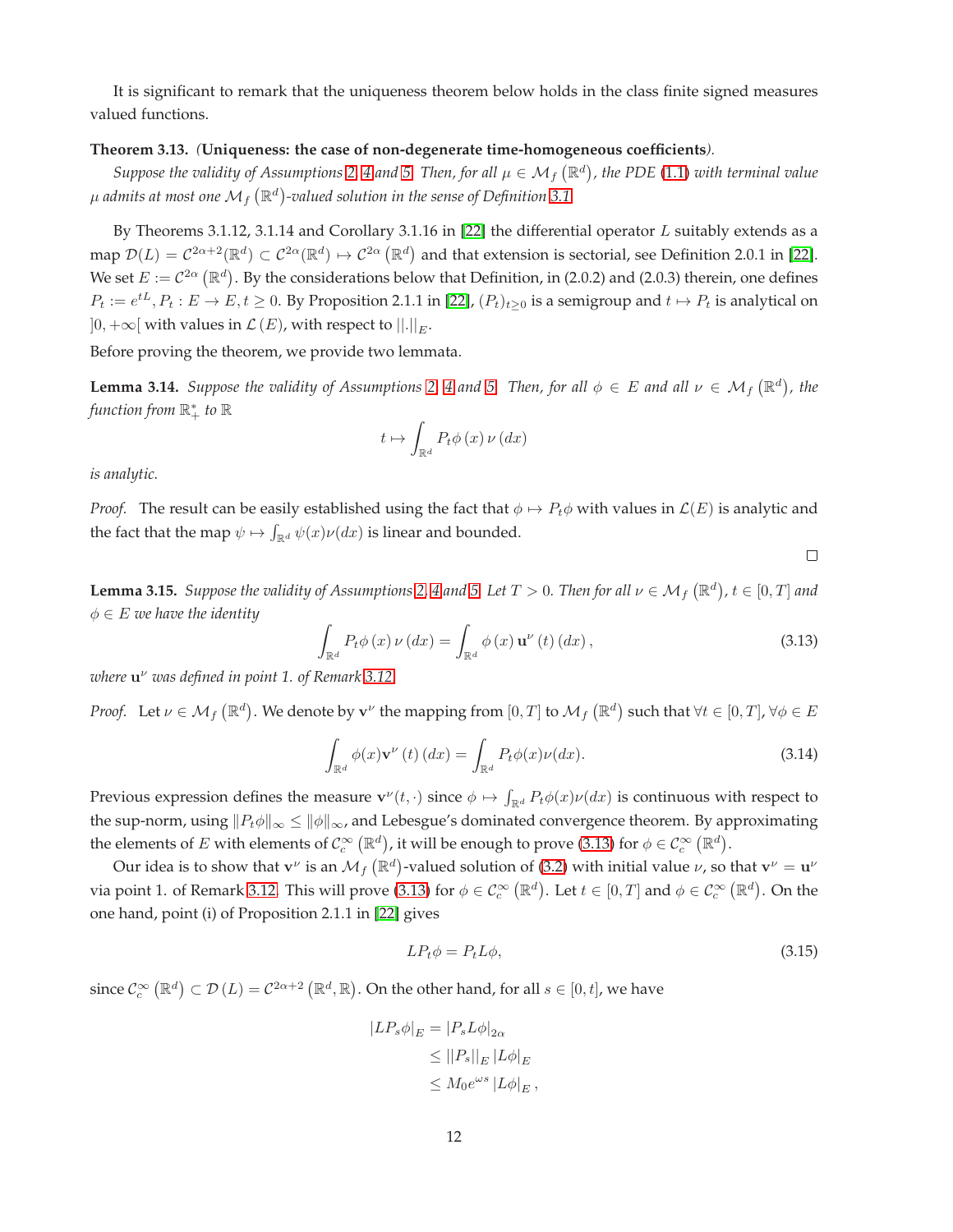with  $M_0$ ,  $\omega$  the real parameters appearing in Definition 2.0.1 in [\[22\]](#page-33-3) and using point (iii) of Proposition 2.1.1 in the same reference. Then the mapping  $s \mapsto LP_s\phi$  belongs obviously to  $L^1([0,t];E)$  and point (ii) of Proposition 2.1.4 in [\[22\]](#page-33-3) combined with identity [\(3.15\)](#page-11-2) gives

$$
P_t \phi = \phi + \int_0^t P_s L \phi ds.
$$

Back to our main goal, using in particular Fubini's theorem, we have

$$
\int_{\mathbb{R}^d} P_t \phi(x) \nu(dx) = \int_{\mathbb{R}^d} \phi(x) \nu(dx) + \int_{\mathbb{R}^d} \int_0^t P_s L \phi(x) \, ds \nu(dx)
$$

$$
= \int_{\mathbb{R}^d} \phi(x) \nu(dx) + \int_0^t \int_{\mathbb{R}^d} P_s L \phi(x) \nu(dx) \, ds
$$

$$
= \int_{\mathbb{R}^d} \phi(x) \nu(dx) + \int_0^t \int_{\mathbb{R}^d} L \phi(x) \mathbf{v}^\nu(s) \, dx \, ds.
$$

This shows that  $v^{\nu}$  is a solution of the PDE [\(3.2\)](#page-5-0).

**Proof** (of Theorem [3.13\)](#page-11-0). Let  $\nu,\nu' \in \mathcal{M}_f\left(\mathbb{R}^d\right)$  such that

$$
\mu_T := \mathbf{u}^{\nu}(T) = \mathbf{u}^{\nu'}(T).
$$

Thanks to Proposition [3.6,](#page-7-2) it suffices to show that  $\nu = \nu'$  i.e.

$$
\forall \phi \in \mathcal{C}_c^{\infty}(\mathbb{R}^d), \int_{\mathbb{R}^d} \phi(x) \nu(dx) = \int_{\mathbb{R}^d} \phi(x) \nu'(dx).
$$

Since  $T > 0$  is arbitrary, by Remark [3.12](#page-10-2) we can consider  $u^{\nu, 2T}$  and  $u^{\nu', 2T}$ , defined as the corresponding  $u^{\nu}$ and  $\mathbf{u}^{\nu'}$  functions obtained replacing the horizon T with 2T. They are defined on [0, 2T] and by Remark [3.12](#page-10-2) 1. (uniqueness on  $[0, T]$ ), they constitute extensions of the initial  $\mathbf{u}^{\nu}$  and  $\mathbf{u}^{\nu'}$ .

By Remark [3.12](#page-10-2) 3., the uniqueness of an  $\mathcal{M}_f(\mathbb{R}^d)$ -valued solution of the PDE [\(3.2\)](#page-5-0) (for  $t \in [T, 2T]$ , with T as initial time) holds for

<span id="page-12-0"></span>
$$
\begin{cases} \partial_t \mathbf{u}(\tau) = L^* \mathbf{u}(\tau), \ T \le \tau \le 2T \\ \mathbf{u}(T) = \mu_T. \end{cases}
$$
 (3.16)

Now, the functions  $\mathbf{u}^{\nu,2T}$  and  $\mathbf{u}^{\nu',2T}$  solve [\(3.16\)](#page-12-0) on [T, 2T]. This gives in particular

$$
\forall \tau \geq T, \ \forall \phi \in \mathcal{C}_c^{\infty}(\mathbb{R}^d), \ \int_{\mathbb{R}^d} \phi(x) \mathbf{u}^{\nu, 2T}(\tau) \, dx) = \int_{\mathbb{R}^d} \phi(x) \mathbf{u}^{\nu', 2T}(\tau) \, dx). \tag{3.17}
$$

Fix  $\phi \in \mathcal{C}_c^\infty(\mathbb{R}^d)$ . Combining now the results of Lemmata [3.14](#page-11-3) and [3.15,](#page-11-4) we obtain that the function

<span id="page-12-1"></span>
$$
\tau \mapsto \int_{\mathbb{R}^d} \phi(x) \, \mathbf{u}^{\nu, 2T} \left( \tau \right) (dx) - \int_{\mathbb{R}^d} \phi(x) \, \mathbf{u}^{\nu', 2T} \left( \tau \right) (dx), \tag{3.18}
$$

defined on  $[0, 2T]$ , is zero on  $[T, 2T]$  and analytic on  $[0, 2T]$ . Hence it is zero on  $[0, 2T]$ . By [\(3.13\)](#page-11-1) we obtain

$$
\int_{\mathbb{R}^d} P_\tau \phi(x) \left( \nu - \nu' \right) (dx) = 0, \ \forall \tau \in ]0, 2T]. \tag{3.19}
$$

Separating  $\nu$  and  $\nu'$  in positive and negative components, we can finally apply dominated convergence theorem in [\(3.18\)](#page-12-1) to send  $\tau$  to 0+. This is possible thanks to points (i) of Proposition 2.1.4 and (iii) of Proposition 2.1.1 in [\[22\]](#page-33-3) together with the representation [\(3.13\)](#page-11-1). Indeed  $P_\tau \phi(x) \to \phi(x)$  for every  $\phi \in \mathcal{P}$  $E, x \in \mathbb{R}^d$  when  $\tau \to 0+$ . This shows  $\nu = \nu'$  and ends the proof.

 $\Box$ 

 $\Box$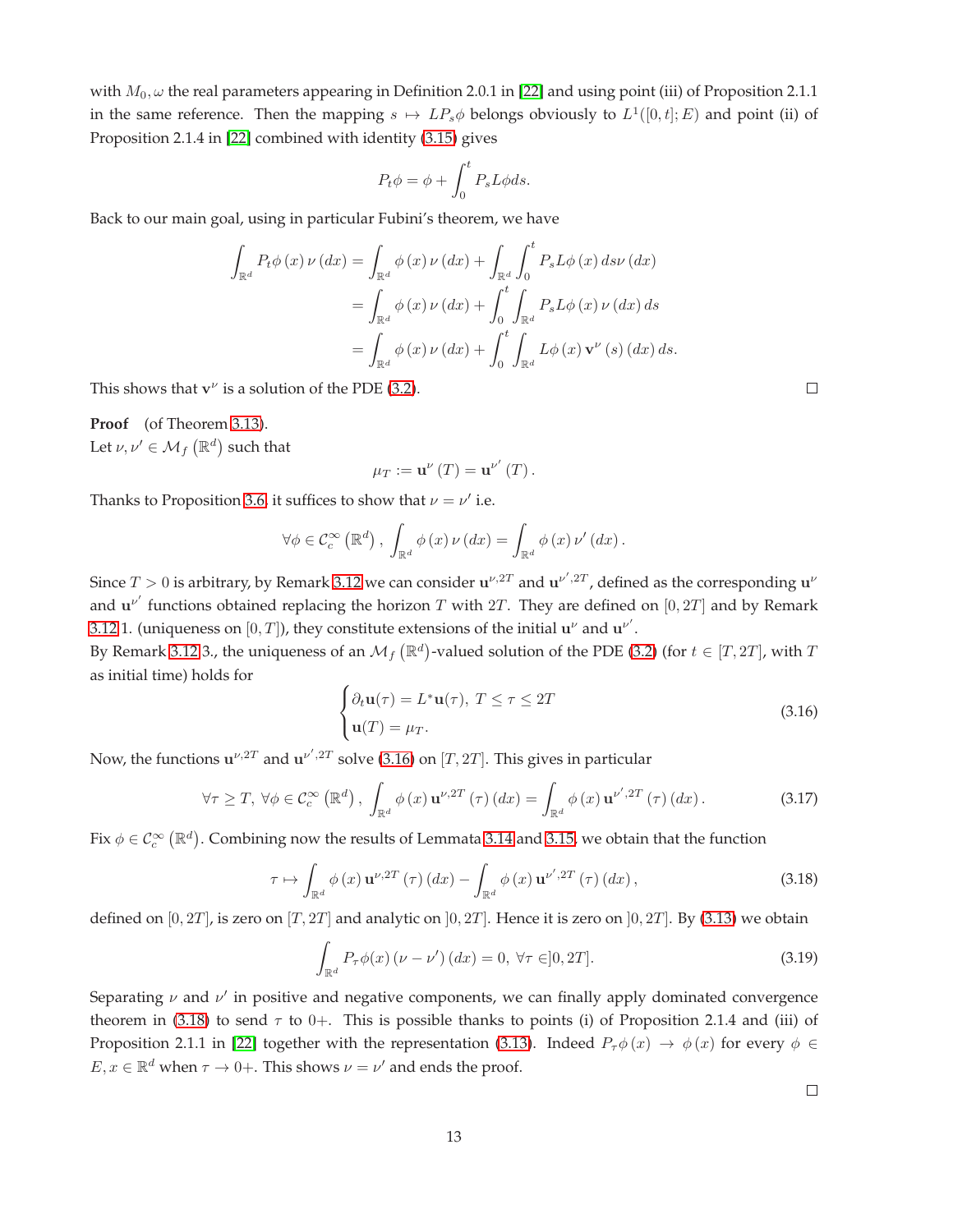For the sake of applications it is useful to formulate a piecewise time-homogeneous version of Theorem [3.13.](#page-11-0)

#### <span id="page-13-0"></span>**Corollary 3.16.** *(***Uniqueness: the case of non-degenerate piecewise time-homogeneous coefficients***).*

*Let*  $n \in \mathbb{N}^*$ . Let  $0 = t_0 < \ldots < t_n = T$  be a partition. For  $k \in [\![2,n]\!]$  (resp.  $k = 1$ ) we denote  $I_k = ]t_{k-1}, t_k]$ *(resp.*  $[t_0, t_1]$ *). Suppose that the following holds.* 

- 1. For all  $k\in[\![1,n]\!]$ , the restriction of  $\sigma$  (resp. b) to  $I_k\times\R^d$  is a time-homogeneous function  $\sigma^k:\R^d\to M_d(\R)$ (resp.  $b^k : \mathbb{R}^d \to \mathbb{R}^d$ ).
- *2. Assumption [4.](#page-4-2)*
- 3. Assumptions [2](#page-4-1) and 5 are verified for each  $\sigma^k,b^k$  and  $\Sigma^k$ , where we have set  $\Sigma^k:=\sigma^k{\sigma^k}^\top.$

Then, for all  $\mu\in\mathcal{M}_f\left(\R^d\right)$ , the PDE [\(1.1\)](#page-0-0) with terminal value  $\mu$  admits at most one  $\mathcal{M}_f\left(\R^d\right)$ -valued solution in the *sense of Definition [3.1.](#page-4-5)*

*Proof.* For each given  $k \in [\![1,n]\!]$ , we introduce the PDE operator  $L^k$  defined by

<span id="page-13-3"></span>
$$
L^{k} := \frac{1}{2} \sum_{i,j=1}^{d} \Sigma_{ij}^{k} \partial_{ij} + \sum_{i=1}^{d} b_{i}^{k} \partial_{i}.
$$
 (3.20)

Let now  ${\bf u}^1, {\bf u}^2$  be two solutions of [\(1.1\)](#page-0-0) with same terminal value  $\mu.$ 

The measure-valued functions  ${\bf v}^i:={\bf u}^i \left(\cdot+t_{n-1}\right), i\in\{1,2\}$  defined on  $[0, T-t_{n-1}]$  are solutions of

$$
\begin{cases} \partial_t \mathbf{v} = (L^n)^* \mathbf{v} \\ \mathbf{v} (T - t_{n-1}, \cdot) = \mu, \end{cases}
$$
 (3.21)

in the sense of Definition [3.1](#page-4-5) replacing T by  $T - t_{n-1}$  and L by  $L^n$ . Then, Theorem [3.13](#page-11-0) gives  $\mathbf{v}^1 = \mathbf{v}^2$  and consequently  $\mathbf{u}^1 = \mathbf{u}^2$  on  $[t_{n-1}, T]$ . To conclude, we proceed by backward induction.

 $\Box$ 

## <span id="page-13-1"></span>**3.4 Uniqueness: the case of Ornstein-Uhlenbeck semigroup**

In this section, we consider the case  $b := (s, x) \mapsto C(s)x$  with C continuous from  $[0, T]$  to  $M_d(\mathbb{R})$  and  $\sigma$ continuous from  $[0, T]$  to  $M_d(\mathbb{R})$ . Here we perform an analytic approach based on Fourier analysis.

We recall that  $\Sigma := \sigma \sigma^{\top}$ . In that setting, the classical Fokker-Planck PDE [\(1.5\)](#page-2-0) for finite measures reads

<span id="page-13-2"></span>
$$
\begin{cases}\n\partial_t \mathbf{u}(t) = \frac{1}{2} \sum_{i,j=1}^d \Sigma(t)_{ij} \partial_{ij} \mathbf{u}(t) - \sum_{i=1}^d \partial_i \left( (C(t)x)_i \mathbf{u}(t) \right) \\
\mathbf{u}(0) = \nu \in \mathcal{M}_f \left( \mathbb{R}^d \right).\n\end{cases}
$$
\n(3.22)

In the sequel we will denote by  $D(t)$ ,  $t \in [0, T]$ , the unique solution of

<span id="page-13-4"></span>
$$
\mathcal{D}(t) = I - \int_0^t C(s)^\top \mathcal{D}(s)ds, \ t \in [0, T]. \tag{3.23}
$$

We recall that for every  $t \in [0, T]$ ,  $\mathcal{D}(t)$  is invertible and

<span id="page-13-5"></span>
$$
\mathcal{D}^{-1}(t) = I + \int_0^t \mathcal{D}^{-1}(s) C(s)^\top ds, \ t \in [0, T]. \tag{3.24}
$$

For previous and similar properties, see Chapter 8 of [\[5\]](#page-32-14).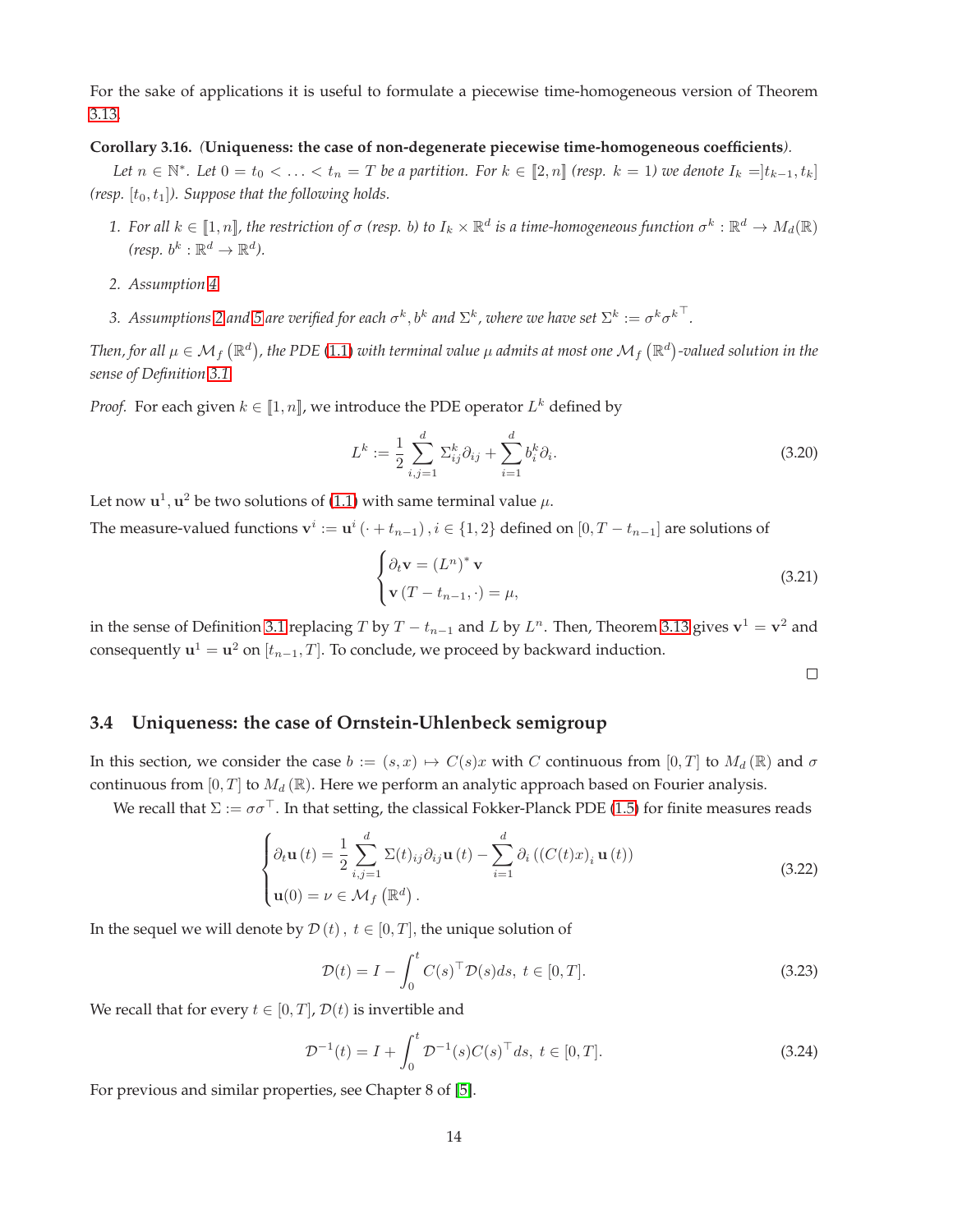<span id="page-14-4"></span>**Proposition 3.17.** For all  $\nu \in M_f(\mathbb{R}^d)$ , the PDE [\(3.22\)](#page-13-2) with initial value  $\nu$  admits at most one  $M_f(\mathbb{R}^d)$ -valued solution. In particular Property [1](#page-5-1) holds for  $C = \mathcal{M}_+ \left( \mathbb{R}^d \right)$ .

*Proof.*

1. Let  $\nu \in \mathcal{M}_f(\mathbb{R}^d)$  and u be a solution of the PDE [\(3.2\)](#page-5-0) with initial value  $\nu$ . Identity [\(3.3\)](#page-5-4) can be extended to  $\mathcal{S}(\mathbb{R}^d)$  since for all  $t \in [0,T]$ ,  $\mathbf{u}(t)$  belongs to  $\mathcal{M}_f(\mathbb{R}^d)$ . Then,  $t \mapsto \mathcal{F}\mathbf{u}(t)$  verifies

<span id="page-14-0"></span>
$$
\mathcal{F}\mathbf{u}(t)(\xi) = \mathcal{F}\nu(\xi) + \int_0^t \left\langle C\left(s\right)^\top \xi, \nabla \mathcal{F}\mathbf{u}(s) \right\rangle ds - \frac{1}{2} \int_0^t \left\langle \Sigma\left(s\right) \xi, \xi \right\rangle \mathcal{F}\mathbf{u}(s) \, ds, \, (t, \xi) \in [0, T] \times \mathbb{R}^d. \tag{3.25}
$$

In fact, the integrand inside the first integral has to be understood as a Schwartz distribution: in particular the symbol  $\nabla$  is understood in the sense of distributions and for each given  $s \in [0, T]$ ,  $C(s)^{\top} \xi, \nabla \mathcal{F} \mathbf{u}(s)$  denotes the tempered distribution

$$
\varphi \mapsto \sum_{i=1}^d \partial_i \mathcal{F} \mathbf{u}(s) \left( \xi \mapsto \left( C\left( s \right)^{\top} \xi \right)_i \varphi \left( \xi \right) \right).
$$

Indeed, even though for any  $t$ ,  $\mathcal{F}$ u $(t)$  is a function, the equation [\(3.25\)](#page-14-0) has to be understood in  $\mathcal{S}'(\mathbb{R}^d)$ . Hence, for all  $\phi \in \mathcal{S}(\mathbb{R}^d)$ , this gives

$$
\int_{\mathbb{R}^d} \phi(\xi) \mathcal{F} \mathbf{u}(t) (\xi) d\xi - \int_{\mathbb{R}^d} \phi(\xi) \mathcal{F} \nu(\xi) \phi(\xi) d\xi
$$
\n(3.26)  
\n
$$
= -i \sum_{k,l=1}^d \int_0^t C(s)_{kl} \int_{\mathbb{R}^d} \xi_l \mathcal{F} \phi_k(\xi) \mathbf{u}(s) (d\xi) ds - \frac{1}{2} \int_0^t \int_{\mathbb{R}^d} \langle \Sigma(s) \xi, \xi \rangle \mathcal{F} \mathbf{u}(s) (\xi) \phi(\xi) d\xi ds
$$
\n
$$
= - \sum_{k,l=1}^d \int_0^t C(s)_{kl} \int_{\mathbb{R}^d} \mathcal{F}(\partial_l \phi_k)(\xi) \mathbf{u}(s) (d\xi) ds - \frac{1}{2} \int_0^t \int_{\mathbb{R}^d} \langle \Sigma(s) \xi, \xi \rangle \mathcal{F} \mathbf{u}(s) (\xi) d\xi ds
$$
\n
$$
= - \int_0^t \int_{\mathbb{R}^d} \left( \operatorname{div}_{\xi} \left( C(s)^\top \xi \phi(\xi) \right) + \frac{1}{2} \langle \Sigma(s) \xi, \xi \rangle \phi(\xi) \right) \mathcal{F} \mathbf{u}(s) (\xi) d\xi ds,
$$
\n(3.26)  
\n(3.27)  
\n(3.28)  
\n(3.29)  
\n(3.29)  
\n(3.20)  
\n(3.20)  
\n(3.21)  
\n(3.22)  
\n(3.24)  
\n(3.29)  
\n(3.25)  
\n(3.29)  
\n(3.20)  
\n(3.21)  
\n(3.22)  
\n(3.24)  
\n(3.29)  
\n(3.29)  
\n(3.20)  
\n(3.21)  
\n(3.22)  
\n(3.24)  
\n(3.25)  
\n(3.26)  
\n(3.29)  
\n(3.20)  
\n(3.21)  
\n(3.22)  
\n(3.26)  
\n(3.29)  
\n(3.20)

where  $\phi_k : \xi \mapsto \xi_k \phi(\xi)$  for a given  $k \in [1, d]$ .

2. Let now  $\mathbf{v} : [0, T] \to \mathcal{M}_f (\mathbb{R}^d)$  be defined by

<span id="page-14-1"></span>
$$
\int_{\mathbb{R}^d} \phi(x) \mathbf{v}(t) (dx) = \int_{\mathbb{R}^d} \phi\left(\mathcal{D}(t)^\top x\right) \mathbf{u}(t) (dx),\tag{3.27}
$$

 $t\in[0,T],\phi\in\mathcal{C}_b(\mathbb{R}^d).$  For every  $\xi\in\mathbb{R}^d$ , we set  $\phi(x)=\exp(-i\langle\xi,x\rangle)$  in [\(3.27\)](#page-14-1) to obtain

<span id="page-14-3"></span>
$$
\mathcal{F}\mathbf{v}\left(t\right)\left(\xi\right) = \mathcal{F}\mathbf{u}\left(t\right)\left(\mathcal{D}\left(t\right)\xi\right),\tag{3.28}
$$

for all  $\xi \in \mathbb{R}^d$ , for all  $t \in [0, T]$ .

3. We want now to show that, for each  $\xi$ ,  $t \mapsto \mathcal{F}v(t)$  fulfills an ODE. To achieve this, suppose for a moment that  $(t, \xi) \mapsto \mathcal{F}$ **u**  $(t)$  ( $\xi$ ) is differentiable with respect to the variable  $\xi$ . Then, on the one hand, for all  $(t,\xi)\in[0,T]\times\mathbb{R}^d$ , we have

<span id="page-14-2"></span>
$$
\mathcal{F}\mathbf{u}\left(t\right)\left(\xi\right) = \mathcal{F}\nu\left(\xi\right) + \int_0^t \left\langle C\left(s\right)^\top \xi, \nabla_\xi \mathcal{F}\mathbf{u}\left(s\right)\left(\xi\right) \right\rangle ds - \frac{1}{2} \int_0^t \left\langle \Sigma\left(s\right) \xi, \xi \right\rangle \mathcal{F}\mathbf{u}\left(s\right)\left(\xi\right) ds,\tag{3.29}
$$

thanks to identity [\(3.25\)](#page-14-0). This means in particular that, for each given  $\xi \in \mathbb{R}^d$ ,  $t \mapsto \mathcal{F} \mathbf{u}(t) (\xi)$  is differentiable almost everywhere on  $[0, T]$ .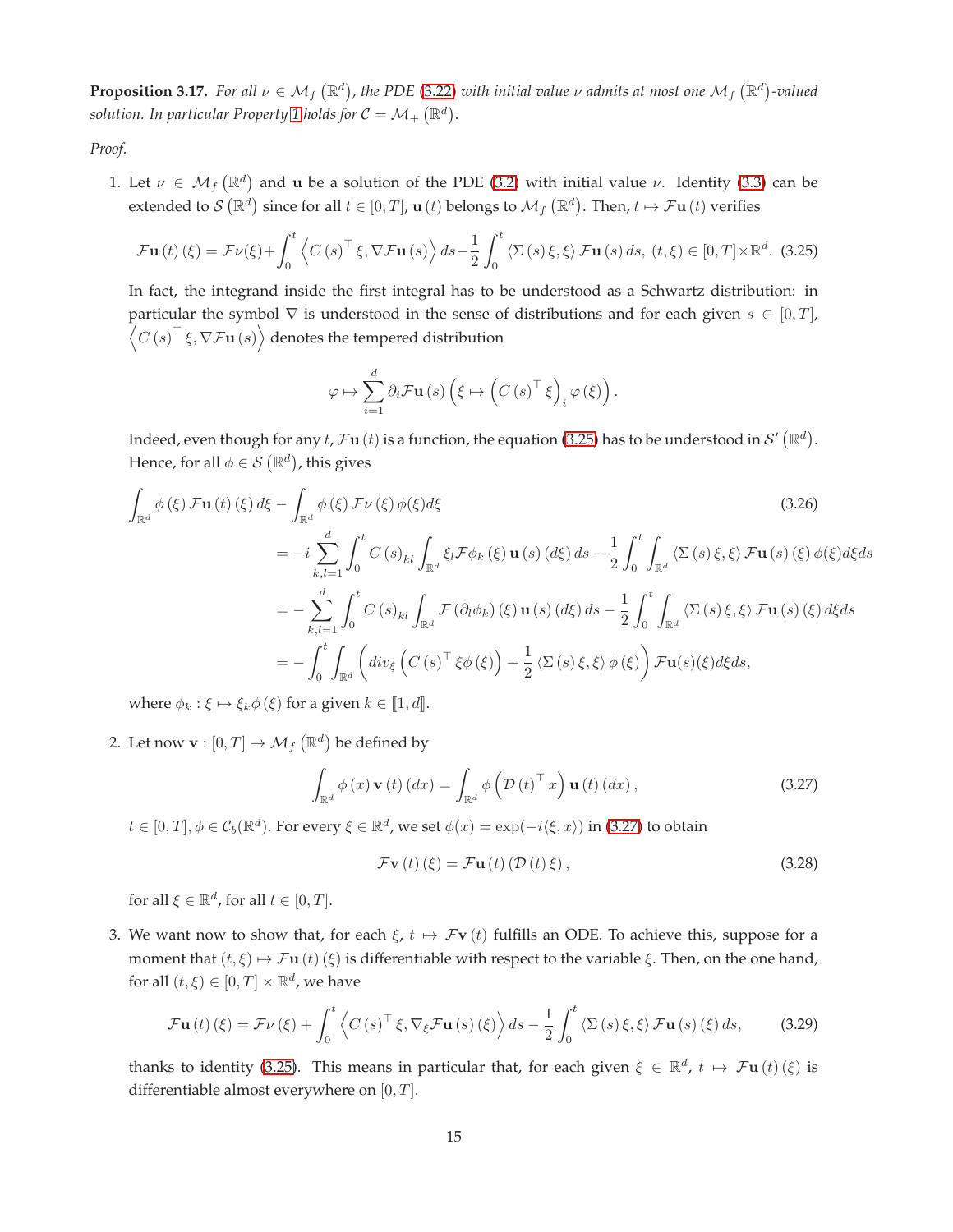On the other hand, for almost every  $t \in [0,T]$  and all  $\xi \in \mathbb{R}^d$ , we have

$$
\partial_t \mathcal{F} \mathbf{v}(t) (\xi) = \partial_t \mathcal{F} \mathbf{u}(t) (\mathcal{D}(t) \xi) + \sum_{i=1}^d \left( \frac{d}{dt} (\mathcal{D}(t) \xi) \right)_i \partial_i \mathcal{F} \mathbf{u}(t) (\mathcal{D}(t) \xi),
$$
  
\n
$$
= \partial_t \mathcal{F} \mathbf{u}(t) (\mathcal{D}(t) \xi) - \sum_{i=1}^d \left( C(t)^\top \mathcal{D}(t) \xi \right)_i \partial_i \mathcal{F} \mathbf{u}(t) (\mathcal{D}(t) \xi),
$$
  
\n
$$
= -\frac{1}{2} \langle \Sigma(t) \mathcal{D}(t) \xi, \mathcal{D}(t) \xi \rangle \mathcal{F} \mathbf{v}(t) (\xi),
$$
\n(3.30)

where from line 1 to line 2, we have used the fact  $\frac{d}{dt}$   $(\mathcal{D}(t)\xi) = -C(t)^{\top} \mathcal{D}(t)\xi$  for all  $(t,\xi) \in [0,T] \times \mathbb{R}^d$ and from line 2 to line 3, the identity [\(3.29\)](#page-14-2). Since  $t \mapsto \mathcal{F}v(t)(\xi)$  is absolutely continuous by [\(3.28\)](#page-14-3), [\(3.30\)](#page-15-0) implies

<span id="page-15-1"></span>
$$
\mathcal{F}\mathbf{v}\left(t\right)\left(\xi\right) = \mathcal{F}\nu\left(\xi\right) - \frac{1}{2} \int_0^t \left\langle \Sigma\left(s\right)\mathcal{D}\left(s\right)\xi, \mathcal{D}\left(s\right)\xi \right\rangle \mathcal{F}\mathbf{v}\left(s\right)\left(\xi\right) ds, \xi \in \mathbb{R}^d,
$$
\n(3.31)

for all  $t \in [0, T]$ .

- 4. Now, if  $(t, \xi) \mapsto \mathcal{F}$ u  $(t)$   $(\xi)$  is not necessarily differentiable in the variable  $\xi$ , we will be able to prove [\(3.31\)](#page-15-1) still holds by making use of calculus in the sense of distributions.
- 5. Suppose that [\(3.31\)](#page-15-1) holds. This gives

<span id="page-15-5"></span><span id="page-15-0"></span>
$$
\mathcal{F}\mathbf{u}\left(t\right)\left(\xi\right) = e^{-\int_0^t \frac{\left|\sigma(s)\right|^2}{2}ds} \mathcal{F}\nu\left(\mathcal{D}^{-1}\left(t\right)\xi\right) \tag{3.32}
$$

and so u is completely determined.

6. The proof is now concluded after we have established [\(3.31\)](#page-15-1). Since both sides of it are continuous in  $(t, \xi)$ , it will be enough to show the equality as  $\mathcal{S}'(\mathbb{R}^d)$ -valued. This can be done differentiating [\(3.25\)](#page-14-0), considered as an equality in  $\mathcal{S}'(\mathbb{R}^d)$ . For this we will apply Lemma [3.18](#page-15-2) below setting  $\Phi := \mathcal{F}\mathbf{u}(t)$ for every fixed  $t \in [0,T]$  and differentiating in time. We set  $\Phi_t(\xi) = \mathcal{F} \mathbf{v}(t)(\xi)$ ,  $\xi \in \mathbb{R}^d$  and  $\Phi_t(\varphi) = \pi$  $\int_{\mathbb{R}^d} \varphi(\xi) \Phi_t(\xi) d\xi, \varphi \in \mathcal{S}(\mathbb{R}^d)$ . [\(3.31\)](#page-15-1) follows from Lemma [3.18](#page-15-2) below remarking that  $\Phi_t$  is compatible with the one defined in [\(3.33\)](#page-15-3).

 $\Box$ 

<span id="page-15-2"></span>**Lemma 3.18.** Let  $\Phi \in \mathcal{S}'(\mathbb{R}^d)$  ,  $t \in [0,T]$ . We denote by  $\Phi_t$  the element of  $\mathcal{S}'(\mathbb{R}^d)$  such that for all  $\varphi \in \mathcal{S}(\mathbb{R}^d)$ 

<span id="page-15-3"></span>
$$
\Phi_t(\varphi) := \det \left( \mathcal{D}^{-1}(t) \right) \Phi \left( \varphi \left( \mathcal{D}^{-1}(t) \cdot \right) \right). \tag{3.33}
$$

*Then, for all*  $t \in [0, T]$ 

<span id="page-15-4"></span>
$$
\Phi_t(\varphi) = \Phi(\varphi) - \sum_{i=1}^d \int_0^t \left(\partial_i \Phi\right)_s \left(x \mapsto \left(C\left(s\right)^\top \mathcal{D}\left(s\right)x\right)_i \varphi(x)\right) ds. \tag{3.34}
$$

*Proof.* We begin with the case  $\Phi \in \mathcal{S} \left( \mathbb{R}^{d} \right)$  (or only  $\mathcal{C}^{\infty} \left( \mathbb{R}^{d} \right)$ ). In this case,

$$
\Phi_t(x) = \Phi(\mathcal{D}(t)x), x \in \mathbb{R}^d, t \in [0, T].
$$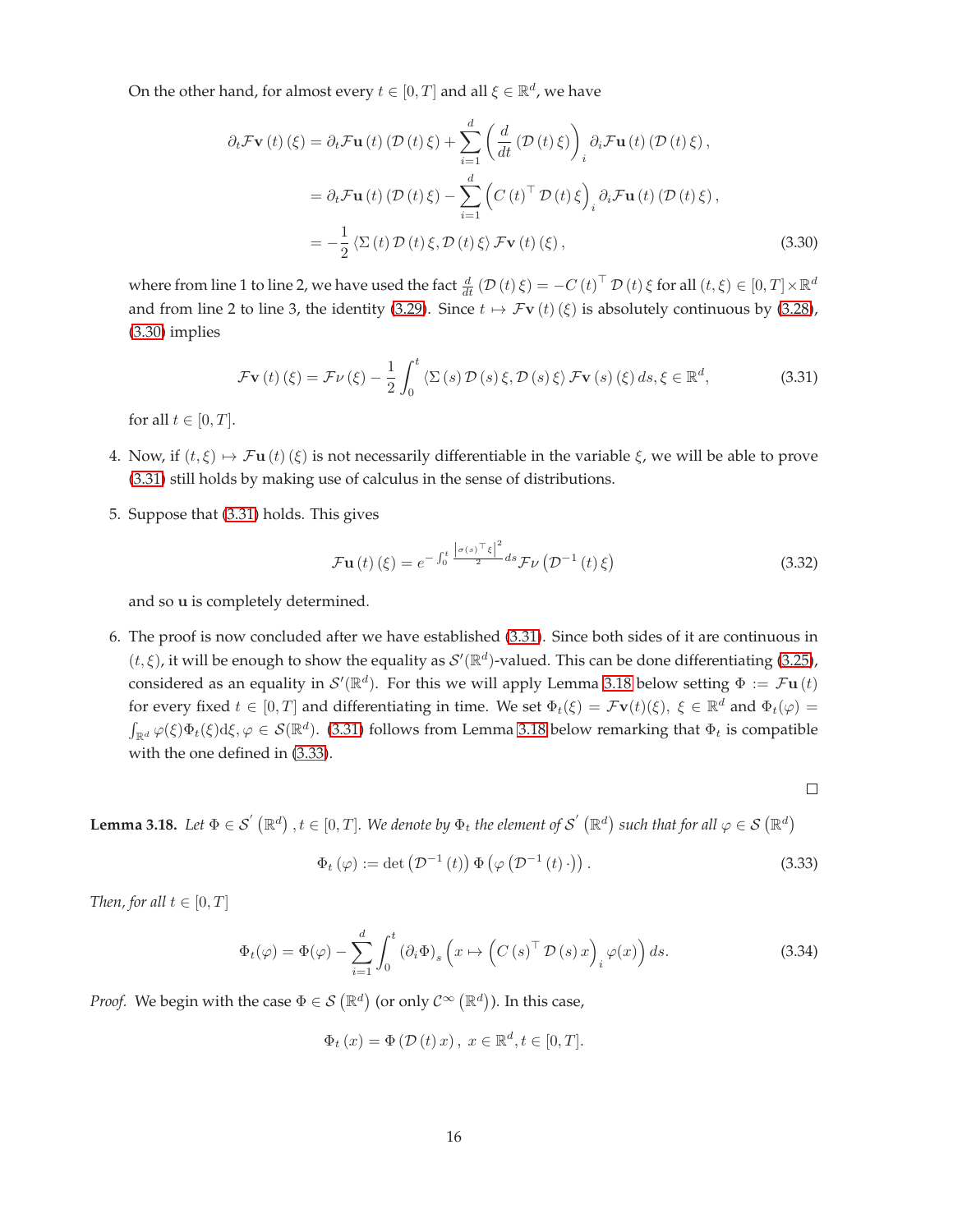Hence, for every  $t \in [0, T]$ 

$$
\frac{d}{dt}\Phi_t(x) = \left\langle \frac{d}{dt} \left( \mathcal{D}(t)x \right), \nabla \Phi(\mathcal{D}(t)x) \right\rangle
$$
  
\n
$$
= -\left\langle C(t)^\top \mathcal{D}(t)x, \nabla \Phi(\mathcal{D}(t)x) \right\rangle
$$
  
\n
$$
= -\sum_{i=1}^d \left( C(t)^\top \mathcal{D}(t)x \right)_i (\partial_i \Phi)_t(x),
$$

Now, coming back to the general case, let  $\Phi \in \mathcal{S}'(\mathbb{R}^d)$  and  $(\phi_\epsilon)_{\epsilon>0}$  be a sequence of mollifiers in  $\mathcal{S}(\mathbb{R}^d)$ , converging to the Dirac measure. Then for all  $\epsilon > 0$ , the function  $\Phi * \phi_{\epsilon} : x \mapsto \Phi(\phi_{\epsilon}(x - \cdot))$  belongs to  $\mathcal{S}'(\mathbb{R}^d)\cap\mathcal{C}^\infty(\mathbb{R}^d)$ . By the first part of the proof, [\(3.34\)](#page-15-4) holds replacing  $\Phi$  with  $\Phi*\varphi_\varepsilon$ . Now, this converges to  $\Phi$  in  $\mathcal{S}'(\mathbb{R}^d)$  when  $\epsilon$  tends to 0+. [\(3.34\)](#page-15-4) follows sending  $\epsilon$  to 0+. Indeed, for all  $\varphi \in \mathcal{S}(\mathbb{R}^d)$ ,  $t \in [0,T]$ , setting  $\check{\phi_\epsilon}: y \mapsto \phi_\epsilon(-y)$ , we have

$$
\Phi_{t}(\varphi) = \lim_{\epsilon \to 0+} \int_{\mathbb{R}^{d}} \varphi(x) \left( \Phi * \phi_{\epsilon} \right)_{t}(x) dx
$$
\n
$$
= \lim_{\epsilon \to 0+} \int_{\mathbb{R}^{d}} \varphi(x) \Phi * \phi_{\epsilon}(x) dx - \lim_{\epsilon \to 0+} \sum_{i=1}^{d} \int_{0}^{t} \det \left( \mathcal{D}^{-1}(s) \right) \int_{\mathbb{R}^{d}} \left( C(s)^{\top} x \right)_{i} \varphi \left( \mathcal{D}^{-1}(s) x \right) \partial_{i} \Phi * \phi_{\epsilon}(x) dx ds
$$
\n
$$
= \Phi(\varphi) - \lim_{\epsilon \to 0+} \sum_{i=1}^{d} \int_{0}^{t} \det \left( \mathcal{D}^{-1}(s) \right) \partial_{i} \Phi \left( \left( \left( C(s)^{\top} \cdot \right)_{i} \varphi \left( \mathcal{D}^{-1}(s) \cdot \right) \right) * \phi_{\epsilon} \right) ds
$$
\n
$$
= \Phi(\varphi) - \sum_{i=1}^{d} \int_{0}^{t} \det \left( \mathcal{D}^{-1}(s) \right) \partial_{i} \Phi \left( \left( C(s)^{\top} \cdot \right)_{i} \varphi \left( \mathcal{D}^{-1}(s) \cdot \right) \right) ds
$$
\n
$$
= \Phi(\varphi) - \sum_{i=1}^{d} \int_{0}^{t} (\partial_{i} \Phi)_{s} \left( x \mapsto \left( C(s)^{\top} \mathcal{D}(s) x \right)_{i} \varphi(x) \right) ds.
$$

To conclude, it remains to justify the commutation between the limit in  $\epsilon$  and the integral in time from line 3 to line 4 using Lebesgue's dominated convergence theorem. On the one hand, for a given  $i \in [1, d]$ , the fact  $\partial_i\Phi$  belongs to  $\mathcal{S}'\left(\mathbb{R}^d\right)$  implies that there exists  $C>0$ ,  $N\in\mathbb{N}$  such that for all  $\varphi\in\mathcal{S}\left(\mathbb{R}^d\right)$ 

$$
\left|\partial_i \Phi\left(\varphi\right)\right| \leq C \sup_{|\alpha| \leq N} \sup_{x \in \mathbb{R}^d} \left(1 + |x|^2\right)^N \left|\partial_x^{\alpha} \varphi(x)\right|,
$$

see Chapter 1, Exercise 8 in [\[26\]](#page-33-6). On the other hand, the quantities

$$
\sup_{x \in \mathbb{R}^d} \left(1 + |x|^2\right)^N \left|\partial_x^{\alpha} \left(x_j \varphi(\mathcal{D}^{-1}(s) \cdot)\right) * \check{\phi}_{\epsilon}\right|
$$

are bounded uniformly in the couple  $(s, \epsilon)$ , for all  $j \in [1, d]$ ,  $\alpha \in \mathbb{N}^d$ , taking also into account that the function  $s \mapsto \mathcal{D}^{-1}(s)$  is continuous and therefore bounded. Since C is also continuous on  $[0, T]$ , we are justified to use Lebesgue's dominated convergence theorem.

 $\Box$ 

We state now the main result of this section.

# <span id="page-16-0"></span>**Theorem 3.19.** *(***Uniqueness: the case of OU semigroup***).*

For all  $\mu\in\mathcal{M}_f\left(\mathbb{R}^d\right)$ , the PDE [\(1.1\)](#page-0-0) with terminal value  $\mu$  admits at most one  $\mathcal{M}_f\left(\mathbb{R}^d\right)$ -valued solution in the *sense of Definition [3.1.](#page-4-5)*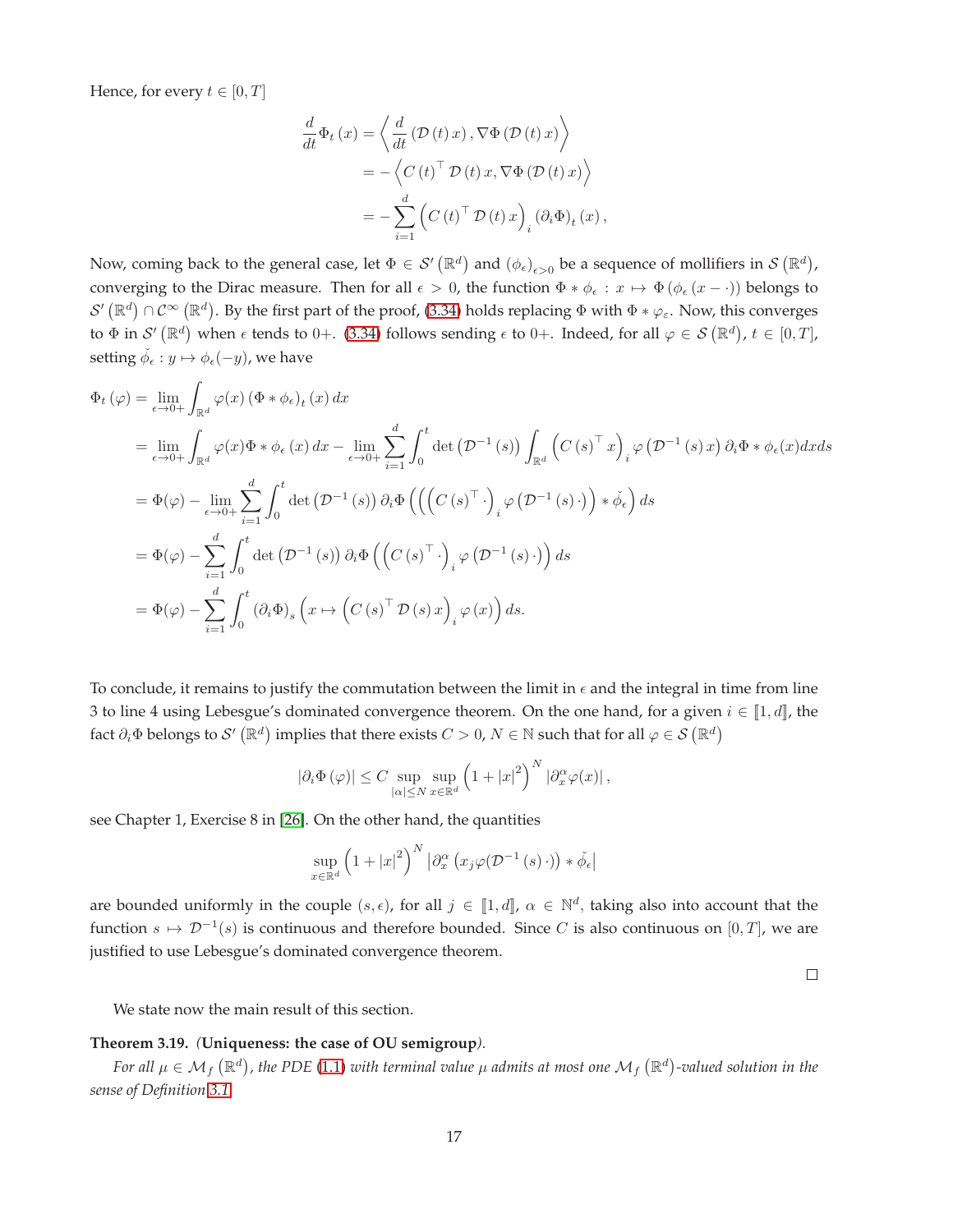*Proof.* Let  $\mu \in M_f(\mathbb{R}^d)$  and u be a solution of [\(1.1\)](#page-0-0) with terminal value  $\mu$ . Then, u solves the PDE [\(3.2\)](#page-5-0) with initial value  $u(0)$ . As a consequence, by [\(3.32\)](#page-15-5) appearing at the end of the proof of Proposition [3.17,](#page-14-4) for all  $\xi \in \mathbb{R}^d$  ,

$$
\mathcal{F}\mu\left(\xi\right) = e^{-\int_0^T \frac{\left|\sigma(s)^\top\xi\right|^2}{2}ds} \mathcal{F}\mathbf{u}\left(0\right)\left(\mathcal{D}^{-1}\left(T\right)\xi\right),\,
$$

so that

$$
\mathcal{F}\mathbf{u}\left(0\right)\left(\xi\right) = e^{\int_0^T \frac{\left|\sigma(s)\right|^{\top}\xi\right|^2}{2}ds} \mathcal{F}\mu\left(\mathcal{D}\left(T\right)\xi\right).
$$

Hence,  $\mathbf{u}(0)$  is entirely determined by  $\mu$  and Proposition [3.17](#page-14-4) gives the result.

# **4 McKean SDE related to the PDE with terminal condition**

In this section, we concentrate on the analysis of the well-posedness of the McKean SDE [\(1.3\)](#page-1-1) that we relate to the PDE [\(1.1\)](#page-0-0). The existence results for the SDE [\(1.3\)](#page-1-1) will be based on two pillars: the reachability condition constituted by the existence of a solution of the Fokker-Planck PDE with terminal condition and the time-reversal techniques of [\[11\]](#page-32-8). They follow from general statements of Section [5.1,](#page-25-0) in the Appendix. The uniqueness results for the SDE [\(1.3\)](#page-1-1) will be a consequence of results stated in Section [5.2.](#page-27-0)

# <span id="page-17-1"></span>**4.1 Preliminary considerations**

Regarding  $b:[0,T]\times\mathbb{R}^d\mapsto\mathbb{R}^d$ ,  $\sigma:[0,T]\times\mathbb{R}^d\mapsto M_d(\mathbb{R})$ , we set  $\widehat{b}:=b(T-.,\cdot)$ ,  $\widehat{\sigma}:=\sigma(T-.,\cdot)$ ,  $\widehat{\Sigma}:=\widehat{\sigma}^\top\widehat{\sigma}$ . Given a probability-valued function  $\mathbf{p} : [0,T] \to \mathcal{P}(\mathbb{R}^d)$ , we denote by  $p_t$  the density of  $\mathbf{p}(t)$ , for  $t \in [0,T]$ , whenever it exists. In this section  $\mu$  will denote the terminal condition of the PDE [\(1.1\)](#page-0-0) supposed to be a probability. For the McKean type SDE [\(1.3\)](#page-1-1), remarking that  $\mu = \bar{\mu}$ , we consider the following notion of solution.

<span id="page-17-3"></span> $\bf{Definition 4.1.}$   $\emph{On a given filtered probability space }$   $\left(\Omega,\mathcal{F},\left(\mathcal{F}_t\right)_{t\in[0,T]},\mathbb{P}\right)$  equipped with an d-dimensional  $\left(\mathcal{F}_t\right)_{t\in[0,T]}$ -*Brownian motion β, a solution of the SDE [\(1.3\)](#page-1-1) is a couple (Y, p) fulfilling (1.3), such that Y is (F<sub>t)t∈[0,T]</sub>-adapted* and such that for all  $i \in \llbracket 1,d \rrbracket$ , all compact  $K \subset \mathbb{R}^d$ , all  $\tau < T$ 

<span id="page-17-2"></span>
$$
\int_{0}^{\tau} \int_{K} \left| div_{y} \left( \widehat{\Sigma}_{i.} \left( r, y \right) p_{r} \left( y \right) \right) \right| dy dr < \infty.
$$
 (4.1)

<span id="page-17-4"></span>**Remark 4.2.** *For a given solution* (Y, p) *of equation* [\(1.3\)](#page-1-1)*, identity* [\(4.1\)](#page-17-2) *appearing in Definition [4.1](#page-17-3) implies in particular that, for all*  $i \in [1, d]$ *, all*  $\tau < T$ 

$$
\mathbb{E}\left(\int_0^\tau \left|\frac{div_y\left(\widehat{\Sigma}_{i.}(r,Y_r)\,p_r\left(Y_r\right)\right)}{p_r\left(Y_r\right)}\right| dr\right) < \infty.
$$

The terminology stating that the SDE [\(1.3\)](#page-1-1) constitutes a probabilistic representation of the PDE [\(1.1\)](#page-0-0) is justified by the result below.

<span id="page-17-0"></span>**Proposition 4.3.** *Suppose* b, σ *locally bounded. If* (Y, p) *is a solution of* [\(1.3\)](#page-1-1) *in the sense of Definition [4.1,](#page-17-3) then*  $p(T - \cdot)$  *is a solution of* [\(1.1\)](#page-0-0)*, with*  $\mu = p(0)$  *in the sense of Definition* [3.1.](#page-4-5)

 $\Box$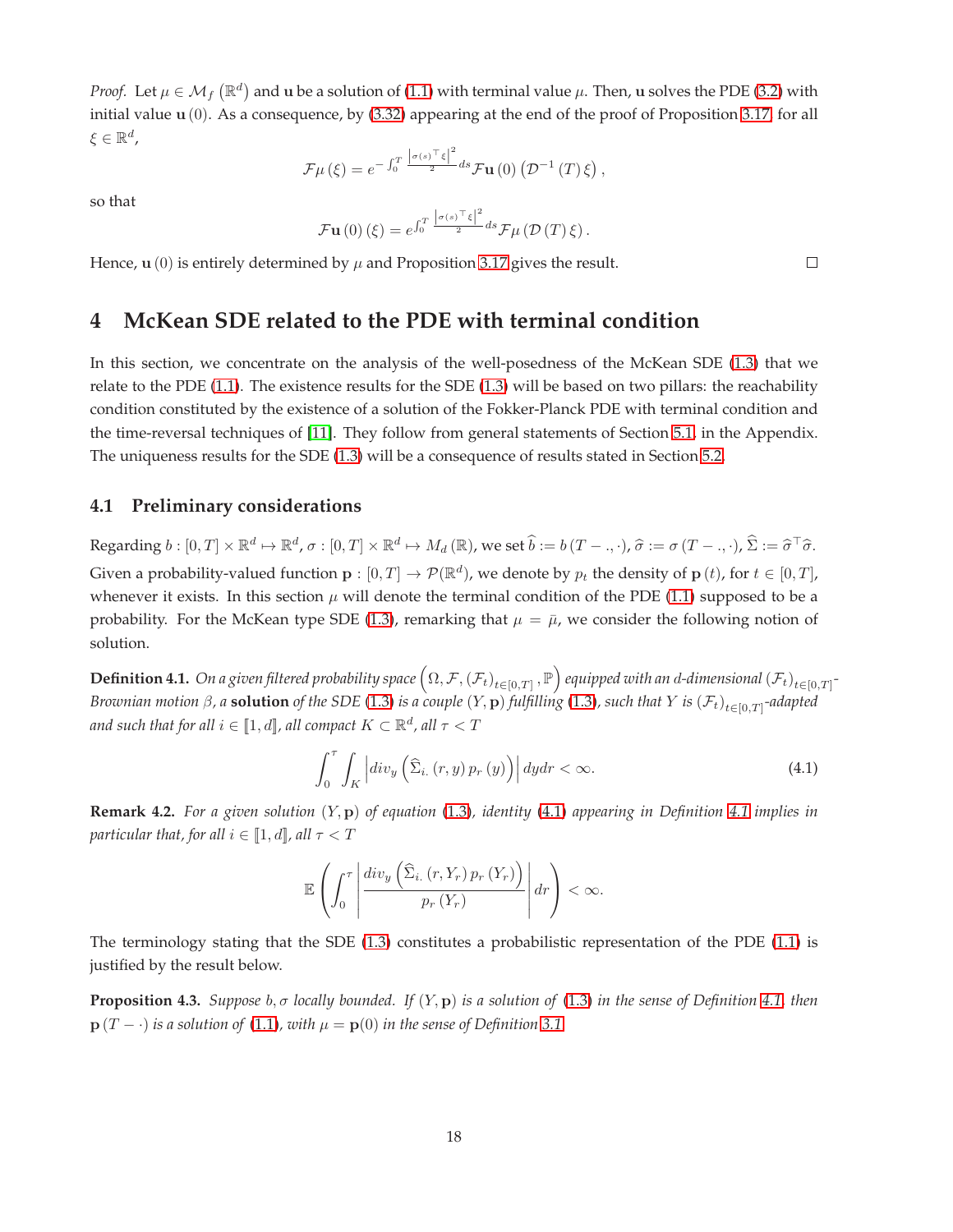*Proof.* Let  $(Y, \mathbf{p})$  be a solution of [\(1.3\)](#page-1-1) in the sense of Definition [4.1](#page-17-3) with a Brownian motion symbolized by β. Let  $\phi \in \mathcal{C}^{\infty}_c(\mathbb{R}^d)$  and  $t \in ]0,T]$ . Itô's formula gives

<span id="page-18-0"></span>
$$
\phi\left(Y_{T-t}\right) = \phi\left(Y_0\right) + \int_0^{T-t} \left\langle \tilde{b}(s, Y_s; p_s), \nabla\phi\left(Y_s\right) \right\rangle + \frac{1}{2} Tr\left(\hat{\Sigma}\left(s, Y_s\right) \nabla^2 \phi\left(Y_s\right)\right) ds + \int_0^{T-t} \nabla\phi\left(Y_s\right)^\top \sigma\left(s, Y_s\right) d\beta_s,\tag{4.2}
$$

with

$$
\tilde{b}\left(s,y;p_s\right):=\left\{\frac{div_y\left(\widehat{\Sigma}_{j.}\left(s,y\right)p_s\left(y\right)\right)}{p_s\left(y\right)}\right\}_{j\in\left[\!\left[1,d\right]\!\right]}-\widehat{b}\left(s,y\right),\quad\left(s,y\right)\in]0,T[\times\mathbb{R}^d.
$$

We now want to take the expectation in identity [\(4.2\)](#page-18-0). On the one hand, Remark [4.2,](#page-17-4) implies that, for all  $i \in \llbracket 1, d \rrbracket$  and  $s \in ]0, T[$  a.e.

$$
\mathbb{E}\left(\left|\frac{div_y\left(\widehat{\Sigma}_{i.}\left(s,Y_s\right)p_s\left(Y_s\right)\right)}{p_s\left(Y_s\right)}\partial_i\phi\left(Y_s\right)\right|\right)<\infty.
$$

On the other hand

$$
\int_0^T \mathbb{E}\left\{Tr\left(\widehat{\Sigma}\left(s,Y_s\right)\nabla^2\phi\left(Y_s\right)\right)\right\}ds = \sum_{i,j=1}^d \int_0^T \int_{\mathbb{R}^d} \widehat{\Sigma}_{ij}\left(s,y\right) \partial_{ij}\phi\left(y\right) p_s\left(y\right) dyds.
$$

Previous expression is finite since  $\Sigma$  is bounded on compact sets and the partial derivatives of  $\phi$  have compact supports. With similar arguments we prove that  $\int_0^T ds \mathbb{E}$  $\langle \hat{b}(s,Y_s), \nabla \phi(Y_s) \rangle \Big| \ < \ \infty, \ s \ \in ]0,T[.$ Moreover, fixing  $s \in ]0, T[$  a.e., integrating by parts we have

$$
\mathbb{E}\left\{\left\langle \tilde{b}(s,Y_s;p_s),\nabla\phi(Y_s)\right\rangle\right\} = \sum_{k,j=1}^d \int_{\mathbb{R}^d} \partial_k \left(\hat{\Sigma}_{jk}(s,y) p_s(y)\right) \partial_j \phi(y) dy - \int_{\mathbb{R}^d} \left\langle \hat{b}(s,y),\nabla\phi(y)\right\rangle p_s(y) dy
$$
\n
$$
= -\int_{\mathbb{R}^d} Tr\left(\hat{\Sigma}(s,y)\nabla^2\phi(y)\right) p_s(y) dy - \int_{\mathbb{R}^d} \left\langle \hat{b}(s,y),\nabla\phi(y)\right\rangle p_s(y) dy.
$$
\n(4.3)

Now, the quadratic variation of the local martingale  $M^Y:=\int_0^\cdot \nabla\phi\left(Y_s\right)^\top\sigma\left(s,Y_s\right)d\beta_s$  yields

<span id="page-18-1"></span>
$$
\left[M^Y\right] = \int_0^{\cdot} \nabla \phi \left(Y_s\right)^{\top} \Sigma \left(s, Y_s\right) \nabla \phi \left(Y_s\right) ds.
$$

We remark in particular that  $\mathbb{E}\left(\left[M^Y\right]_T\right)<\infty$  since  $\Sigma$  is bounded on compact sets and  $\phi$  has compact support. This shows  $M<sup>Y</sup>$  is a true (even square integrable) martingale and all terms involved in [\(4.2\)](#page-18-0) are integrable.

At this point we evaluate the expectation in [\(4.2\)](#page-18-0) taking the considerations above together with [\(4.1\)](#page-18-0) and [\(4.3\)](#page-18-1) into account. We obtain

$$
\mathbb{E}(\phi(Y_{T-t})) = \int_{\mathbb{R}^d} \phi(y) \mu(dy) - \int_0^{T-t} \int_{\mathbb{R}^d} L_{T-s} \phi(y) p_s(y) dy ds.
$$

Applying the change of variable  $t \mapsto T-t$ , we finally obtain the identity

$$
\int_{\mathbb{R}^d} \phi(y) p_{T-t}(y) dy = \int_{\mathbb{R}^d} \phi(y) \mu(dy) - \int_t^T \int_{\mathbb{R}^d} L_s \phi(y) p_{T-s}(y) dy ds,
$$

which means that  $p(T - \cdot)$  solves the PDE [\(1.1\)](#page-0-0) in the sense of Definition [3.1](#page-4-5) with terminal value  $\mu$ .  $\Box$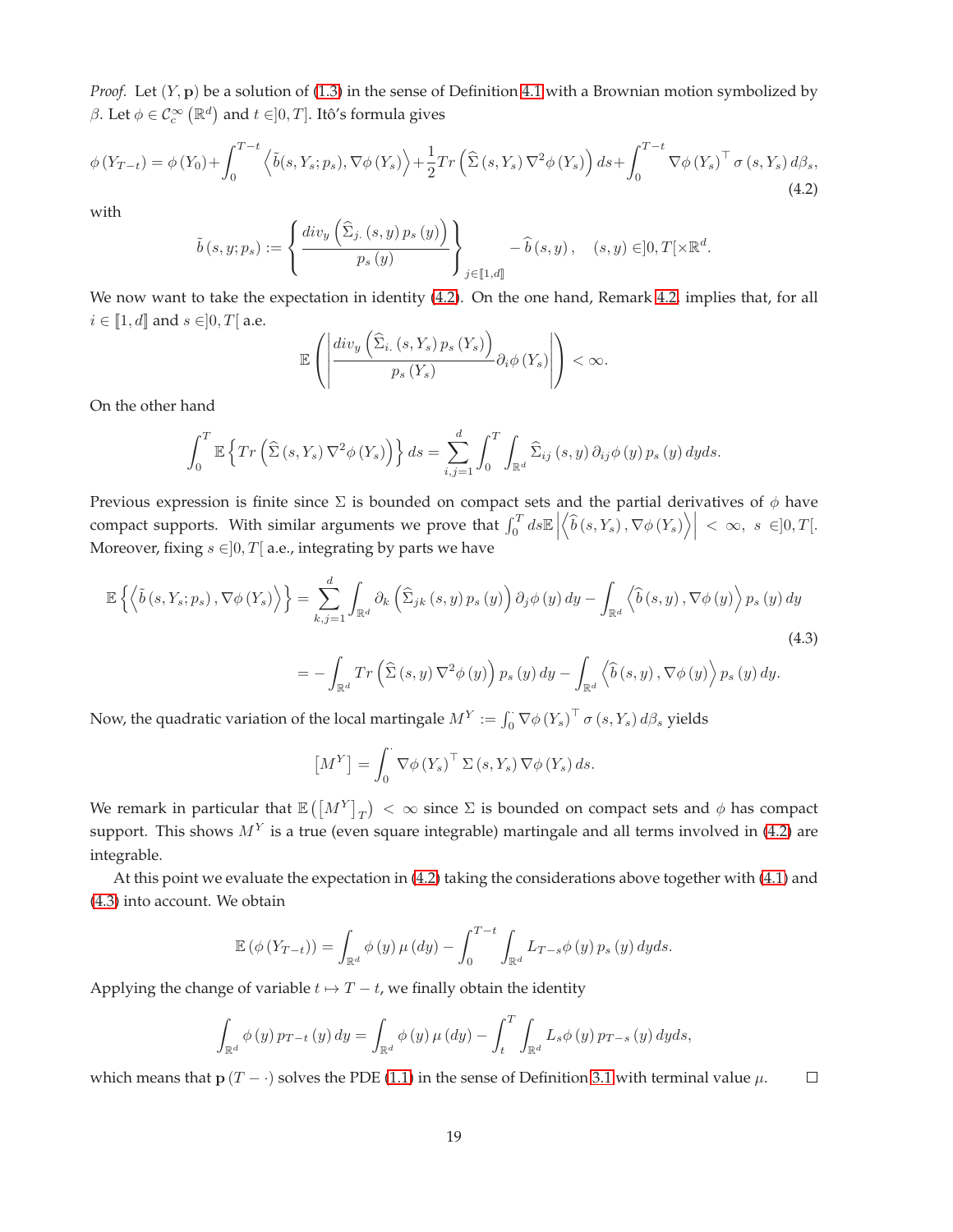## **4.2 Notion of existence and uniqueness for the McKean SDE in a given class**

We provide the different notions of existence and uniqueness for [\(1.3\)](#page-1-1) we will use in the sequel.

**Definition 4.4.** Let A be a class of measure-valued functions from  $[0, T]$  to  $\mathcal{P}(\mathbb{R}^d)$ .

- *1. We say that the SDE* [\(1.3\)](#page-1-1) *admits* **existence in law** *in* A*, if there exists a complete filtered probability space*  $(\Omega,\mathcal{F},(\mathcal{F}_t)_{t\in[0,T]},\mathbb{P})$  equipped with an m-dimensional  $(\mathcal{F}_t)_{t\in[0,T]}$ -Brownian motion  $\beta$  and a couple  $(Y,\mathbf{p})$ *solution of* [\(1.3\)](#page-1-1) *in the sense of Definition [4.1](#page-17-3) such that* p *belongs to* A*.*
- 2. Let  $(Y^1, \mathbf{p}^1)$ ,  $(Y^2, \mathbf{p}^2)$  be two solutions of [\(1.3\)](#page-1-1) in the sense of Definition [4.1](#page-17-3) associated to some complete filtered probability spaces  $\left(\Omega^1,\mathcal{F}^1,\left(\mathcal{F}^1_t\right)_{t\in[0,T]},\mathbb{P}^1\right)$ ,  $\left(\Omega^2,\mathcal{F}^2,\left(\mathcal{F}^2_t\right)_{t\in[0,T]},\mathbb{P}^2\right)$  respectively, equipped with *Brownian motions* β 1 , β<sup>2</sup> *respectively and such that* p 1 , p 2 *belong to* A*. We say that* [\(1.3\)](#page-1-1) *admits* **uniqueness**  $\mathbf{in}$  law in A, if  $Y_0^1, Y_0^2$  have the same law implies that  $Y^1, Y^2$  have the same law.
- 3. We say that [\(1.3\)](#page-1-1) admits  $\bf{strong\,existence}$  *in*  $\cal A$  *if for any complete filtered probability space*  $(\Omega, \cal F, (F_t)_{t\in[0,T]}, \mathbb P)$ equipped with an m-dimensional  $(\mathcal{F}_t)_{t\in[0,T]}$ -Brownian motion β, there exists a solution  $(Y,\mathbf{p})$  of equation [\(1.3\)](#page-1-1) *in the sense of Definition [4.1](#page-17-3) such that* p *belongs to* A*.*
- 4. We say that [\(1.3\)](#page-1-1) admits  ${\sf pathwise}$  uniqueness in  ${\cal A}$  of if for any complete filtered probability space  $(\Omega,{\cal F},({\cal F}_t)_{t\in[0,T]}$  ,  $\mathbb P)$ equipped with an m-dimensional  $(\mathcal{F}_t)_{t\in[0,T]}$ -Brownian motion  $\beta$ , for any solutions  $\left(Y^1,\mathbf{p^1}\right)$ ,  $\left(Y^2,\mathbf{p^2}\right)$  of  $(1.3)$ in the sense of Definition [4.1](#page-17-3) such that  $Y_0^1=Y_0^2$ ,  $\mathbb{P}-\text{a.s.}$  and  $\mathbf{p}^1,\mathbf{p^2}$  belong to A, we have  $Y^1=Y^2,$   $\mathbb{P}-\text{a.s.}$
- *5. If the mention to a specific class* A *is omitted as far as uniqueness (in law or pathwise), the class* A *is the one of all possible probability valued functions verifying* [\(4.1\)](#page-17-2)*.*

We finally define the sets in which we will formulate existence and uniqueness results in the sequel.

Notation 1.  $1.$  For a given  $C\subseteq\mathcal{P}\left(\mathbb{R}^d\right)$ ,  $\mathcal{A}_{\mathcal{C}}$  denotes the set of measure-valued functions  $\mathbf{p}$  from  $[0,T]$  to  $\mathcal{P}\left(\mathbb{R}^d\right)$ such that  $\bf p$  (T) belongs to C. Furthermore, for a given measure-valued function  $\bf p: [0,T]\mapsto P$   $(\mathbb{R}^d)$ , we will *write*

<span id="page-19-0"></span>
$$
b(t, \cdot; \mathbf{p}_t) := \left\{ \frac{div_y\left(\widehat{\Sigma}_i p_t\right)}{p_t} \right\}_{i \in [\![1, d]\!]},\tag{4.4}
$$

*for almost all*  $t \in [0, T]$  *whenever*  $p_t$  *exists and the right-hand side quantity of* [\(4.4\)](#page-19-0) *is well-defined. The* function  $(t, x) \mapsto b(t, x; \mathbf{p}_t)$  is defined on  $[0, T] \times \mathbb{R}^d$  *with values in*  $\mathbb{R}^d$ .

2. Let  $\mathcal{A}_1$  (resp.  $\mathcal{A}_2$ ) denote the set of measure-valued functions from  $[0,T]$  to  $\mathcal{P} \left( \mathbb{R}^d \right)$   ${\bf p}$  such that, for all  $t \in [0,T[$  ,  ${\bf p}\,(t)$  admits a density  $p_t$  with respect to the Lebesgue measure on  $\R^d$  and such that  $(t,x)\mapsto b(t,x;{\bf p}_t)$  is locally bounded (resp. is locally Lipschitz in space with linear growth) on  $[0,T[\times \mathbb{R}^d$ .

## <span id="page-19-1"></span>**4.3 Well-posedness for the McKean SDE: the bounded coefficients case**

In this section, we state a significant result about existence and uniqueness in law together with pathwise uniqueness for the SDE [\(1.3\)](#page-1-1). We exploit here in particular the uniqueness results related to the PDE [\(1.1\)](#page-0-0) obtained in Section [3.2](#page-7-0) and Section [3.3.](#page-10-0) As far as uniqueness is concerned, given a solution  $(Y, p)$  of [\(1.3\)](#page-1-1), we insist that the basic idea consists in showing that p solves [\(1.1\)](#page-0-0), see Proposition [4.3.](#page-17-0) At this point Y solves an ordinary SDE and we only need to show that the coefficients fulfill the assumptions which guarantee uniqueness, see e.g. Lemma [4.5.](#page-20-0) On the other hand, the existence results for [\(1.3\)](#page-1-1) are based on the techniques of [\[11\]](#page-32-8) of determining the dynamics of the time-reversal of a diffusion.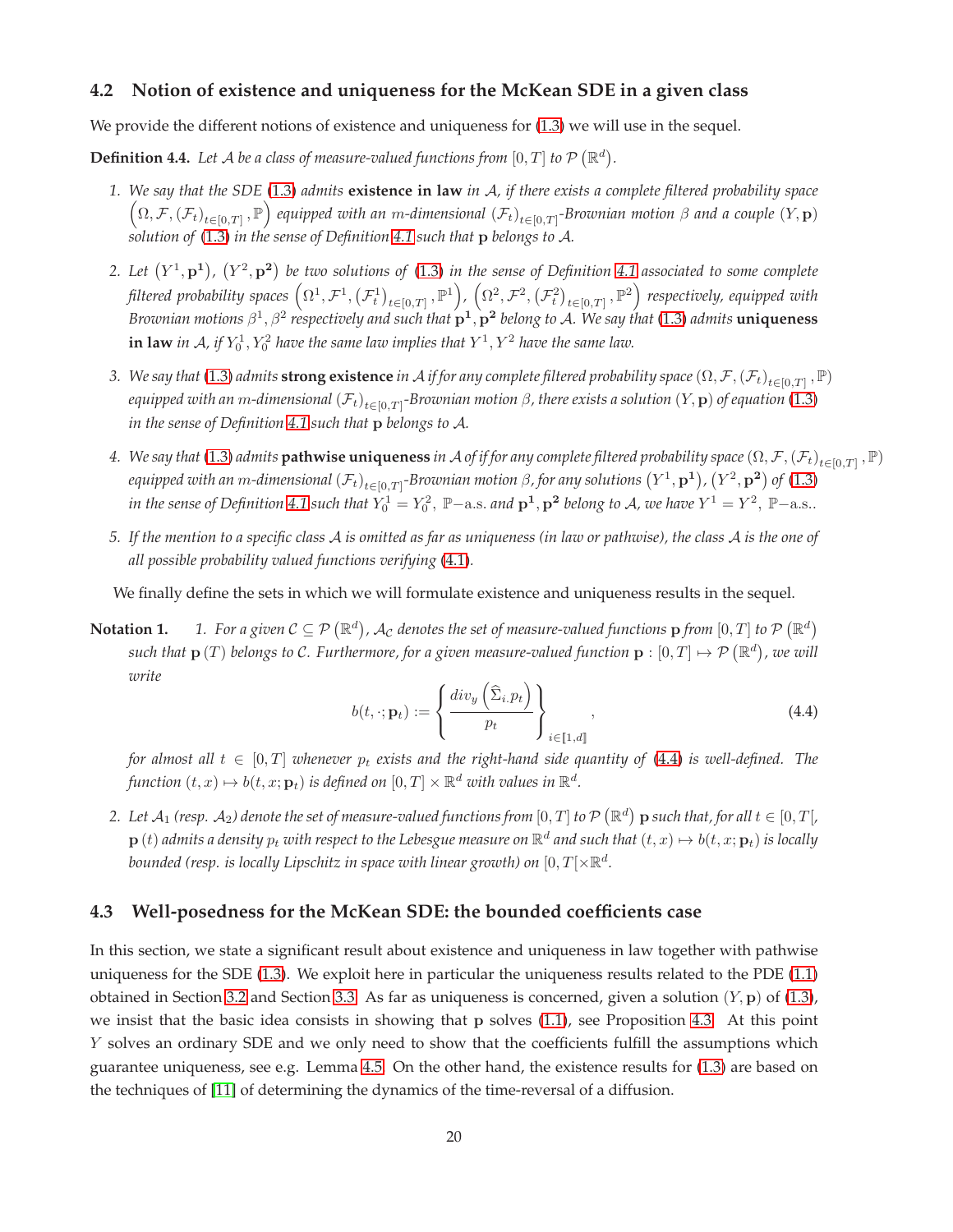We formulate the following hypothesis for the couple  $(b, \Sigma)$ , where we recall that  $\Sigma = \sigma \sigma^{\top}$ .

<span id="page-20-1"></span>**Assumption 6.**  $\Sigma : [0,T] \times \mathbb{R}^d \to M_d(\mathbb{R})$ ,  $b : [0,T] \times \mathbb{R}^d \to \mathbb{R}^d$ ) are Borel functions such that the following holds.

- For each  $t \in [0, T]$ ,  $(\nabla_x b_i(t, \cdot))_{i \in [\![1,d]\!]}$ ,  $(\nabla_x \Sigma_{ij}(t, \cdot))_{i,j \in [\![1,d]\!]}$  exist and they are continuous;
- For each  $t \in [0,T], \nabla_x^2 \Sigma(t,\cdot)$  exists and  $\nabla_x^2 \Sigma$  is Hölder continuous in space with some exponent  $\alpha \in ]0,1[$ *uniformly in time.*
- ∇Σ *and* ∇b *are uniformly bounded.*

<span id="page-20-2"></span>**Assumption 7.** Σ *is supposed to be Hölder continuous in time.*

The first step consists in proving existence and uniqueness in law for the SDE [\(1.3\)](#page-1-1) in the class  $A_1$ . For this we will state a fundamental lemma whose proof will appear in the Appendix.

<span id="page-20-0"></span>**Lemma 4.5.** Suppose the validity of Assumptions [2,](#page-4-1) [4,](#page-4-2) [6](#page-20-1) and [7.](#page-20-2) Then, for all  $\nu \in \mathcal{P}(\mathbb{R}^d)$ ,  $\mathbf{u}^{\nu}(t)$  admits a density  $u^{\nu}(t, \cdot) \in C^1(\mathbb{R}^d)$  for all  $t \in ]0,T]$ . Furthermore, for each compact K of  $]0,T] \times \mathbb{R}^d$ , there are strictly positive  $\emph{constants}$   $C_{1}^{K}, C_{2}^{K}, C_{3}^{K}$  , also depending on  $\nu$  such that

<span id="page-20-3"></span>
$$
C_1^K \le u^\nu(t, x) \le C_2^K \tag{4.5}
$$

$$
|\partial_i u^{\nu}(t, x)| \leq C_3^K, i \in [1, d], \tag{4.6}
$$

*for all*  $(t, x) \in K$ *.* 

**Remark 4.6.** *Under Assumptions [2,](#page-4-1) [3](#page-4-3) (which is a consequence of Assumptions [6](#page-20-1) and [7\)](#page-20-2) together with [4,](#page-4-2) for every*  $\nu \in \mathcal{P}(\mathbb{R}^d)$ , by Lemma 3.4, there exists a unique  $\mathcal{P}(\mathbb{R}^d)$ -valued solution  $\mathbf{u}^{\nu}$  of the PDE [\(3.2\)](#page-5-0).

<span id="page-20-5"></span>**Lemma 4.7.** Let  $\mu$  be the probability measure introduced at the beginning of Section [4.1.](#page-17-1) Suppose that  $\mu = \mathbf{u}^{\nu}(T)$ for some  $\nu \in \mathcal{P}\left(\mathbb{R}^{d}\right)$ . We assume the following.

- *1. Assumptions [1,](#page-4-4) [2,](#page-4-1) [4](#page-4-2) and [6.](#page-20-1)*
- 2.  $\mathbf{u}^{\nu}(t)$  *admits a density*  $u^{\nu}(t, \cdot) \in W^{1,1}_{\text{loc}}(\mathbb{R}^d)$ , *for all*  $t \in ]0,T]$ .
- 3. For each compact  $K$  of  $]0,T]\times\mathbb{R}^d$ , there are strictly positive constants  $C_1^K,C_2^K,C_3^K$ , also depending on  $\nu$  such *that* [\(4.5\)](#page-20-3) *and* [\(4.6\)](#page-20-3) *hold*  $\forall$ (*t*, *x*)  $\in$  *K*.

*Then the SDE* [\(1.3\)](#page-1-1) *admits existence in law in*  $A_1$ *.* 

A consequence of the two lemmata above is the proposition below, which states in particular existence in law in  $A_1$ .

<span id="page-20-4"></span>**Proposition 4.8.** *We suppose the validity of Assumptions [1,](#page-4-4) [2,](#page-4-1) [4,](#page-4-2) [6](#page-20-1) and [7.](#page-20-2)*

- 1. Suppose the existence of  $\nu \in \mathcal{P}(\mathbb{R}^d)$  such that  $\mathbf{u}^\nu(T) = \mu$ . Then, the SDE [\(1.3\)](#page-1-1) admits existence in law in  $\mathcal{A}_1$ . *Moreover, if*  $\nu$  *is a Dirac mass, existence in law occurs in*  $\mathcal{A}_{(\delta_x)_{x\in\mathbb{R}^d}} \cap \mathcal{A}_1$ *.*
- *2. Otherwise* [\(1.3\)](#page-1-1) *does not admit existence in law.*

**Remark 4.9.** *For a class of coefficients* b, Σ*, an interesting problem would be to determine the reachability set of possible* µ*, i.e. of the set of* µ *for which there exists* ν *such that* µ = u ν *. This however goes beyond the scope of our paper.*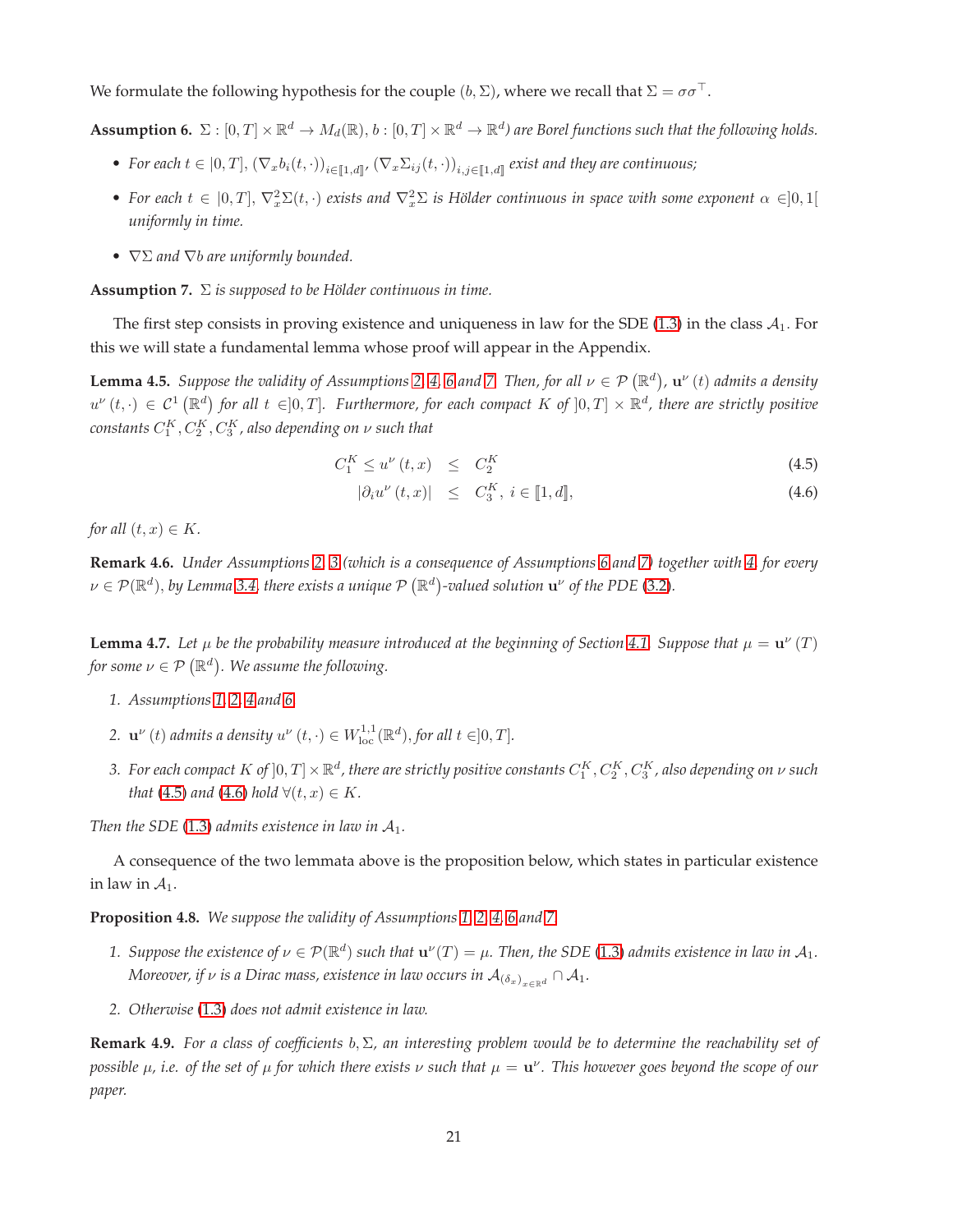**Proof** (of Proposition [4.8\)](#page-20-4).

- 1. The first part is a direct consequence of Lemma [4.5,](#page-20-0) Lemma [4.7](#page-20-5) and expression [\(4.4\)](#page-19-0). If in addition,  $\nu$  is a Dirac mass, then  $\mathbf{u}^{\nu}(0)$  belongs to  $\mathcal{C} := (\delta_x)_{x \in \mathbb{R}^d}$ , hence existence in law occurs in  $\mathcal{A}_{\mathcal{C}} \cap \mathcal{A}_1$  by Proposition [5.2](#page-26-0) in the Appendix.
- 2. Otherwise suppose ab absurdo that  $(Y, \mathbf{p})$  is a solution of the SDE[\(1.3\)](#page-1-1). By Proposition [4.3](#page-17-0)  $\mathbf{p}$  (T ·) is a solution of the PDE [\(1.1\)](#page-0-0). We set  $\nu_0 = \mathbf{p}(T)$  so that  $\mathbf{p}(T - \cdot)$  verifies also the PDE [\(3.2\)](#page-5-0) with initial value  $\nu_0$ . Since, by Lemma 3.4 uniqueness holds for [\(3.2\)](#page-5-0), it follows that  ${\bf p}(T-\cdot)={\bf u}^{\nu_0}$  which concludes the proof of item 2.

 $\Box$ 

**Proof** (of Lemma [4.7\)](#page-20-5). Suppose  $\mu = \mathbf{u}^{\nu}(T)$  for some  $\nu \in \mathcal{P}(\mathbb{R}^d)$ . We recall that Property [1](#page-5-1) holds with respect to  $\mathcal{C} := \mathcal{P}(\mathbb{R}^d)$  by Lemma 3.4. In view of applying again Proposition [5.2](#page-26-0) stated in the Appendix, we need to check the validity of Property [2](#page-25-1) with respect to  $C$  and Property [3.](#page-26-1) Property 2 is verified by  $\mathbf{u} = \mathbf{u}^{\nu}$ . Indeed the function  $\mathbf{u}^{\nu}$  is a  $\mathcal{P}(\mathbb{R}^d)$ -valued solution of the PDE [\(1.1\)](#page-0-0) with terminal value  $\mu$  and such that  $u^{\nu}(0)$  belongs to C. Condition [\(5.1\)](#page-26-2) appearing in Property [2](#page-25-1) is satisfied with  $u = u^{\nu}$  thanks to the right-hand side of inequalities [\(4.5\)](#page-20-3) and [\(4.6\)](#page-20-3) and the fact that  $\Sigma$  is bounded. Hence Property [2](#page-25-1) holds with respect to  $C$ . It remains to show Property [3](#page-26-1) holds i.e. that

$$
(t,x) \mapsto \frac{div_x\left(\widehat{\Sigma}_{i.}(t,x)u^{\nu}(T-t,x)\right)}{u^{\nu}(T-t,x)}
$$

is locally bounded on  $[0,T[\times \R^d$ . To achieve this, we fix  $i\in [\![1,d]\!]$  and a bounded open subset  $\mathcal O$  of  $[0,T[\times \R^d$ . For  $(t, x) \in \mathcal{O}$  we have

$$
\left|\frac{div_x\left(\widehat{\Sigma}_{i.}(t,x) u^{\nu}(T-t,x)\right)}{u^{\nu}(T-t,x)}\right| \leq \left|div_x\left(\widehat{\Sigma}_{i.}(t,x)\right)\right| + \left|\widehat{\Sigma}_{i.}(t,x)\right| \frac{|\nabla_x u^{\nu}(T-t,x)|}{u^{\nu}(T-t,x)}.
$$

The latter quantity is locally bounded in  $t,x$  thanks to the boundedness of  $\Sigma, div_x\left(\widehat{\Sigma}_i\right)$  and inequalities [\(4.5\)](#page-20-3) and [\(4.6\)](#page-20-3). Hence, Property [3](#page-26-1) holds. The application of Proposition [5.2](#page-26-0) ends the proof.  $\Box$ 

#### <span id="page-21-0"></span>**Proposition 4.10.** *(***The McKean SDE: well-posedness in the case of Dirac initial conditions.***)*

*Suppose the validity of Assumptions [1,](#page-4-4) [2,](#page-4-1) [4,](#page-4-2) [6](#page-20-1) and [7.](#page-20-2) The following results hold.*

- 1. Let us suppose  $d=1$ . Suppose  $\mu$  equals  $\mathbf{u}^{\delta_{x_0}}(T)$  for some  $x_0\in\mathbb{R}$ . Then [\(1.3\)](#page-1-1) admits existence and uniqueness *in law in*  $\mathcal{A}_{(\delta_x)}_{x \in \mathbb{R}^d} \cap \mathcal{A}_1$ , pathwise uniqueness in  $\mathcal{A}_{(\delta_x)}_{x \in \mathbb{R}^d} \cap \mathcal{A}_2$ .
- *2. Let* d ≥ 2*. There is a maturity* T *sufficiently small (only depending on the Lipschitz constant of* b, σ*) such* that the following result holds. Suppose  $\mu$  equals  $\mathbf{u}^{\delta_{x_0}}\left(T\right)$  for some  $x_0\in\mathbb{R}^d$ . Then [\(1.3\)](#page-1-1) admits existence and *uniqueness in law in*  $\mathcal{A}_{(\delta_x)_{x\in\mathbb{R}^d}} \cap \mathcal{A}_1$ , pathwise uniqueness in  $\mathcal{A}_{(\delta_x)_{x\in\mathbb{R}^d}} \cap \mathcal{A}_2$ .

*Proof.* By Assumptions [1,](#page-4-4) [2,](#page-4-1) [4,](#page-4-2) [6](#page-20-1) and [7,](#page-20-2) Proposition [4.8](#page-20-4) implies that the SDE [\(1.3\)](#page-1-1) admits existence in law in the two cases in the specific classes. To check the uniqueness in law and pathwise uniqueness results, we wish to apply Corollary [5.5](#page-27-1) stated in the Appendix. It suffices now to check Property [5](#page-27-2) with respect to  $(\delta_x)_{x\in\mathbb{R}}$ , for the separate two cases.

1. Fix  $x_0 \in \mathbb{R}^d$ . This will follow from Proposition [3.9](#page-7-1) that holds under Assumption [1.](#page-4-4)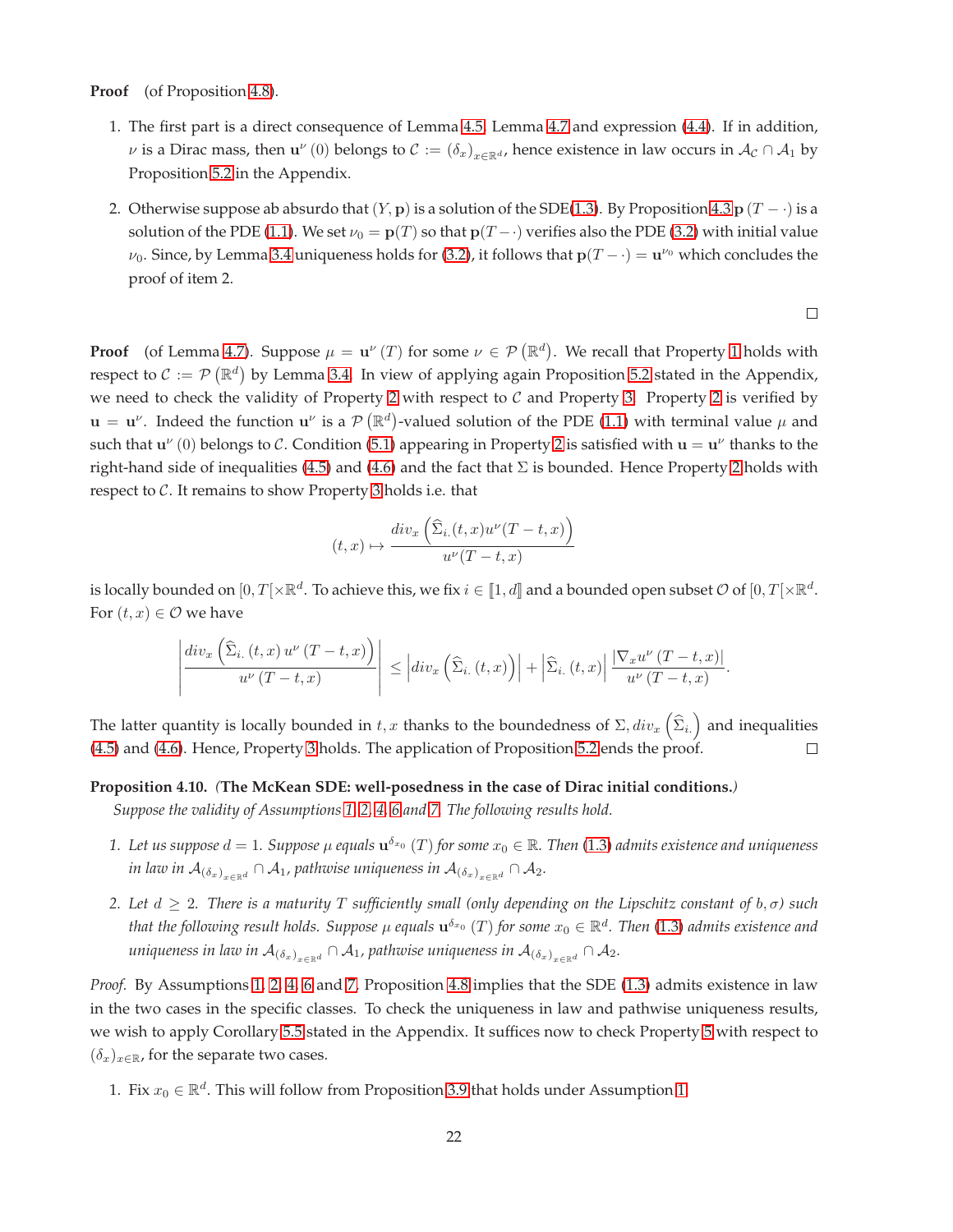2. We proceed as for previous case but applying Theorem [3.10](#page-8-0) instead of Proposition [3.9.](#page-7-1)

Previous Proposition [4.10](#page-21-0) provides uniqueness in law only among the solutions  $(Y, \mathbf{p})$  such p belongs to a subclass of  $A_1$ . We state now the two most important results of the section which in particular provide uniqueness in law for the SDE [\(1.3\)](#page-1-1) among all possible solutions.

# <span id="page-22-1"></span>**Theorem 4.11.** *(***The McKean SDE: well-posedness in the case of non-degenerate time-homogeneous coefficients.***)*

 $Suppose\ b, \sigma$  are time-homogeneous, Assumptions [1,](#page-4-4) [2,](#page-4-1) [4,](#page-4-2) [6](#page-20-1) and suppose there is  $\nu\in\mathcal{P}\ (\mathbb{R}^d)$  (a priori not known) *such that*  $\mu = \mathbf{u}^{\nu}(T)$ *.* 

- 1. The SDE [\(1.3\)](#page-1-1) admits existence and uniqueness in law. Moreover existence in law holds in  $A_1$ .
- 2.  $(1.3)$  *admits pathwise uniqueness in*  $A_2$ .
- *Proof.* 1. (a) First, Assumption [7](#page-20-2) trivially holds since  $b, \sigma$  are time-homogeneous. Then, point 1. of Proposition [4.8](#page-20-4) implies that the SDE [\(1.3\)](#page-1-1) admits existence in law (in  $A_1$ ).
	- (b) Let  $(Y, p)$  be a solution of [\(1.3\)](#page-1-1). Proceeding as in the proof of item 2. of Proposition [4.8,](#page-20-4) we obtain that  $p(T - \cdot) = u^{\nu_0}$  with  $\nu_0 = p(T)$ . Then, Lemma [4.5](#page-20-0) shows that p belongs to  $\mathcal{A}_1$ , see [\(4.4\)](#page-19-0) in Notation 1.
	- (c) To conclude it remains to show uniqueness in law in  $A<sub>1</sub>$ . For this we wish to apply point 1. of Corollary [5.5](#page-27-1) in the Appendix. To achieve this, we check Property [5](#page-27-2) with respect to  $\mathcal{P}(\mathbb{R}^d)$ . This is a consequence of Assumptions [2,](#page-4-1) [3,](#page-4-3) [4](#page-4-2) and 5 and Theorem [3.13.](#page-11-0) This concludes the proof of item 1.
	- 2. Concerning pathwise uniqueness in  $A_2$ , we proceed as for uniqueness in law but applying point 2. of Corollary [5.5](#page-27-1) in the Appendix. This is valid since  $\sigma$  are bounded and Lipschitz by Assumptions [1,](#page-4-4) [2](#page-4-1) and [3.](#page-4-3)

 $\Box$ 

In the result below we extend Theorem [4.11](#page-22-1) to the case when the coefficients  $b, \sigma$  are piecewise timehomogeneous.

# <span id="page-22-0"></span>**Theorem 4.12.** *(***The McKean SDE: well-posedness with non-degenerate piecewise time-homogeneous coefficients.***)*

*Let*  $n \in \mathbb{N}^*$ . Let  $0 = t_0 < \ldots < t_n = T$  be a partition. For  $k \in [\![2,n]\!]$  (resp.  $k = 1$ ) we denote  $I_k = ]t_{k-1}, t_k]$ *(resp.*  $[t_0, t_1]$ *). Suppose that the following holds.* 

- 1. For all  $k\in[\![1,n]\!]$  the restriction of  $\sigma$  (resp. b) to  $I_k\times\R^d$  is a time-homogeneous function  $\sigma^k:\R^d\to M_d(\R)$ (resp.  $b^k : \mathbb{R}^d \to \mathbb{R}^d$ ).
- *2. Assumptions [2](#page-4-1) and [4.](#page-4-2)*
- *3.* σ *is Lipschitz (in space uniformly in time).*
- 4. Assumption [6](#page-20-1) holds for the couples  $(b^k, \Sigma^k)$ .

23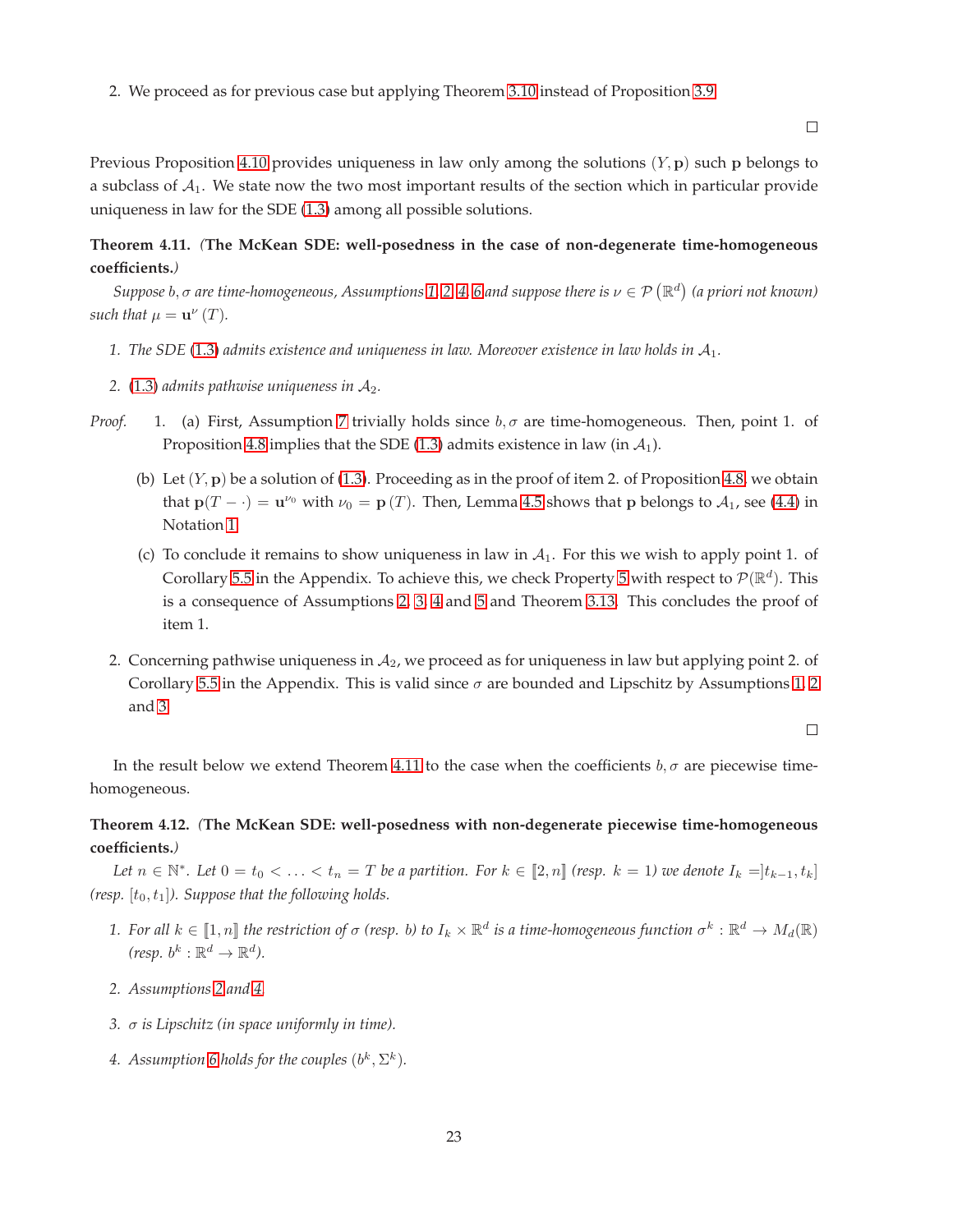Suppose  $\mu$  equals  $\mathbf{u}^{\nu}(T)$  for some  $\nu \in \mathcal{P}(\mathbb{R}^d)$ . Then SDE [\(1.3\)](#page-1-1) admits existence and uniqueness in law. Moreover, *existence in law holds in* A1*.*

**Remark 4.13.** *A similar remark as in Proposition [4.8](#page-20-4) holds for the Theorems [4.11](#page-22-1) and [4.12.](#page-22-0) If there is no*  $\nu \in \mathcal{P}(\mathbb{R}^d)$  $\mathfrak{such}\text{ that }\mathbf{u}^{\nu}(T)=\mu$ , then [\(1.3\)](#page-1-1) does not admit existence in law.

**Proof** (of Theorem [4.12\)](#page-22-0). We recall that by Lemma 3.4,  $\mathbf{u}^{\nu_0}$  is well-defined for all  $\nu_0 \in \mathcal{P}(\mathbb{R}^d)$ .

- 1. We first show that  $\mathbf{u}^{\nu_0}$  verifies [\(4.5\)](#page-20-3) and [\(4.6\)](#page-20-3). Indeed, fix  $k \in [1, n]$ . The restriction  $\mathbf{u}_k$  of  $\mathbf{u}^{\nu_0}$  to  $\bar{I}_k$  is a solution v of the first line of the PDE [\(3.2\)](#page-5-0) replacing  $[0, T]$  with  $\overline{I}_k$ , L by  $L^k$  defined in [\(3.20\)](#page-13-3), with initial condition  $\mathbf{v}(t_{k-1}) = \mathbf{u}^{\nu_0}(t_{k-1})$ . That restriction is even the unique solution, using Lemma 3.4 replacing  $[0, T]$  with  $\bar{I}_k$ . We apply Lemma [4.5](#page-20-0) replacing  $[0, T]$  with  $\bar{I}_k$ , taking into account Assumption [7,](#page-20-2) which holds trivially with respect to  $\Sigma^k$ . This implies that  ${\bf u}^{\nu_0}$  verifies [\(4.5\)](#page-20-3) and [\(4.6\)](#page-20-3) replacing  $[0,T]$ with  $\bar{I}_k$ , and therefore on the whole [0, T].
- 2. Existence in law in  $A_1$ , follows now by Lemma [4.7.](#page-20-5)
- 3. It remains to show uniqueness in law. Let  $(Y, \mathbf{p})$  be a solution of the SDE [\(1.3\)](#page-1-1). We set  $\nu_0 := \mathbf{p}(T)$ . Since  $u^{\nu_0}$  and  $p(T-\cdot)$  solve the PDE [\(3.2\)](#page-5-0), Lemma 3.4 implies that p is uniquely determined. Similarly as in item 1.(b) of the proof of Theorem [4.11,](#page-22-1) item 1. of the present proof and Lemma [4.5](#page-20-0) allow to show that **p** belongs to  $A_1$ .
- 4. It remains to show uniqueness in law in  $A<sub>1</sub>$ . For this, Corollary [3.16](#page-13-0) implies Property [5](#page-27-2) in the Appendix with  $C = \mathcal{P}(\mathbb{R}^d)$ . Uniqueness of [\(1.3\)](#page-1-1) in the class  $\mathcal{A}_1$  follows now by Corollary [5.5](#page-27-1) in the Appendix, which ends the proof.

 $\Box$ 

#### **4.4 Well-posedness for the McKean SDE: the OU semigroup**

In this section we investigate existence and uniqueness for the SDE [\(1.3\)](#page-1-1) in the context of an OU semigroup. As for Section [4.3,](#page-19-1) the uniqueness statement for the related PDE [\(1.1\)](#page-0-0) (see Section [3.4\)](#page-13-1), appears to be crucial. The only limitation here is that the matrix function  $\Sigma$  has to be invertible, otherwise the additive drift in [\(1.3\)](#page-1-1) would not be defined.

Suppose that b is of the form  $(s, x) \mapsto C(s)x$  with C continuous from  $[0, T]$  to  $\mathbb{R}^d$  and  $\sigma$  continuous from [0, T] to  $M_d(\mathbb{R})$ . We also suppose that for all  $t \in [0, T]$ ,  $\Sigma(t)$  is invertible. We denote by  $C(t) :=$  $(\mathcal{D}(t)^{-1})^{\top}, t \in [0,T]$  where  $\mathcal D$  is the unique solution of [\(3.23\)](#page-13-4). Evaluating the transposed matrix on both sides of [\(3.24\)](#page-13-5), we remark that  $\mathcal C$  is solution of the matrix-valued ODE,

$$
\mathcal{C}(t) = I + \int_0^t C(s)\mathcal{C}(s)ds, \ t \in [0, T].
$$

For a given  $x_0 \in \mathbb{R}^d$  and a given t  $\in ]0,T]$ , we denote by  $p_t^{x_0}$  the density of a Gaussian random vector with mean  $m_t^{x_0} = C(t)x_0$  and covariance matrix  $Q_t = C(t) \int_0^t C^{-1}(s) \Sigma(s) C^{-1}(s)^\top ds C(t)^\top$ . Note that for all  $t \in ]0, T]$ ,  $Q_t$  is strictly positive definite, in particular it is invertible. Indeed, for every  $t \in [0, T]$ ,  $\Sigma(t)$ is strictly positive definite. By continuity in t,  $\int_0^t C^{-1}(s)\Sigma(s)C^{-1}(s)^\top ds$  is also strictly positive definite and finally the same holds for  $Q_t.$  For a given  $\nu \in \mathcal{P}\left(\mathbb{R}^d\right)$ ,  $t \in ]0,T]$ , we set the notation

<span id="page-23-0"></span>
$$
p_t^{\nu}: x \mapsto \int_{\mathbb{R}^d} p_t^{x_0}(x) \nu(dx_0).
$$
 (4.7)

At this level, we need a lemma.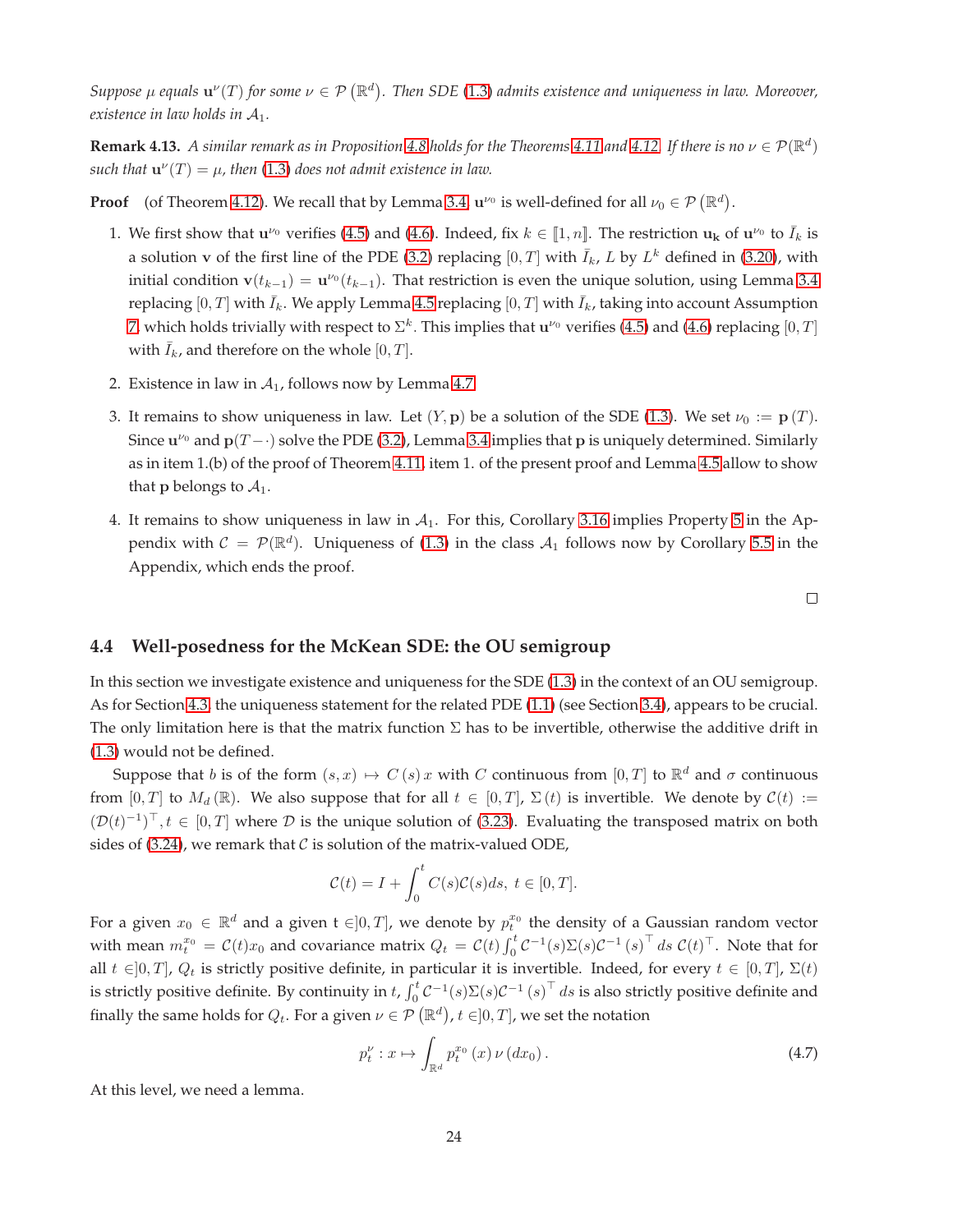<span id="page-24-2"></span>**Lemma 4.14.** Let  $\nu \in \mathcal{P}(\mathbb{R}^d)$ . The measure-valued function  $t \mapsto p_t^{\nu}(x)dx$  is the unique solution of the PDE [\(3.2\)](#page-5-0) with initial value  $\nu$ . Consequently it coincides with  ${\bf u}^\nu$ . Furthermore,  ${\bf u}^\nu$   $(T-\cdot)$  belongs to  ${\cal A}_2.$ 

- *Proof.* 1. By Chapter 5, Section 5.6 in [\[16\]](#page-32-15), for every  $t \in ]0,T]$ ,  $p_t^{x_0}$  is the density of the random variable  $X_t^{x_0}$ , where  $X^{x_0}$  is the unique strong solution of [\(3.4\)](#page-5-3) with initial value  $x_0$ . The mapping  $t \mapsto p_t^{x_0}(x)dx$ is a solution of [\(3.2\)](#page-5-0) by Proposition [3.2,](#page-5-2) with initial condition  $\delta_{x_0}$ . Consequently, by superposition,  $t \mapsto p_t^{\nu}(x)dx$  is a solution of the PDE [\(3.2\)](#page-5-0) with initial value  $\nu$ .
	- 2. By Proposition [3.17,](#page-14-4) Property [1](#page-5-1) with respect to  $C=\mathcal{P}(\R^d)$  is verified so that  $t\mapsto p_t^\nu(x)dx$  is the unique solution of [\(3.2\)](#page-5-0) so that it coincides with  $u^{\nu}$ .
	- 3. It remains to show that  $\mathbf{u}^{\nu}(T \cdot)$  belongs to  $\mathcal{A}_2$ , namely that for all  $i \in [\![1, d]\!]$

$$
(t,x)\mapsto \frac{div_x\left(\Sigma\left(T-t\right)_i,p_{T-t}^\nu\left(x\right)\right)}{p_{T-t}^\nu\left(x\right)},
$$

is locally Lipschitz with linear growth in space on  $[0,T[ \times \mathbb{R}^d$ .

Fix  $i \in [1, d]$ ,  $t \in [0, T]$  and  $x \in \mathbb{R}^d$ . Remembering the fact that  $p_{T-t}^{x_0}$  is a Gaussian law with mean  $m_{T-t}^{x_0}$  and covariance matrix  $Q_{T-t}$  for a given  $x_0 \in \mathbb{R}^d$ , we have

<span id="page-24-1"></span>
$$
\frac{div_x\left(\Sigma\left(T-t\right)_i, p_{T-t}^{\nu}\left(x\right)\right)}{p_{T-t}^{\nu}\left(x\right)} = -\frac{1}{p_{T-t}^{\nu}\left(x\right)} \int_{\mathbb{R}^d} \left\langle \Sigma\left(T-t\right)_i, Q_{T-t}^{-1}\left(x - m_{T-t}^{x_0}\right) \right\rangle p_{T-t}^{x_0}\left(x\right) \nu\left(dx_0\right). \tag{4.8}
$$

Let K be a compact subset of  $]0,T]\times\mathbb{R}^d$ ; then there is  $M_K>0$  such that for all  $(t,x)\in K$ ,  $x_0\in\mathbb{R}^d$ ,

$$
\left| \left\langle \Sigma \left(T - t\right)_i, Q_{T - t}^{-1} \left(x - m_{T - t}^{x_0}\right) \right\rangle p_{T - t}^{x_0}\left(x\right) \right| \le \left| \Sigma \left(T - t\right)_i \right| \left| \left| Q_{T - t}^{-1} \right| \right| \left| x - m_{T - t}^{x_0} \right| p_{T - t}^{x_0}\left(x\right) \le M_K.
$$

This follows because  $t \mapsto \Sigma(T - t)$  and  $t \mapsto Q_{T - t}^{-1}$  are continuous on  $[0, T[$  and, setting

$$
c_K := \inf\{t | (t, x) \in K\}, \quad m_K := \sup_{a \in \mathbb{R}} |a| \exp\left(-c_K \frac{a^2}{2}\right),\,
$$

we have

$$
|x-m_{T-t}^{x_0}|p_{T-t}^{x_0}(x)\leq m_K,\ \forall (t,x)\in K.
$$

To show that left-hand side of [\(4.8\)](#page-24-1) is locally bounded on  $[0,T[\times \mathbb{R}^d]$  it remains to show that  $(t, x) \mapsto$  $\int_{\mathbb{R}^d} p_{T-t}^{x_0}(x) \nu(dx_0)$  is lower bounded on K. Indeed, let I be a compact of  $\mathbb{R}^d$ . Since  $(t, x, x_0) \mapsto p_{T-t}^{x_0}(x)$ is strictly positive and continuous is lower bounded by a constant  $c(K, I)$ . The result follows choosing *I* such that  $\nu(I) > 0$ .

To conclude, it remains to show that the functions  $(t, x) \mapsto \frac{div_x(\Sigma(T-t)_i, p_{T-t}^{\nu}(x))}{n^{\nu} - (x)}$  $\frac{p_{i}^{T} - \nu_{i} \cdot p_{T-t}(x)}{p_{T-t}^{V}(x)}, i \in \llbracket 1, d \rrbracket$  defined on  $[0, T[ \times \mathbb{R}^d]$  has locally bounded spatial derivatives, which implies that they are Lipschitz with linear growth on each compact of  $[0,T[\times \mathbb{R}^d]$ . By technical but easy computations, the result follows using the fact the real functions  $a \mapsto |a|^m \exp \left(-\frac{a^2}{2}\right)$ 2  $\left($ ,  $m = 1, 2$ , are bounded.

 $\Box$ 

We give now a global well-posedness result for the SDE  $(1.3)$ .

#### <span id="page-24-0"></span>**Theorem 4.15.** *(***The McKean SDE: well-posedness in the Ornstein-Uhlenbeck case.***)*

1. Suppose the initial condition  $\mu$  equals  $\mathbf{u}^{\nu}(T)$  for some  $\nu \in \mathcal{P}(\mathbb{R}^d)$ . Then, equation [\(1.3\)](#page-1-1) admits existence in *law, strong existence, uniqueness in law and pathwise uniqueness.*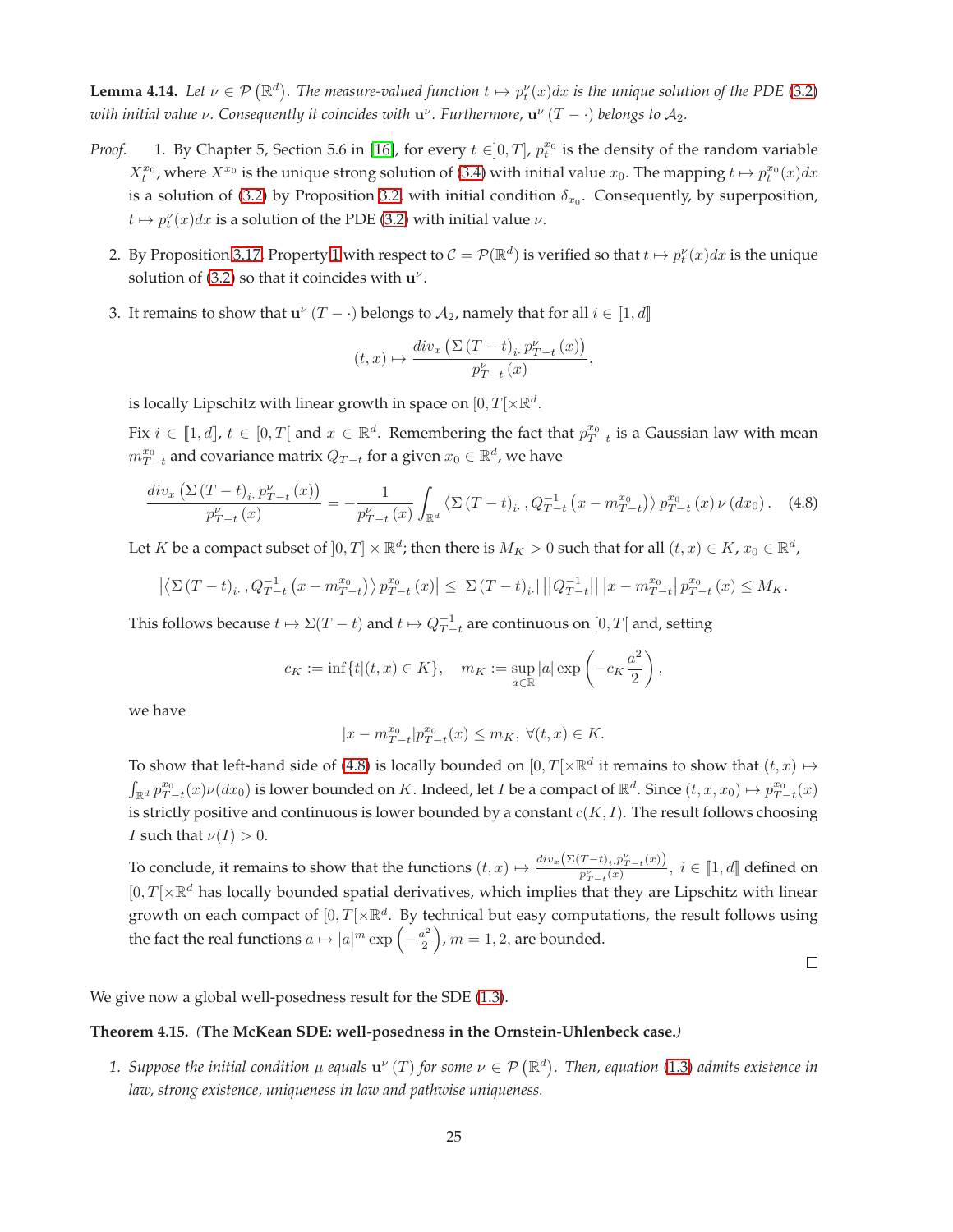#### *2. Otherwise* [\(1.3\)](#page-1-1) *does not admit any solution.*

*Proof.* Item 2. can be proved using similar arguments as for the proof of Proposition [4.8.](#page-20-4) Let  $(Y, \mathbf{p})$  be a solution of [\(1.3\)](#page-1-1) and set  $\nu_0 = p(T)$ . By Proposition [4.3,](#page-17-0)  $p(T - \cdot)$  is a solution of the PDE [\(1.1\)](#page-0-0), so that  $p(T - \cdot)$  verifies also the PDE [\(3.2\)](#page-5-0) with initial value  $\nu_0$ . Since, by Proposition [3.17,](#page-14-4) uniqueness holds for [\(3.2\)](#page-5-0), it follows that  $p(T - \cdot) = u^{\nu_0}$  which concludes the proof of item 2.

We prove now item 1. For this, taking into account Proposition [5.4,](#page-27-3) Yamada-Watanabe theorem and related results for classical SDEs, it suffices to show strong existence and pathwise uniqueness. We set  $\mathcal{C} := \mathcal{P}(\mathbb{R}^d)$ .

a) Concerning the strong existence statement, we want to apply Proposition [5.2](#page-26-0) stated in the Appendix. Since  $b, \sigma$  are affine, Assumption [1](#page-5-1) trivially holds; Property 1 with respect to C thanks to Proposition [3.17.](#page-14-4) It remains to verify Property [2](#page-25-1) with respect to  $\mathcal C$  and Property [4](#page-26-3) (in the Appendix).

By Lemma [4.14,](#page-24-2) for all  $t \in ]0,T]$ ,  $\mathbf{u}^{\nu}(t)$  admits  $p_t^{\nu}$  (see [\(4.7\)](#page-23-0)) for density. Then, relation [\(5.1\)](#page-26-2) below holds since, by [\(4.7\)](#page-23-0) and the considerations above,  $(t, x) \mapsto p_t^{\nu}(x)$  is locally bounded with locally bounded spatial derivatives. Hence, Property [2](#page-25-1) holds with respect to C. Finally, Lemma [4.14](#page-24-2) implies that  $u^{\nu}(T - \cdot)$  belongs to  $A_2$ . Hence, Property [4](#page-26-3) holds with respect to C and so Proposition [5.2](#page-26-0) implies existence in law.

- b) Let  $(Y, p)$  be a solution of equation [\(1.3\)](#page-1-1). Proposition [4.3](#page-17-0) implies that  $p(T \cdot)$  solves [\(1.1\)](#page-0-0). Then, Proposition [3.17](#page-14-4) gives  $\mathbf{p}(T - \cdot) = \mathbf{u}^{\nu_0}$  with  $\nu_0 = \mathbf{p}(T)$ . Lemma [4.14](#page-24-2) implies  $\mathbf{p}$  belongs to  $\mathcal{A}_2$ .
- c) It remains to show pathwise uniqueness in  $A_2$  for which we will make use of Corollary [5.5,](#page-27-1) lying on Property [5,](#page-27-2) both stated in the Appendix. Indeed we check that Property [5](#page-27-2) holds with respect to  $C$ thanks to Theorem [3.19.](#page-16-0) Now, point 2 of Corollary [5.5](#page-27-1) implies pathwise uniqueness in  $A_2$  since  $b, \sigma$ are locally Lipschitz with linear growth in space.

 $\Box$ 

# **5 Appendix**

For ease of reading the paper, we have postponed some technical results in this appendix. Sections [5.1](#page-25-0) and [5.2](#page-27-0) link the well-posedness of the PDE [\(1.1\)](#page-0-0) to the well-posedness of the McKean SDE [\(1.3\)](#page-1-1). In particular Proposition [5.2](#page-26-0) (resp. Corollary [5.5\)](#page-27-1) links the existence (resp. uniqueness) of the PDE [\(1.2\)](#page-1-0) with the SDE [\(1.3\)](#page-1-1). Sections [5.3](#page-28-3) and [5.4](#page-29-0) give the proofs of two technical Lemma (Lemma [3.11](#page-8-2) and [4.5\)](#page-20-0).

## <span id="page-25-0"></span>**5.1 PDE with terminal condition and existence for the McKean SDE**

We suppose that Property [1](#page-5-1) is in force for a fixed  $C \subseteq \mathcal{P}(\mathbb{R}^d)$  and consider the Property [2](#page-25-1) with respect to  ${\cal C}$  and Properties [3](#page-26-1) and [4](#page-26-3) related to a given function  ${\bf u}:[0,T]\rightarrow {\cal M}_+({\mathbb R}^d).$ 

#### <span id="page-25-1"></span>**Property 2.**

*1.* u (0) *belongs to* C*.*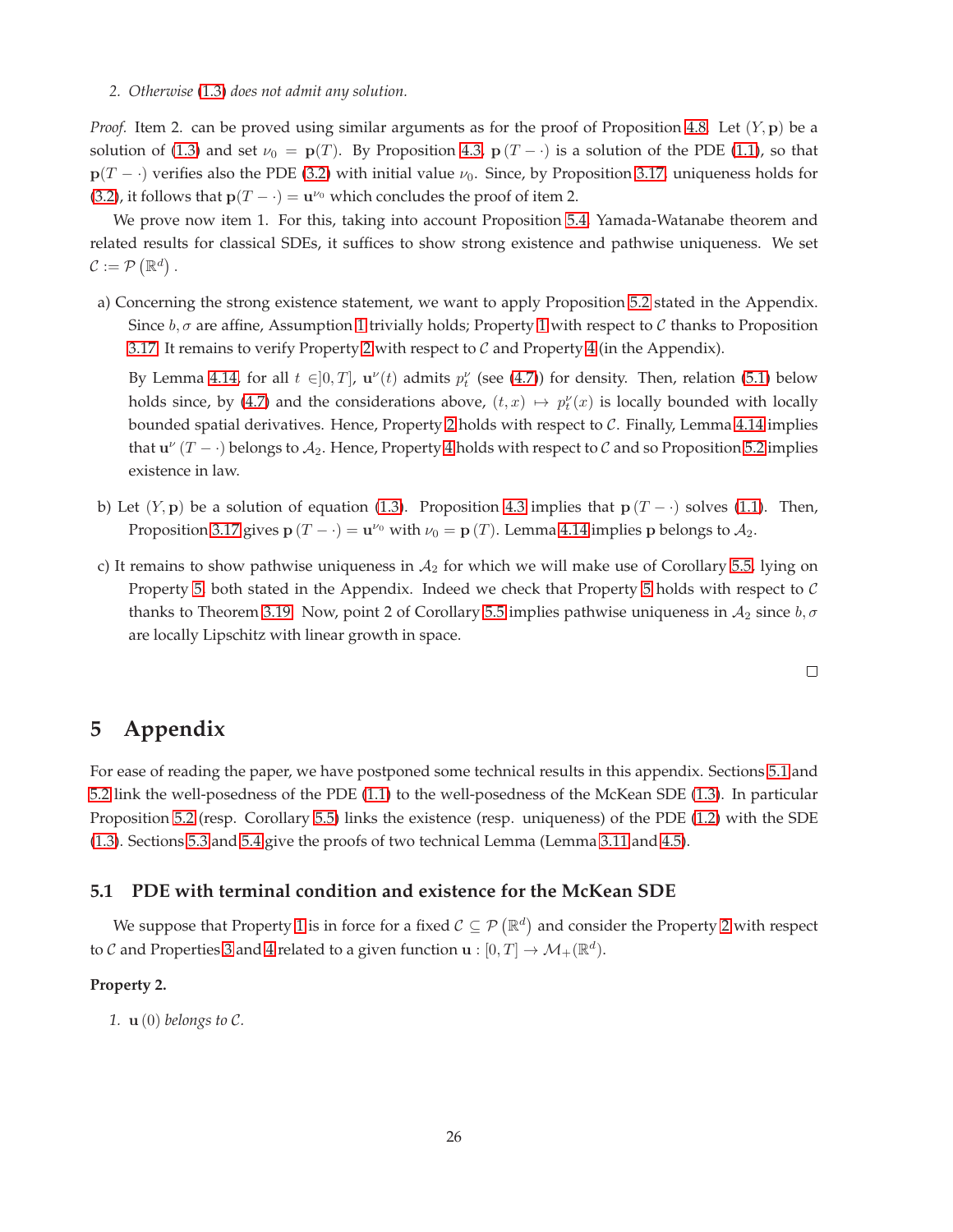$2. \ \forall t \in ]0,T[$ ,  $\mathbf{u}(t)$  admits a density with respect to the Lebesgue measure on  $\mathbb{R}^d$  (denoted by  $u(t,\cdot)$ ) and for all  $t_0>0$  and all compact  $K\subset \mathbb{R}^d$ 

<span id="page-26-2"></span>
$$
\int_{t_0}^{T} \int_{K} |u(t,x)|^2 + \sum_{i=1}^{d} \sum_{j=1}^{d} |\sigma_{ij}(t,x) \partial_i u(t,x)|^2 dx dt < \infty.
$$
 (5.1)

**Remark 5.1.** *Suppose Assumption [1](#page-4-4) holds and let* u *be a measure-valued function verifying Property [2.](#page-25-1) Then* [\(5.1\)](#page-26-2) *implies that the family of densities*  $u(T - t, \cdot)$ ,  $t \in ]0, T[$  *verifies condition* [\(4.1\)](#page-17-2) *appearing in Definition* [4.1.](#page-17-3) To show this, it suffices to check that for all  $t_0>0$ , all compact  $K\subset\mathbb{R}^d$  and all  $(i,j,k)\in[\![1,d]\!]^2\times[\![1,d]\!]$ 

<span id="page-26-4"></span>
$$
\int_{t_0}^{T} \int_{K} \left| \partial_j \left( \sigma_{ik}(s, y) \sigma_{jk}(s, y) u(s, y) \right) \right| dy ds < \infty. \tag{5.2}
$$

*The integrand appearing in* [\(5.2\)](#page-26-4) *is well-defined. Indeed, in the sense of distributions we have*

$$
\partial_j \left( \sigma_{ik} \sigma_{jk} u \right) = \sigma_{ik} \sigma_{jk} \partial_j u + u \left( \sigma_{ik} \partial_j \sigma_{jk} + \sigma_{jk} \partial_j \sigma_{ik} \right); \tag{5.3}
$$

*moreover the components of* σ *are Lipschitz, so they are (together with their space derivatives) locally bounded. Also u* and  $\sigma_{ik}\partial_j u$  are square integrable by [\(5.1\)](#page-26-2), which implies [\(5.2\)](#page-26-4).

We introduce two other properties possibly fulfilled by a function  $\mathbf{u}:[0,T]\rightarrow \mathcal{M}_{+}\left(\mathbb{R}^{d}\right)$ .

<span id="page-26-1"></span>**Property 3.**  $\mathbf{u}(T)$  admits a density and  $\mathbf{u}(T - \cdot) \mid_{[0,T[ \times \mathbb{R}^d}$  belongs to  $\mathcal{A}_1$ .

<span id="page-26-3"></span>**Property 4.**  $\mathbf{u}(T)$  admits a density and  $\mathbf{u}(T - \cdot) \mid_{[0,T[ \times \mathbb{R}^d}$  belongs to  $\mathcal{A}_2$ .

We remark that Property [4](#page-26-3) implies [3.](#page-26-1)

<span id="page-26-0"></span>**Proposition 5.2.** *Suppose the validity of Assumptions [1.](#page-4-4) We also suppose that the backward PDE* [\(1.1\)](#page-0-0) *with terminal* condition  $\mu$  admits at least an  $\mathcal{M}_+$   $(\mathbb{R}^d)$ -valued solution  ${\bf u}$  in the sense of Definition [3.1,](#page-4-5) fulfilling Property [1](#page-5-1) and *Property* [2](#page-25-1) *with respect to C. Then* [\(1.3\)](#page-1-1) *admits existence in law in*  $A_c$ .

*Moreover, if* **u** *fulfills Property* [3](#page-26-1) (resp. [4\)](#page-26-3) then [\(1.3\)](#page-1-1) *admits existence in law in*  $A_c \cap A_1$  (resp. strong existence *in*  $\mathcal{A}_{\mathcal{C}} \cap \mathcal{A}_{2}$ *)*.

*Proof.* Let  $u$  the function of the statement such that fulfilling Property [2,](#page-25-1) i.e.  $u(0)$  belongs to  $C$  We consider now a filtered probability space  $(\Omega, \mathcal{F}, (\mathcal{F}_t)_{t \in [0,T]}, \mathbb{P})$  equipped with an  $(\mathcal{F}_t)_{t \in [0,T]}$ -Brownian motion W. Let  $X_0$  be a r.v. distributed according to  $\mathbf{u}(0)$ . Under Assumption [1,](#page-4-4) it is well-known that there is a solution  $X$  to

$$
X_t = X_0 + \int_0^t b(s, X_s) \, ds + \int_0^t \sigma(s, X_s) \, dW_s, \ t \in [0, T]. \tag{5.4}
$$

Now, by Proposition [3.2,](#page-5-2)  $t \mapsto \mathcal{L}(X_t)$  is a  $\mathcal{P}(\mathbb{R}^d)$ -valued solution of the PDE [\(3.2\)](#page-5-0) in the sense of [\(3.3\)](#page-5-4) with initial value  $u(0) \in C$ . Then Property [1](#page-5-1) for **u** implies

<span id="page-26-5"></span>
$$
\mathcal{L}\left(X_t\right) = \mathbf{u}\left(t\right), \ t \in [0, T],\tag{5.5}
$$

since u solves also the PDE [\(3.2\)](#page-5-0) with initial value u (0)  $\in \mathcal{C}$ . This implies in particular that u is probability valued and that for all  $t \in ]0, T[$ ,  $X_t$  has  $u(t, \cdot)$  as a density fulfilling condition [\(5.1\)](#page-26-2).

Combining this observation with Assumption [1,](#page-4-4) Theorem 2.1 in [\[11\]](#page-32-8) states that there exists a filtered probability space  $(\Omega, {\cal G},({\cal G}_t)_{t\in[0,T]}, {\Bbb Q})$  equipped with some Brownian motion  $\beta$  and a copy of  $\hat X$  (still denoted by the same letter) such that  $\widehat{X}$  fulfills the first line of the SDE [\(1.3\)](#page-1-1) with  $\beta$  and

<span id="page-26-6"></span>
$$
\mathbf{p}(t) := \mathbf{u}(T - t), \ t \in ]0, T[.
$$
 (5.6)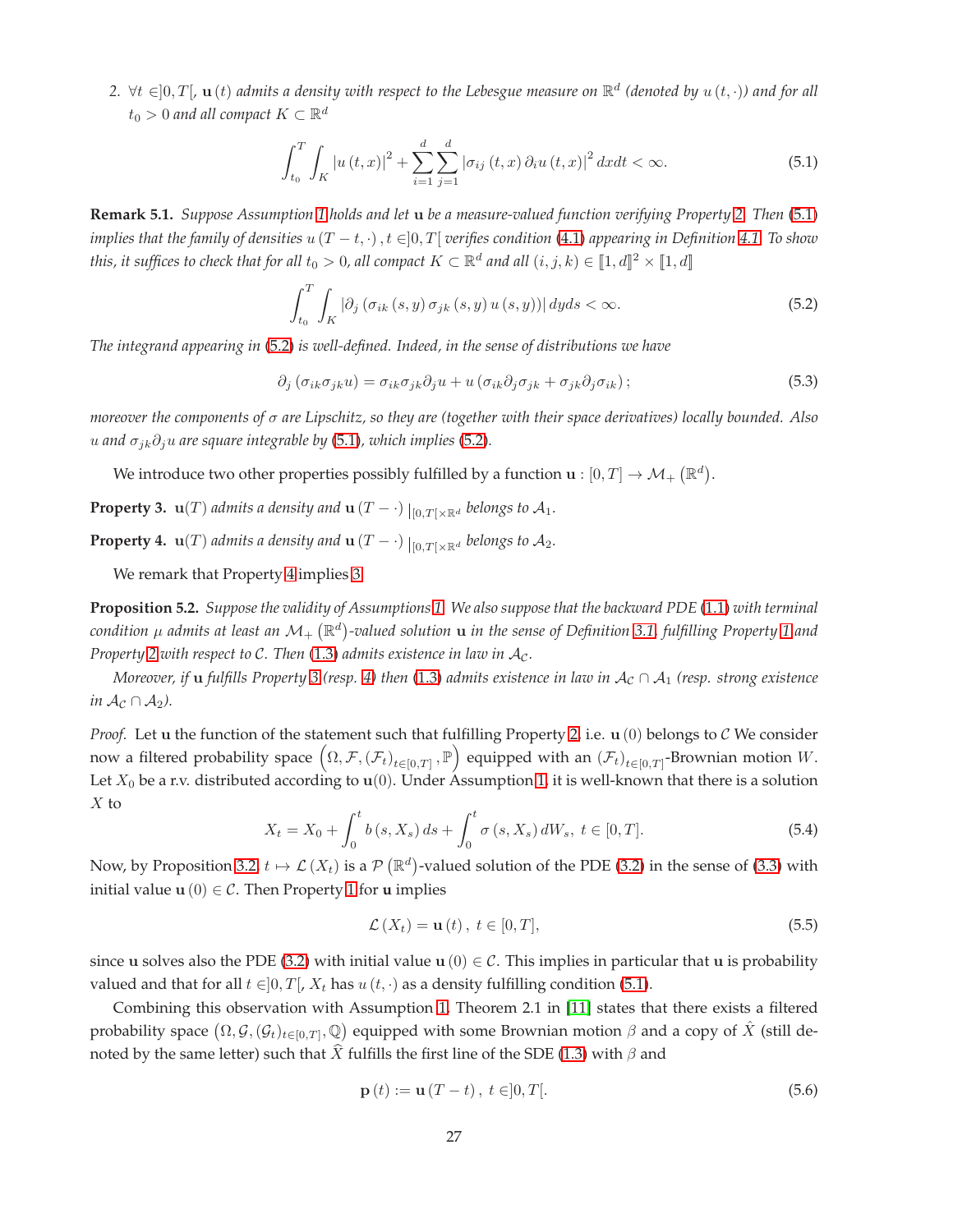Finally, existence in law for the SDE [\(1.3\)](#page-1-1) in the sense of Definition [4.1](#page-17-3) holds since  $(\hat{X}, \mathbf{u} (T - \cdot))$  is a solution of [\(1.3\)](#page-1-1) on the same filtered probability space and the same Brownian motion above. This occurs in  $A_C$  since  $\mathcal{L}(\hat{X}_T) \in \mathcal{C}$  thanks to equality [\(5.5\)](#page-26-5) for  $t = T$ .

We discuss rapidly the *moreover* point.

- Suppose that **u** fulfills Property [3.](#page-26-1) Then **u** (T ·) belongs to  $A_c \cap A_1$  and we also have existence in law in  $\mathcal{A}_{\mathcal{C}} \cap \mathcal{A}_1$ .
- Suppose that **u** fulfills Property [4.](#page-26-3) Then, taking into account [\(5.6\)](#page-26-6), strong existence and pathwise uniqueness for the first line of [\(1.3\)](#page-1-1) holds by classical arguments since the coefficients are locally Lipschitz with linear growth, see [\[24\]](#page-33-7) Exercise (2.10), and Chapter IX.2 and [\[24\]](#page-33-7), Th. 12. section V.12. of [\[25\]](#page-33-8). By Yamada-Watanabe theorem this implies uniqueness in law, which shows that  $\mathbf{u} (T - \cdot)$ constitutes the marginal laws of the considered strong solutions. This concludes the proof of strong existence in  $\mathcal{A}_{\mathcal{C}} \cap \mathcal{A}_2$  since  $\mathbf{u}(T - \cdot)$  belongs to  $\mathcal{A}_{\mathcal{C}} \cap \mathcal{A}_2$ , by Property [4.](#page-26-3)

<span id="page-27-0"></span>**Remark 5.3.** *By* [\(5.6\)](#page-26-6)*, the second component* **p** *of the solution of* [\(1.3\)](#page-1-1) *is given by* **u** ( $T - \cdot$ ).

# **5.2 PDE with terminal condition and uniqueness for the McKean SDE**

In this subsection we discuss some questions related to uniqueness for the PDE [\(1.3\)](#page-1-1). We consider the following Property related to a given subset  $\mathcal C$  of  $\mathcal P(\mathbb R^d)$ .

<span id="page-27-2"></span>**Property 5.** The PDE [\(1.1\)](#page-0-0) with terminal condition  $\mu$  admits at most a  $\mathcal{P}(\mathbb{R}^d)$ -valued solution  $\bf{u}$  in the sense of *Definition [3.1](#page-4-5) such that* u (0) *belongs to* C*.*

We recall that Section [3.2](#page-7-0) provides various classes of examples where Property [5](#page-27-2) holds.

<span id="page-27-3"></span>**Proposition 5.4.** *Suppose the validity of Property [5](#page-27-2) with respect to* C *and suppose* b, σ *to be locally bounded.*

Let  $(Y^i, \mathbf{p}^i)$  ,  $i \in \{1,2\}$  be two solutions of the SDE [\(1.3\)](#page-1-1) in the sense of Definition [4.1](#page-17-3) such that  $\mathbf{p}^1(T)$  ,  $\mathbf{p}^2(T)$ *belong to* C*. Then,*

$$
\mathbf{p}^1 = \mathbf{p}^2.
$$

*Proof.* Proposition [4.3](#page-17-0) shows that  $p^1(T - \cdot)$ ,  $p^2(T - \cdot)$  are  $\mathcal{P}(\mathbb{R}^d)$ -valued solutions of the PDE [\(1.1\)](#page-0-0) in the sense of Definition [3.1](#page-4-5) with terminal value  $\mu$ . Property [5](#page-27-2) gives the result since  $\mathbf{p}^1(T)$ ,  $\mathbf{p}^2(T)$  belong to  $\mathcal{C}.$  $\Box$ 

As a corollary, we establish some consequences about uniqueness in law and pathwise uniqueness re-sults for the SDE [\(1.3\)](#page-1-1) in the classes  $A_1$  and  $A_2$ .

<span id="page-27-1"></span>**Corollary 5.5.** *Suppose the validity of Property [5](#page-27-2) with respect to* C*. Then, the following results hold.*

- *1. If* b *is locally bounded,* σ *is continuous and if the non-degeneracy Assumption [4](#page-4-2) holds then the SDE* [\(1.3\)](#page-1-1) *admits uniqueness in law in*  $A_c \cap A_1$ .
- *2. If*  $b$ ,  $\sigma$  are locally Lipschitz with linear growth in space, then [\(1.3\)](#page-1-1) admits pathwise uniqueness in  $A_c \cap A_2$ .

 $\Box$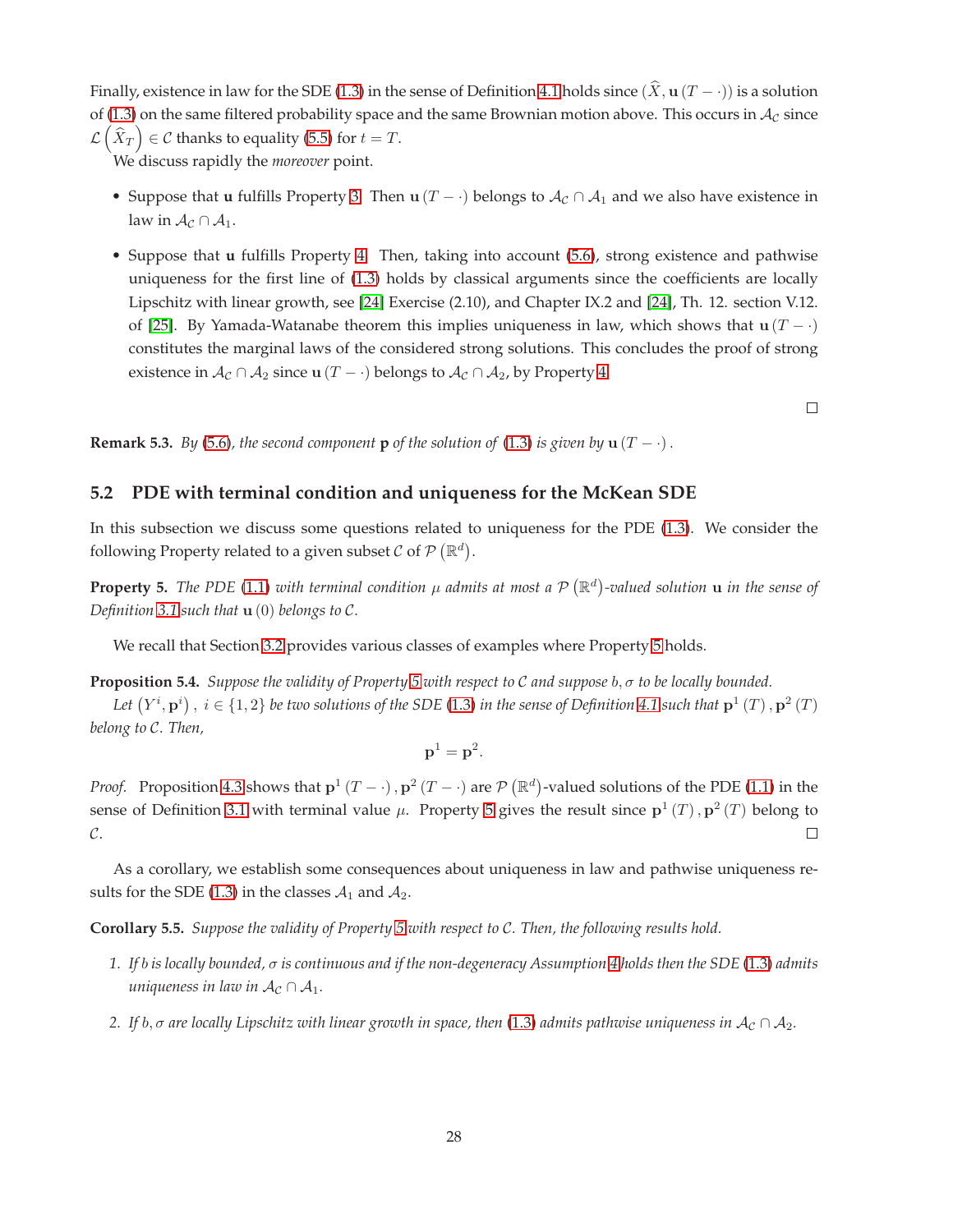*Proof.* If  $(Y, p)$  is a solution of the SDE [\(1.3\)](#page-1-1) and is such that  $p(T)$  belongs to  $C$ , then by Proposition [5.4](#page-27-3)  $p$  is determined by  $\mu = \mathcal{L}(Y_0)$ .

To show that item 1. (resp. 2.) holds, it suffices to show that the classical SDE

$$
dX_t = \left(b(t, X_t; \mathbf{p}_t) - \widehat{b}(t, X_t)\right)dt + \widehat{\sigma}(t, X_t) dW_t, t \in [0, T[,
$$
\n(5.7)

where b was defined in [\(4.4\)](#page-19-0) and W an m-dimensional Brownian motion, admits uniqueness in law (resp. pathwise uniqueness). The mentioned uniqueness in law is a consequence of Theorem 10.1.3 in [\[27\]](#page-33-4) and pathwise uniqueness holds by [\[24\]](#page-33-7) Exercise (2.10), and Chapter IX.2 and [\[25\]](#page-33-8) Th. 12. Section V.12.  $\Box$ 

# <span id="page-28-3"></span>**5.3 Proof of Lemma [3.11](#page-8-2)**

*Proof.* For a given  $(x, y) \in \mathbb{R}^d \times \mathbb{R}^d$  we set

$$
Z^{x,y}_t:=X^y_t-X^x_t, t\in [0,T].
$$

We have

<span id="page-28-2"></span>
$$
Z_t^{x,y} = y - x + \int_0^t B_r^{x,y} Z_r^{x,y} dr + \sum_{j=1}^m \int_0^t C_r^{x,y,j} Z_r^{x,y} dW_r^j, \ t \in [0, T], \tag{5.8}
$$

with, for all  $r \in [0, T]$ 

$$
B_r^{x,y} := \int_0^1 Jb(r, aX_r^y + (1-a)X_r^x) da, \quad C_r^{x,y,j} := \int_0^1 J\sigma_{.j}(r, aX_r^y + (1-a)X_r^x) da, \forall j \in [\![ 1, m]\!].
$$

By the classical existence and uniqueness theorem for SDEs with Lipschitz coefficients we know that

$$
\mathbb{E}(\sup_{s\leq T}|X_s^z|^2)<\infty,\tag{5.9}
$$

for all  $z \in \mathbb{R}^d$ . This implies

<span id="page-28-1"></span><span id="page-28-0"></span>
$$
\mathbb{E}\left(\sup_{t\in[0,T]}|Z_t^{x,y}|^2\right)<\infty.\tag{5.10}
$$

Now, Itô's formula gives, for all  $t \in [0, T]$ 

<span id="page-28-4"></span>
$$
|Z_t^{x,y}|^2 = |y-x|^2 + 2\int_0^t \langle B_r^{x,y} Z_r^{x,y}, Z_r^{x,y} \rangle dr + \sum_{j=1}^d \int_0^t \left| C_r^{x,y,j} Z_r^{x,y} \right|^2 dr + 2\sum_{i=1}^d M_t^{x,y,i}, \tag{5.11}
$$

where, for a given  $i \in [\![1, d]\!]$ ,  $M^{x,y,i}$  denotes the local martingale  $\int_0^{\cdot} Z^{x,y,i}_s \sum_{j=1}^d \left(C^{x,y,j}_s Z^{x,y}_s\right)_i dW^j_s.$ Consequently, for all  $i \in [1, d]$ , we have

$$
\sqrt{[M^{x,y,i}]_T} = \sqrt{\sum_{j=1}^d \int_0^T \left( Z_r^{x,y,i} \right)^2 \left( C_r^{x,y,j} Z_r^{x,y} \right)_i^2 dr},
$$
\n
$$
\leq \sqrt{\sum_{j=1}^d \int_0^T \left| C_r^{x,y,j} Z_r^{x,y} \right|^2 |Z_r^{x,y}|^2 dr},
$$
\n
$$
\leq \sqrt{T \sum_{j=1}^d \left( K^{\sigma,j} \right)^2 \sup_{r \in [0,T]} |Z_r^{x,y}|^2 }.
$$
\n(5.12)

By the latter inequality and [\(5.10\)](#page-28-1), we know that  $\mathbb{E}\left(\left[M^{x,y,i}\right]_{T}^{\frac{1}{2}}\right)<\infty$ , so for all  $i\in\llbracket 1,d\rrbracket$ ,  $M^{x,y,i}$  is a true martingale. Taking expectation in identity [\(5.11\)](#page-28-4), we obtain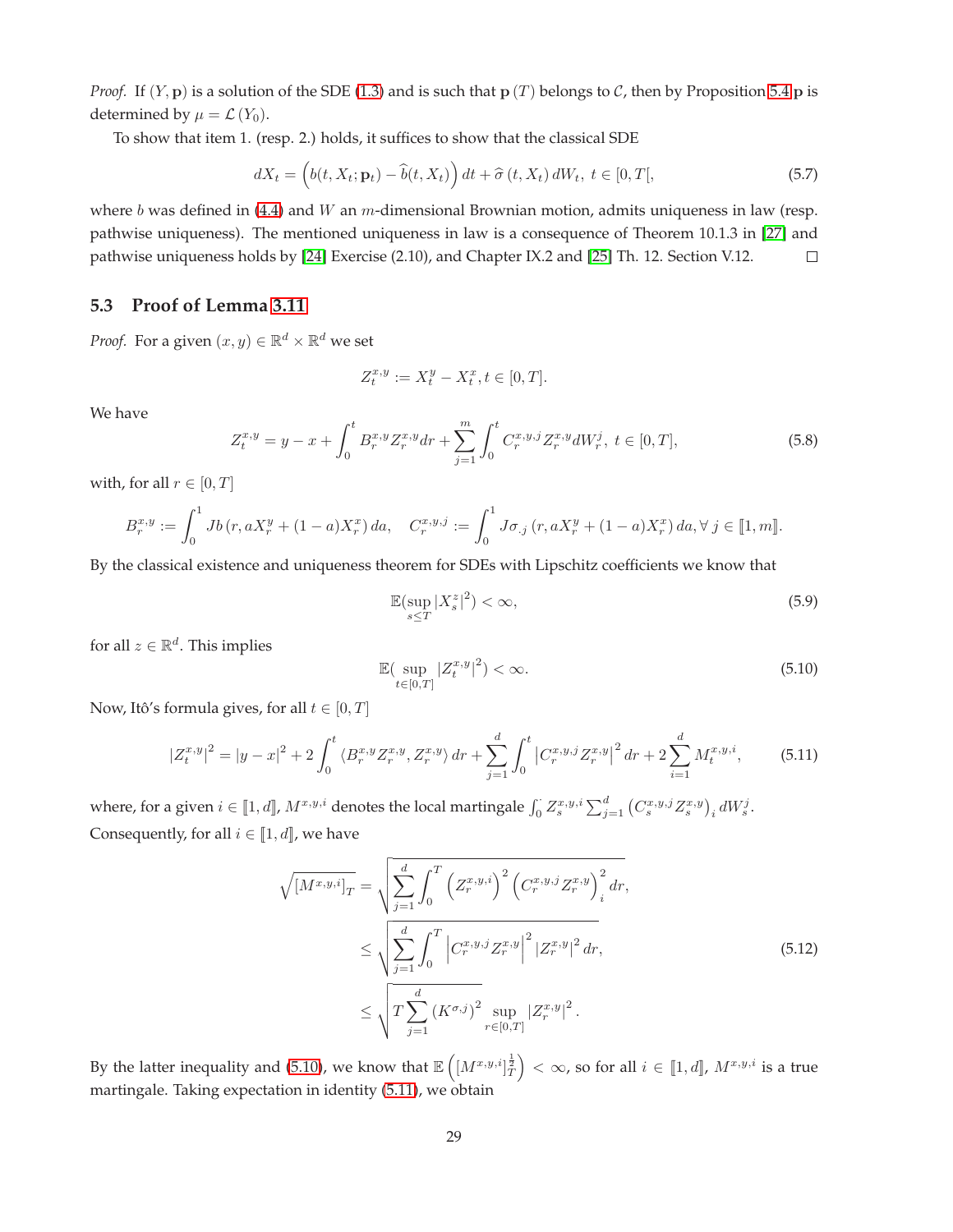$$
\mathbb{E}\left(\left|Z_t^{x,y}\right|^2\right) = \left|y-x\right|^2 + \int_0^t \mathbb{E}\left(2\left\langle B_r^{x,y}Z_r^{x,y}, Z_r^{x,y}\right\rangle + \sum_{k=1}^d \left|C_r^{x,y,k}Z_r^{x,y}\right|^2\right)dr.
$$

Hence, thanks to Cauchy-Schwarz inequality and to the definition of  $K^b$  and  $K^{\sigma,j}$  for all  $j \in [\![1, d]\!]$ 

$$
\mathbb{E}\left(\left|Z_t^{x,y}\right|^2\right) \leq \left|y-x\right|^2 + K \int_0^t \mathbb{E}\left(\left|Z_r^{x,y}\right|^2\right) dr
$$

<span id="page-29-0"></span>and we conclude via Gronwall's Lemma.

# **5.4 Proof of Lemma [4.5](#page-20-0)**

Let  $\nu \in \mathcal{P}(\mathbb{R}^d)$ . For each given  $t \in [0,T]$ , we denote by  $G_t$  the differential operator such that for all  $f \in \mathcal{C}^2 \left( \mathbb{R}^d \right)$ 

$$
G_t f = \frac{1}{2} \sum_{i,j=1}^d \partial_{ij} (\Sigma_{ij} (t,\cdot) f) - \sum_{i=1}^d \partial_i (b_i (t,\cdot) f).
$$

Assumption [6](#page-20-1) implies that for a given  $f \in \mathcal{C}^2\left(\mathbb{R}^d\right)$ ,  $G_t f$  can be rewritten in the two following ways:

<span id="page-29-1"></span>
$$
G_t f = \frac{1}{2} \sum_{i,j=1}^d \Sigma_{ij}(t, \cdot) \partial_{ij} f + \sum_{i=1}^d (\sum_{j=1}^d \partial_i \Sigma_{ij}(t, \cdot) - b_i(t, \cdot)) \partial_i f + c^1(t, \cdot) f, \tag{5.13}
$$

with

<span id="page-29-2"></span>
$$
c^1: (t, x) \mapsto \frac{1}{2} \sum_{i,j=1}^d \partial_{ij} \Sigma_{ij}(t, x) - \sum_{i=1}^d \partial_i b_i(t, x).
$$

$$
G_t f = \frac{1}{2} \sum_{i,j=1}^d \partial_j (\partial_i \Sigma_{ij}(t, \cdot) f + \Sigma_{ij}(t, \cdot) \partial_i f - \sum_{i=1}^d b_i(t, \cdot) \partial_i f) - \sum_{i=1}^d \partial_i b_i(t, \cdot) f. \tag{5.14}
$$

On the one hand, combining identity [\(5.13\)](#page-29-1) with Assumptions [2,](#page-4-1) [3,](#page-4-3) [4](#page-4-2) and [6,](#page-20-1) there exists a fundamental solution Γ (in the sense of Definition stated in Section 1. p.3 of [\[10\]](#page-32-16)) of  $\partial_t u = G_t u$ , thanks to Theorem 10. Section 6 Chap. 1. in the same reference. Furthermore, there exists  $C_1, C_2 > 0$  such that for all  $i \in [1, d]$ ,  $x, \xi \in \mathbb{R}^d$ ,  $\tau \in [0, T]$ ,  $t > \tau$ ,

<span id="page-29-3"></span>
$$
|\Gamma(x, t, \xi, \tau)| \le C_1 (t - \tau)^{-\frac{d}{2}} \exp\left(-\frac{C_2 |x - \xi|^2}{4 (t - \tau)}\right),\tag{5.15}
$$

<span id="page-29-5"></span>
$$
|\partial_{x_i} \Gamma(x, t, \xi, \tau)| \le C_1 (t - \tau)^{-\frac{d+1}{2}} \exp\left(-\frac{C_2 |x - \xi|^2}{4 (t - \tau)}\right),\tag{5.16}
$$

thanks to identities (6.12), (6.13) in Section 6 Chap. 1 in [\[10\]](#page-32-16).

On the other hand, combining Identity [\(5.14\)](#page-29-2) with Assumption [6,](#page-20-1) there exists a so called weak fundamental solution  $\Theta$  of  $\partial_t u = G_t u$  thanks to Theorem 5 in [\[1\]](#page-31-2). In addition, there exists  $K_1, K_2, K_3 > 0$  such that for almost every  $x,\xi\in\mathbb{R}^d$  ,  $\tau\in[0,T]$ ,  $t\geq\tau$ 

<span id="page-29-4"></span>
$$
\frac{1}{K_1} \left( t - \tau \right)^{-\frac{d}{2}} \exp \left( -\frac{K_2 \left| x - \xi \right|^2}{4 \left( t - \tau \right)} \right) \le \Theta \left( x, t, \xi, \tau \right) \le K_1 \left( t - \tau \right)^{-\frac{d}{2}} \exp \left( -\frac{K_3 \left| x - \xi \right|^2}{4 \left( t - \tau \right)} \right),\tag{5.17}
$$

thanks to point (ii) of Theorem 10 in [\[1\]](#page-31-2).

 $\Box$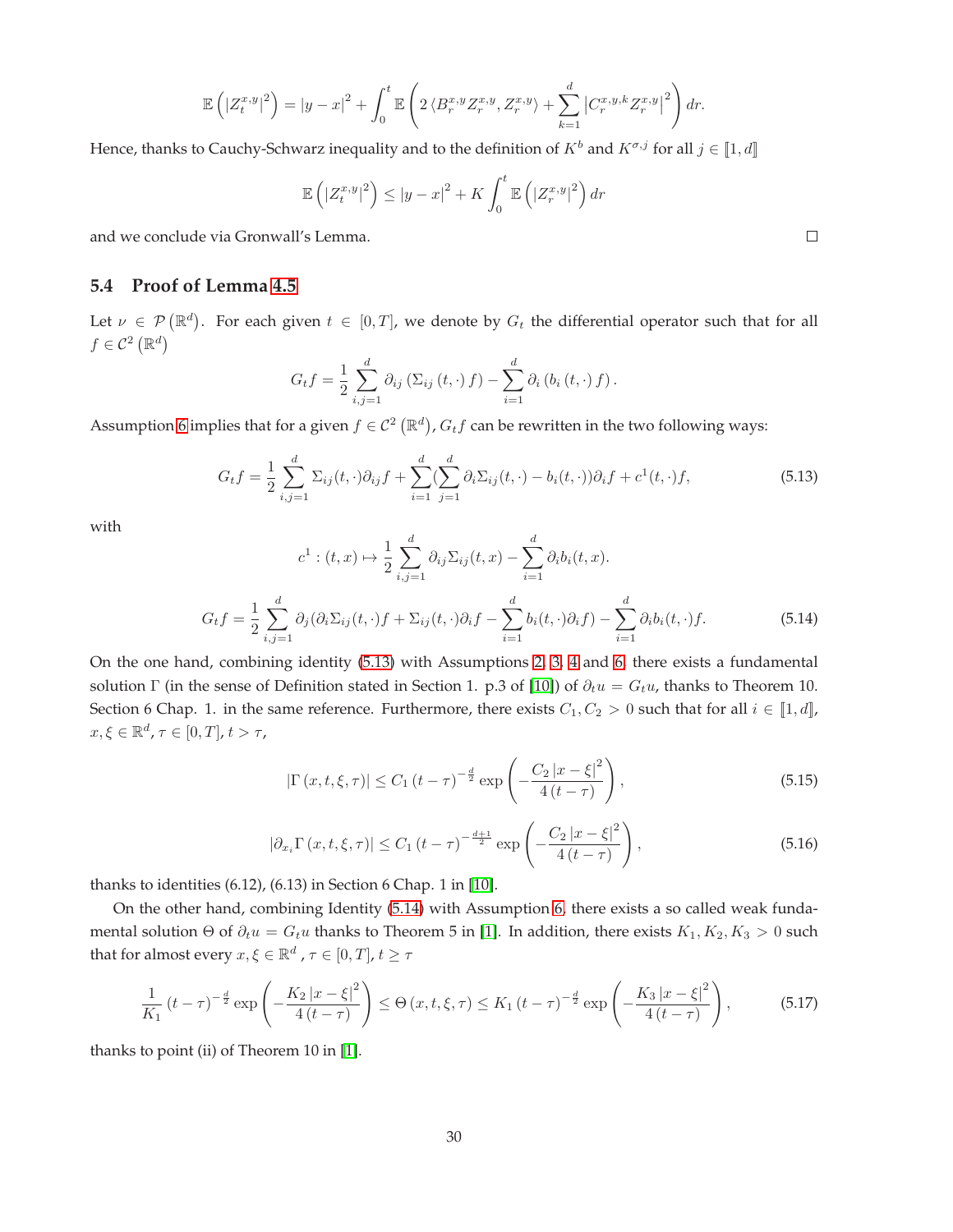Our goal is now to show that  $\Gamma$  and  $\Theta$  coincide. To this end, we adapt the argument developed at the beginning of Section 7 in [\[1\]](#page-31-2). Fix a function  $H$  from  $[0,T]\times\mathbb R^d$  belonging to  $\mathcal{C}^\infty_c\left([0,T]\times\mathbb R^d\right)$ . Identity (7.6) in Theorem 12 Chap 1. Section 1. of [\[10\]](#page-32-16) implies in particular that the function

$$
u:(t,x)\mapsto \int_0^t \int_{\mathbb{R}^d} \Gamma(x,t,\xi,\tau) H(\tau,\xi) d\xi d\tau,
$$

is continuously differentiable in time, two times continuously differentiable in space and is a solution of the Cauchy problem

<span id="page-30-0"></span>
$$
\begin{cases} \partial_t u(t, x) = G_t u(t, x) + H(t, x), (t, x) \in ]0, T] \times \mathbb{R}^d, \\ u(0, \cdot) = 0. \end{cases}
$$
\n(5.18)

It is consequently also a weak (i.e. distributional) solution of [\(5.18\)](#page-30-0), which belongs to  $\mathcal{E}^2(]0,T]\times\mathbb{R}^d)$  (see definition of that space in [\[1\]](#page-31-2)) since u is bounded thanks to inequality [\(5.15\)](#page-29-3) and the fact that H is bounded. Then, point (ii) of Theorem 5 in [\[1\]](#page-31-2) says that

$$
(t,x)\mapsto \int_0^t \int_{\mathbb{R}^d} \Theta\left(x,t,\xi,\tau\right) H\left(\tau,\xi\right) d\xi d\tau
$$

is the unique weak solution in  $\mathcal{E}^2(]0,T]\times\mathbb{R}^d$ ) of [\(5.18\)](#page-30-0). This implies that for every  $(t,x)\in]0,T]\times\mathbb{R}^d$  we have

$$
\int_0^t \int_{\mathbb{R}^d} \left( \Gamma - \Theta \right) (x, t, \xi, \tau) \, H \left( \tau, \xi \right) d\xi d\tau = 0.
$$

Point (i) of Theorem 5 in [\[1\]](#page-31-2) (resp inequality [\(5.15\)](#page-29-3)) implies that  $\Theta$  (resp.  $\Gamma$ ) belongs to  $L^p([0,T] \times \mathbb{R}^d)$  as a function of  $(\xi, \tau)$ , for an arbitrary  $p \geq d+2$ . Then, we conclude that for all  $(t, x) \in ]0, T] \times \mathbb{R}^d$ ,

$$
\Theta\left(x,t,\xi,\tau\right) = \Gamma\left(x,t,\xi,\tau\right), d\xi d\tau a.e. \tag{5.19}
$$

for all  $(\tau,\xi) \in [0,t[\times \mathbb{R}^d$ . This happens by density of  $\mathcal{C}^{\infty}_c([0,T] \times \mathbb{R}^d)$  in  $L^q([0,T] \times \mathbb{R}^d)$ , q being the conjugate of p.

This, together with [\(5.17\)](#page-29-4) and the fact that Γ is continuous in ( $\tau$ ,  $\xi$ ) implies that (5.17) holds for all  $(\tau, \xi) \in [0, t] \times \mathbb{R}^d$  and therefore

<span id="page-30-1"></span>
$$
\frac{1}{K_1} \left( t - \tau \right)^{-\frac{d}{2}} \exp \left( -\frac{K_2 \left| x - \xi \right|^2}{4 \left( t - \tau \right)} \right) \le \Gamma \left( x, t, \xi, \tau \right) \le K_1 \left( t - \tau \right)^{-\frac{d}{2}} \exp \left( -\frac{K_3 \left| x - \xi \right|^2}{4 \left( t - \tau \right)} \right). \tag{5.20}
$$

We introduce

$$
q_t := x \mapsto \int_{\mathbb{R}^d} \Gamma(x, t, \xi, 0) \nu(d\xi).
$$

By [\(5.20\)](#page-30-1), with  $\tau = 0$  we get

<span id="page-30-3"></span>
$$
q_t(x) \ge \frac{1}{K_1} t^{-\frac{d}{2}} \int_{\mathbb{R}^d} \exp\left(-\frac{K_2 |x-\xi|^2}{4t}\right) \nu\left(d\xi\right). \tag{5.21}
$$

We denote now by  $\mathbf{v}^{\nu}$  the measure-valued mapping such that  $\mathbf{v}^{\nu}(0,\cdot) = \nu$  and for all  $t \in ]0,T]$ ,  $\mathbf{v}^{\nu}(t)$  has density  $q_t$  with respect to the Lebesgue measure on  $\mathbb{R}^d.$  We want to show that  $\mathbf{v}^\nu$  is a solution of the PDE [\(3.2\)](#page-5-0) with initial value  $\nu$  to conclude  $\mathbf{u}^{\nu} = \mathbf{v}^{\nu}$  thanks to the validity of Property [1](#page-5-1) because of Lemma 3.4 and Assumptions [2,](#page-4-1) [3](#page-4-3) and [4.](#page-4-2) To this end, we remark that the definition of a fundamental solution for  $\partial_t u = G_t u$ says that  $u$  is a  $C^{1,2}$  solution and consequently also a solution in the sense of distributions. In particular for all  $\phi \in \mathcal{C}_c^{\infty}\left(\mathbb{R}^d\right)$ , for all  $t \geq \epsilon > 0$ 

<span id="page-30-2"></span>
$$
\int_{\mathbb{R}^d} \phi(x) \mathbf{v}^{\nu}(t) \left( dx \right) = \int_{\mathbb{R}^d} \phi(x) \mathbf{v}^{\nu} \left( \epsilon \right) \left( dx \right) + \int_{\epsilon}^t \int_{\mathbb{R}^d} L_s \phi(x) \mathbf{v}^{\nu} \left( s \right) \left( dx \right) ds. \tag{5.22}
$$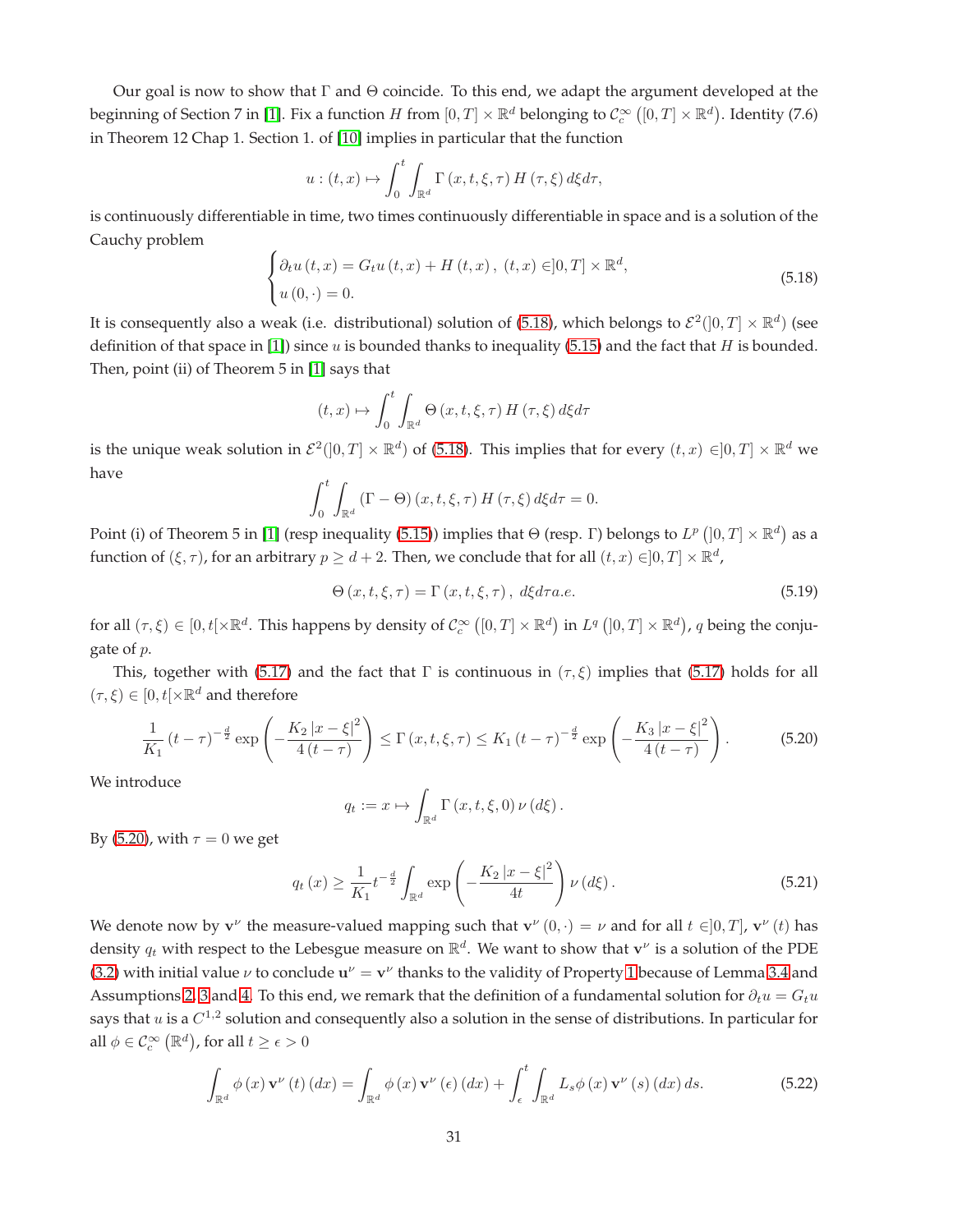To conclude, it remains to send  $\epsilon$  to 0+. Theorem 15 section 8. Chap 1. and point (ii) of the definition stated p. 27 in [\[10\]](#page-32-16) imply in particular that for all  $\phi \in \mathcal{C}_c^\infty \left(\mathbb{R}^d\right)$ ,  $\xi \in \mathbb{R}^d$ ,

$$
\int_{\mathbb{R}^d} \Gamma(x,\epsilon,\xi,0) \phi(x) dx \underset{\epsilon \to 0+}{\longrightarrow} \phi(\xi).
$$

Fix now  $\phi \in \mathcal{C}_c^{\infty}(\mathbb{R}^d)$ . In particular thanks to Fubini's theorem, [\(5.17\)](#page-29-4) and Lebesgue's dominated convergence theorem we have

$$
\int_{\mathbb{R}^d} \phi(x) \mathbf{v}^{\nu} (\epsilon) (dx) = \int_{\mathbb{R}^d} \phi(x) \int_{\mathbb{R}^d} \Gamma(x, \epsilon, \xi, 0) \nu (d\xi) dx
$$

$$
= \int_{\mathbb{R}^d} \int_{\mathbb{R}^d} \Gamma(x, \epsilon, \xi, 0) \phi(x) dx \nu (d\xi)
$$

$$
\xrightarrow[\epsilon \to 0+]{} \int_{\mathbb{R}^d} \phi(\xi) \nu (d\xi).
$$

By [\(5.22\)](#page-30-2)  $\mathbf{v}^{\nu}$  is a solution of the PDE [\(3.2\)](#page-5-0) and consequently  $\mathbf{u}^{\nu} = \mathbf{v}^{\nu}$ , so that, for every  $t \in ]0, T]$ ,  $\mathbf{u}^{\nu}(t)$ admits  $u^{\nu}(t,\cdot)=q_t$  for density with respect to the Lebesgue measure on  $\mathbb{R}^d$ . Now, integrating the inequal-ities [\(5.15\)](#page-29-3), [\(5.16\)](#page-29-5) with respect to  $\nu$  and combining this with inequality [\(5.21\)](#page-30-3), we obtain the existence of  $K_1, K_2, C_1, C_2 > 0$  such that for all  $t \in ]0, T]$ , for all  $x \in \mathbb{R}^d$ , for all  $i \in [\![1, d]\!]$ 

$$
\frac{1}{K_1}t^{-\frac{d}{2}}\int_{\mathbb{R}^d} \exp\left(-\frac{K_2|x-\xi|^2}{4t}\right)\nu(d\xi) \le u^{\nu}(t,x) \le K_1t^{-\frac{d}{2}},
$$
  

$$
|\partial_i u^{\nu}(t,x)| \le C_1t^{-\frac{d+1}{2}}.
$$

Consequently, the upper bounds in  $(4.5)$  and  $(4.6)$  hold. Concerning the lower bound in  $(4.5)$ , let I be a compact subset of  $\mathbb{R}^d$  such that  $\nu(I) > 0$ , the result follows since  $(t, x, \xi) \mapsto \exp\left(-\frac{K_2|x-\xi|^2}{4t}\right)$  $4<sub>t</sub>$ ) is strictly positive, continuous and therefore lower bounded by a strictly positive constant on  $\hat{K} \times I$  for each compact K of  $]0,T] \times \mathbb{R}^d$ .

# **Acknowledgments**

The authors are very grateful to the Referee for having read carefully the paper and having contributed to a significant improvement of the paper presentation. The work was supported by a public grant as part of the *Investissement d'avenir project, reference ANR-11-LABX-0056-LMH, LabEx LMH,* in a joint call with Gaspard Monge Program for optimization, operations research and their interactions with data sciences.

# <span id="page-31-2"></span>**References**

- <span id="page-31-1"></span>[1] D. G. Aronson. Non-negative solutions of linear parabolic equations. *Ann. Scuola Norm. Sup. Pisa Cl. Sci. (3)*, 22:607–694, 1968.
- [2] A. C. Bagtzoglou and J. Atmadja. Marching-jury backward beam equation and quasi-reversibility methods for hydrologic inversion: Application to contaminant plume spatial distribution recovery. *Water Resources Research*, 39(2), 2003.
- <span id="page-31-0"></span>[3] J. V. Beck, B. Blackwell, and Ch. R. St. Clair Jr. *Inverse heat conduction: Ill-posed problems*. James Beck, 1985.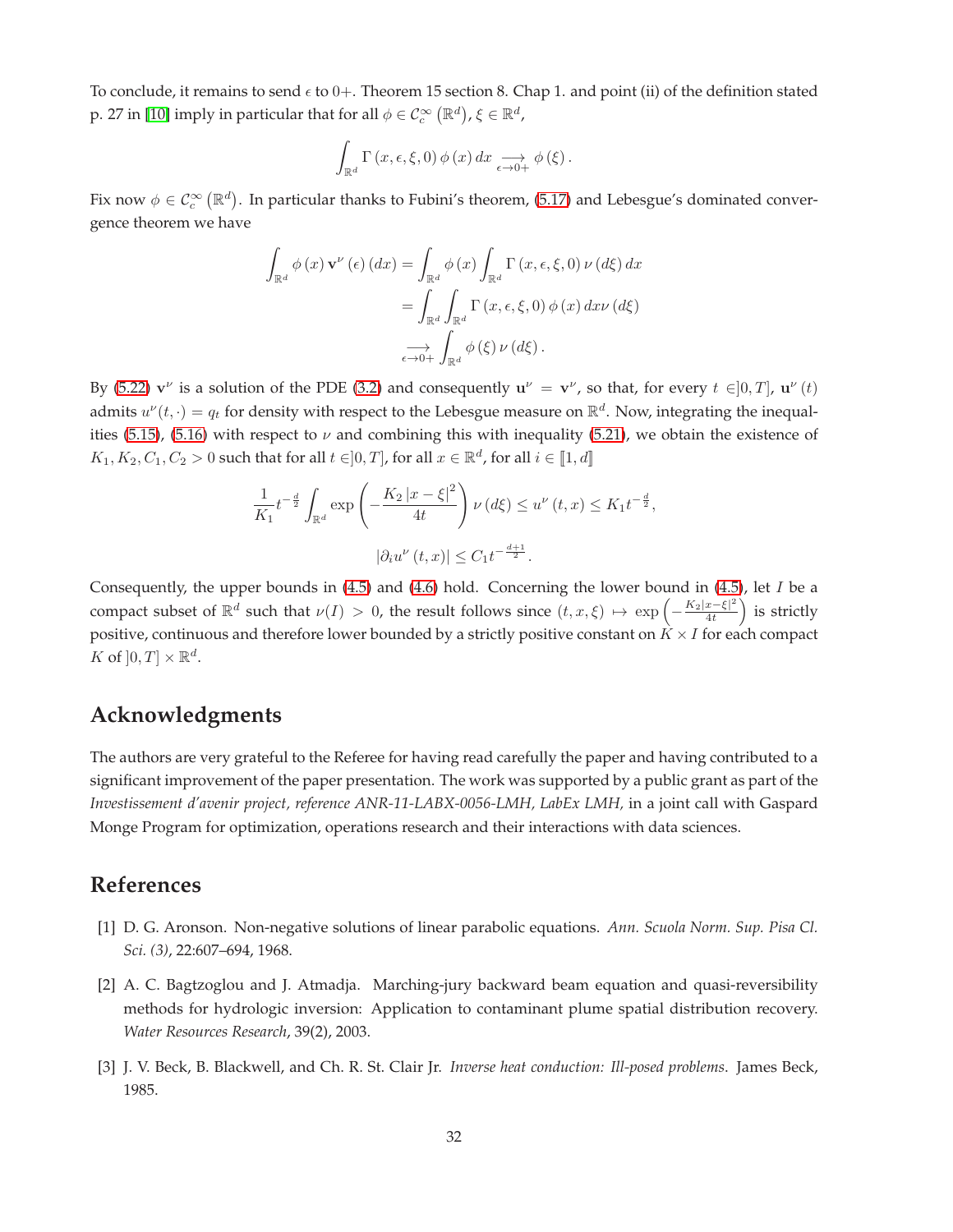- <span id="page-32-14"></span><span id="page-32-1"></span>[4] M. Bossy and D. Talay. Convergence rate for the approximation of the limit law of weakly interacting particles: application to the Burgers equation. *Ann. Appl. Probab.*, 6(3):818–861, 1996.
- <span id="page-32-11"></span>[5] R. Bronson and G. B. Costa. *Matrix Methods: Applied Linear Algebra*. Academic Press, 2008.
- <span id="page-32-12"></span>[6] P. Cattiaux, G. Conforti, Gentil I., and Ch. Léonard. Time reversal of diffusion processes under a finite entropy condition, Preprint Arxiv, 2021.
- <span id="page-32-13"></span>[7] G. Conforti and Ch. Léonard. Time reversal of Markov processes with jumps under a finite entropy condition, Preprint Arxiv, 2021.
- <span id="page-32-9"></span>[8] A. Figalli. Existence and uniqueness of martingale solutions for SDEs with rough or degenerate coefficients. *J. Funct. Anal.*, 254(1):109–153, 2008.
- <span id="page-32-16"></span>[9] H. Föllmer and A. Wakolbinger. Time reversal of infinite-dimensional diffusions. *Stochastic Process. Appl.*, 22(1):59–77, 1986.
- <span id="page-32-8"></span>[10] A. Friedman. *Partial differential equations of parabolic type*. Prentice-Hall, Inc., Englewood Cliffs, N.J., 1964.
- <span id="page-32-7"></span>[11] U. G. Haussmann and É. Pardoux. Time reversal of diffusions. *Ann. Probab.*, 14(4):1188–1205, 1986.
- <span id="page-32-6"></span>[12] L. Izydorczyk, N. Oudjane, and F. Russo. A fully backward representation of semilinear pdes applied to the control of thermostatic loads in power systems. *Preprint hal-03210302*, 2021.
- [13] L. Izydorczyk, N. Oudjane, and F. Russo. McKean Feynman-Kac probabilistic representations of nonlinear partial differential equations. *Geometry and Invariance in Stochastic Dynamics. Eds. S. Ugolini et al.*, to appear.
- <span id="page-32-10"></span><span id="page-32-2"></span>[14] J. Jacod and Ph. Protter. Time reversal on Lévy processes. *Ann. Probab.*, 16(2):620–641, 1988.
- <span id="page-32-15"></span>[15] B. Jourdain and S. Méléard. Propagation of chaos and fluctuations for a moderate model with smooth initial data. *Ann. Inst. H. Poincaré Probab. Statist.*, 34(6):727–766, 1998.
- <span id="page-32-0"></span>[16] I. Karatzas and S. E. Shreve. *Brownian motion and stochastic calculus*, volume 113 of *Graduate Texts in Mathematics*. Springer-Verlag, New York, second edition, 1991.
- [17] R. Lattès and J.-L. Lions. *The method of quasi-reversibility. Applications to partial differential equations*. Translated from the French edition and edited by Richard Bellman. Modern Analytic and Computational Methods in Science and Mathematics, No. 18. American Elsevier Publishing Co., Inc., New York, 1969.
- <span id="page-32-4"></span>[18] A. Le Cavil, N. Oudjane, and F. Russo. Particle system algorithm and chaos propagation related to a non-conservative McKean type stochastic differential equations. *Stochastics and Partial Differential Equations: Analysis and Computation*, pages 1–37, 2016.
- <span id="page-32-5"></span><span id="page-32-3"></span>[19] A. Le Cavil, N. Oudjane, and F. Russo. Probabilistic representation of a class of non-conservative nonlinear partial differential equations. *ALEA Lat. Am. J. Probab. Math. Stat*, 13(2):1189–1233, 2016.
- [20] A. Le Cavil, N. Oudjane, and F. Russo. Monte-Carlo algorithms for a forward Feynman–Kac-type representation for semilinear nonconservative partial differential equations. *Monte Carlo Methods Appl.*, 24(1):55–70, 2018.